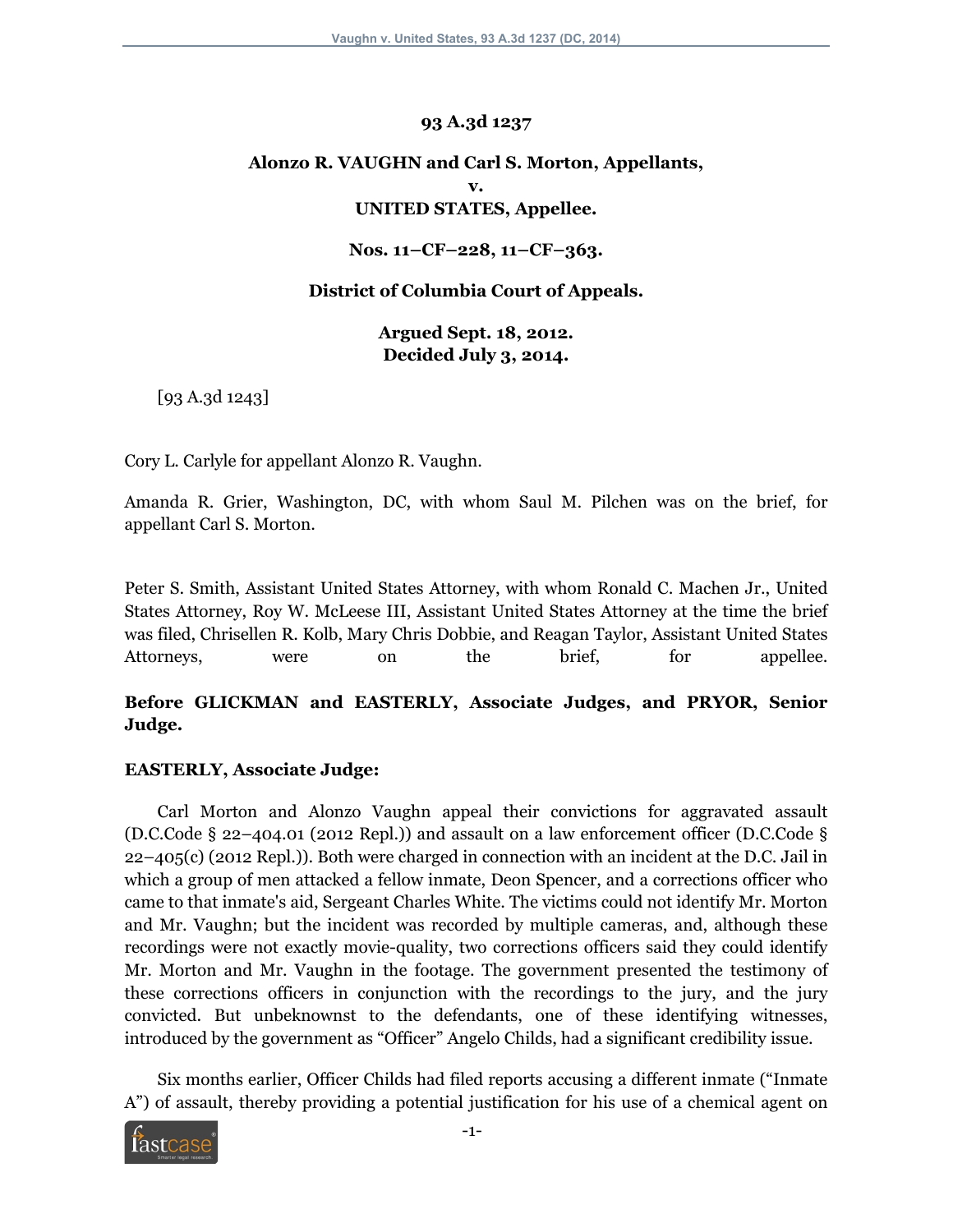the inmate. His accusations were investigated by the Department of Corrections (DOC) Office of Internal Affairs (OIA). The DOC OIA determined in a "Final Report," that, among other things, video footage of this incident did not show the alleged inmate assault.

The OIA Officer who wrote the OIA Final Report about the Inmate A incident stated in a sworn affidavit (submitted by the government during post-trial proceedings in this case) that he sent the OIA Final Report to the DOC Office of the Director, the entity in charge of disciplinary action, and he was later informed that the DOC Office of the Director demoted Officer Childs from Lieutenant to Sergeant after it received the report. In addition, this OIA Officer, who also assisted the government in the investigation of the Spencer–White attacks, stated in his affidavit that he "notified the U.S. Attorney's Office for the District of Columbia of the Investigative Report concerning Lieutenant Childs and his subsequent demotion" on September 15, 2009, approximately two months before Mr. Vaughn and Mr. Morton's trial.

#### [93 A.3d 1244]

The government did not disclose this favorable impeaching information to the defense. Instead, a week before trial, the government filed a motion in limine to preclude the defense from questioning Officer Childs about the misconduct detailed in the OIA Final Report. In that motion, the government provided a "summary" of the OIA Final Report that gave no indication that the OIA had investigated a potentially false allegation of an inmate assault by Officer Childs and others and determined that this allegation was false; the government also did not reveal Officer Childs's resulting demotion. Rather, the government's summary focused exclusively on only a portion of the OIA Final Report that considered whether Officer Childs (1) had properly used a chemical agent on the accused inmate, who the government (quoting the very portion of Officer Childs's Incident Report the OIA had discredited) indicated *had* been acting aggressively, and (2) had falsely indicated in a report that the inmate was unrestrained. Portraying this investigation with skepticism, the government argued that it had little to do with Officer Childs's credibility because the OIA had determined Officer Childs had only "suggest[ed]" that the inmate was unrestrained.

The difference between the government's summary of the OIA investigation and the actual OIA Final Report almost certainly would have come to light had the government provided the trial court with the full copy. It did not. Along with its summary, the government submitted to the trial court ex parte what it said was the OIA Final Report, but in fact was only the first five pages of the ten-page report (and included none of the documents in the appendix, 76 pages in all). The first five pages of the OIA Final Report contain "background" information, investigative notes, and a full reproduction of Officer Childs's account of an inmate assault in his Incident Report without any indication that that account was being questioned; the findings adverse to Officer Childs begin on the sixth page.

Under *Brady v. Maryland,* 373 U.S. 83, 83 S.Ct. 1194, 10 L.Ed.2d 215 (1963), the government has a constitutionally mandated obligation to disclose to the defense, prior to trial, information in the government's actual or constructive possession that is favorable and material. The government did not fulfill its due process disclosure obligations in this case.

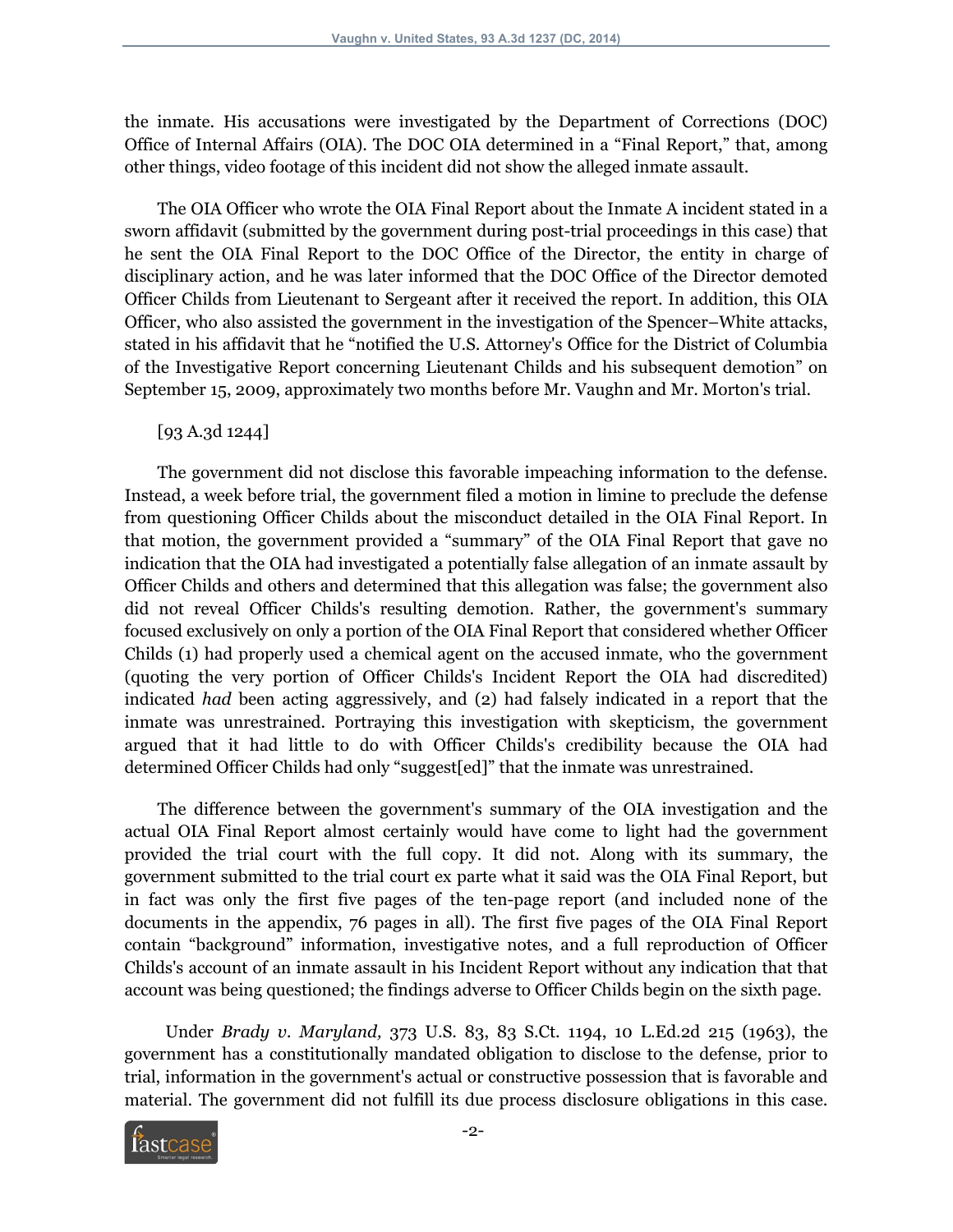Moreover, its failure to provide the court and the defense with complete and accurate information as to the contents of the OIA Final Report thwarted the trial court's ability to "require strict compliance with the demands of *Brady* ... in the first instance." *Boyd v. United States,* 908 A.2d 39, 62 (D.C.2006). As to Mr. Morton, we reverse his two convictions on this ground and remand for a new trial after the government has certified in writing that it has fulfilled its duty to learn of and disclose all the favorable information in the possession of the United States Attorney's Office and the entire the prosecution team. As for Mr. Vaughn, we determine that a jury instruction conceded to be erroneous by the government requires reversal of his conviction for aggravated assault. We reject the remaining claims raised by Mr. Morton and Mr. Vaughn.

## **I. The Spencer–White Attacks, the DOC Investigation, and Mr. Morton and Mr. Vaughn's Trial**

Mr. Morton and Mr. Vaughn were prosecuted for their alleged involvement in an attack at the D.C. Jail on a corrections officer, Charles White, but it all began with an attack on a fellow inmate, Deon

## <span id="page-2-0"></span>[93 A.3d 1245]

Spencer.[1](#page-28-0) On December 27, 2007, Mr. Spencer was in the communal dining area of the Southwest 2 ("SW2") housing unit when an inmate began hitting and kicking him. Corporal James Weathers, a corrections officer on duty in SW2, tried to assist Mr. Spencer, but he was outnumbered by the many inmates who rushed into the area and joined in the attack. Corporal Weathers radioed for help, and "that's when everything just broke apart." He described the scene as a "melee."

Sergeant White, assigned to the Southeast 2 housing unit, responded to Corporal Weathers's call for help. As he tried to quell the disturbance, he was attacked. Sergeant White was initially pushed onto a dining table, but he immediately got back up and moved away from the table. At some point, Sergeant White ended up on the floor. Several inmates then kicked him about the head and body and knocked him unconscious. As he lay in the walkway, inmates ran back and forth through the area, over and around his body.

<span id="page-2-1"></span>In the meantime, a number of other corrections officers responded to the scene.[2](#page-28-1) The incident ended when a chemical agent was dispersed, forcing inmates back into their cells. SW2 went on lockdown.

Mr. Morton and Mr. Vaughn were not initially identified as participants in the attack. The victims, Mr. Spencer and Sergeant White, were unable to identify their assailants from the 156 inmates housed on SW2 on the day of the attack. The officers who had seen and responded to the attack wrote Incident Reports immediately after the incident identifying a number of inmates they had seen participating in the violence—many of whom were charged and eventually pled guilty in connection with this incident.[3](#page-28-2) Mr. Morton and Mr. Vaughn were not among these individuals.

<span id="page-2-2"></span>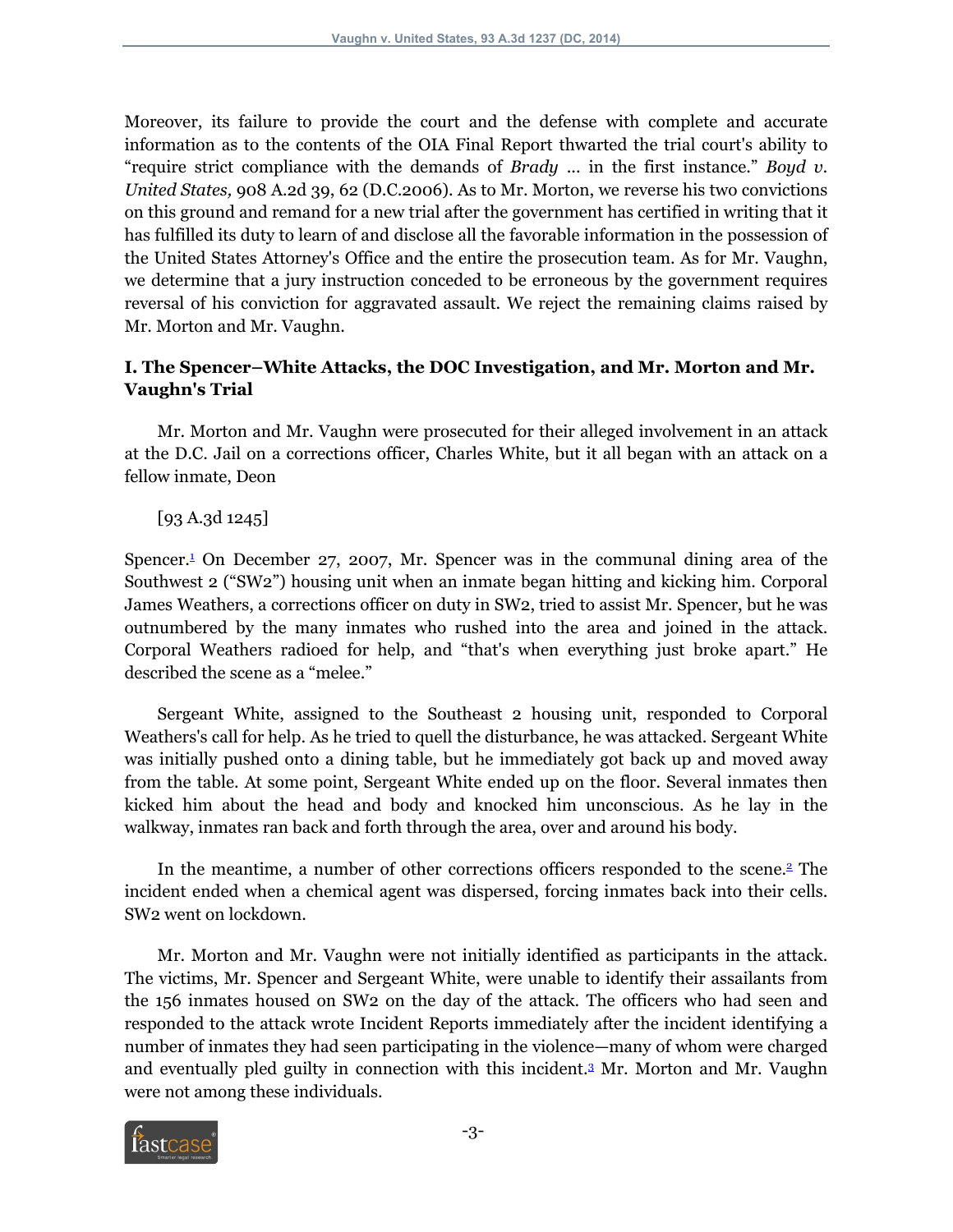OIA Investigator Benjamin Collins, who led the DOC investigation into this incident, sought to identify additional individuals involved in the attacks using recordings of the incident from fixed cameras capturing images of SW2 from different angles. The recordings were of limited utility on their own, however. In particular, the footage of the attack on Sergeant White is of extremely poor quality. Instead of a seamless "moving picture," it is a choppy series of still images, capturing a chaotic sequence of events only at regular intervals. In addition, the images are highly pixelated and the faces are, as DOC staff conceded, "blurry." [4](#page-28-3) Accordingly, the

<span id="page-3-1"></span><span id="page-3-0"></span>[93 A.3d 1246]

DOC set out to find corrections officers who could identify individuals in the recorded footage.

The morning after the attacks, OIA Investigator Collins met with Officer Childs.[5](#page-28-4) Officer Childs had not been on duty the day prior but he had already watched some footage of the incident with Officer Harper. Officer Childs told OIA Investigator Collins that "he was very familiar with the vast majority of the inmates in the unit and that he ... had named at least 11 inmates who he saw in the video that were involved in the altercation." Apparently he then identified Mr. Morton as a participant in the attack on Sergeant White. Several months later OIA Investigator Collins brought Officer Childs to the U.S. Attorney's Office, at which point Officer Childs identified Mr. Vaughn as another participant in this attack. OIA Investigator Collins also spoke to Sergeant Harper in the course of his investigation. Sergeant Harper ultimately identified Mr. Morton and Mr. Vaughn as participants in the attack on Sergeant White as well.

Beyond Officer Childs's and Sergeant Harper's identifications of participants from the video footage, the record does not reflect that the government developed any other evidence against Mr. Morton and Mr. Vaughn. Mr. Morton and Mr. Vaughn were each indicted in November 2008 for their alleged involvement in the attack on Sergeant White.

Mr. Morton and Mr. Vaughn went to trial a year later, in November 2009. The government argued that Mr. Vaughn was the only inmate dressed all in white and that he had given Sergeant White "one good shove." The government argued that Mr. Morton was one of the inmates who kicked Sergeant White as he lay on the floor. In support of these theories, the government presented Officer Childs's testimony. Explaining his ability to identify Mr. Morton and Mr. Vaughn as participants in the attack on Sergeant White, Officer Childs testified that he had been working on the unit for over a year, that Mr. Morton and Mr. Vaughn had each been on the unit for several months, that he knew them and their facial and physical features well, and that he could clearly see them in the video footage and in multiple stills taken from the video footage. Although defense counsel was able to highlight minor inconsistencies in Officer Childs's testimony on cross-examination, Officer Childs's testimony was largely unimpeached.

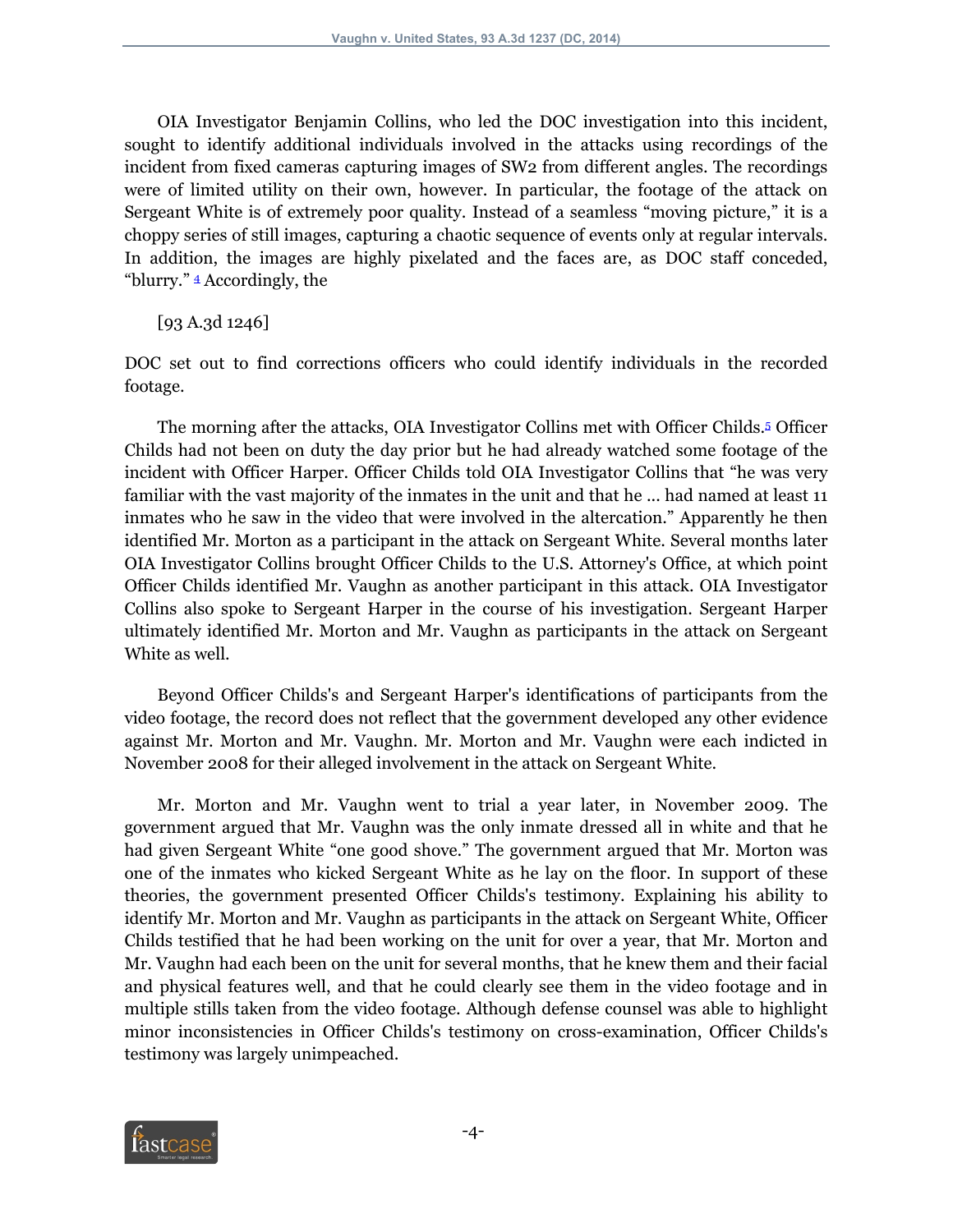Sergeant Harper testified after Officer Childs. He could only identify Mr. Morton at one point in the recorded footage of the attack on Sergeant White and only recognized Mr. Morton in one of several video stills of that attack.  $\epsilon$  Sergeant Harper was impeached with the fact that, despite his claim at trial that he "kn[ew] on December 27 that all of [the individuals he

<span id="page-4-0"></span>[93 A.3d 1247]

identified at trial] were involved," he had not named Mr. Morton or Mr. Vaughn in his initial Incident Report written December 27.

In closing, the government made clear that its case turned on the jury's assessment of the credibility of the DOC officers who had testified and had identified the defendants. The government began by asking the jury "to consider all of the evidence": "[t]he video, the documents[,] and importantly the testimony that you heard from the Corrections Officers." The government informed the jury that its ultimate task was "to assess the credibility of those officers when they were on the stand. That's what you're asked to do here today." Specifically addressing the identifications made by Officer Childs and Sergeant Harper, the government returned to the theme of credibility: "[P]art of your job in this case is to assess the credibility of these officers on the stand.... Angelo Childs told you repeatedly and strongly ... [t]hat is Alonzo Vaughn and that is Carl Morton. Jimmy Harper, same thing." And the government concluded by "emphasiz[ing] again, this case is ... about your credibility judgments." It was a winning argument. Even if the jury was not convinced by Sergeant Harper's somewhat inconsistent and weak testimony, it had little or no reason to doubt the testimony of Officer Childs.

## **II. The** *Brady* **Claim**

Mr. Morton and Mr. Vaughn both argue that there were reasons to doubt Officer Childs's credibility, but that the government did not timely or accurately apprise the defense of this information. We return to the facts on record.

## **A. The Pertinent Facts**

## <span id="page-4-1"></span>**1. The OIA Final Report**

The following facts are taken from the OIA Final Report. In the spring of 2009 (as the parties prepared for trial in Mr. Morton and Mr. Vaughn's case), Officer Childs participated in a mission to eliminate contraband at the D.C. Jail. Officer Childs, at that time a lieutenant, was a supervising officer on the Search and Recovery Team (SRT), along with Major Nora Talley and Lieutenant Gregory McKnight. Sergeant David Thomas and his drug-sniffing dog, "Reggie," also assisted with the search for contraband.

In the course of this contraband recovery mission, Inmate  $A^2$  and his cell were searched by members of the SRT. Specifically, Inmate A was strip searched in his cell and then restrained and taken by Lieutenant McKnight to the Body Orifice Security Scanner (BOSS

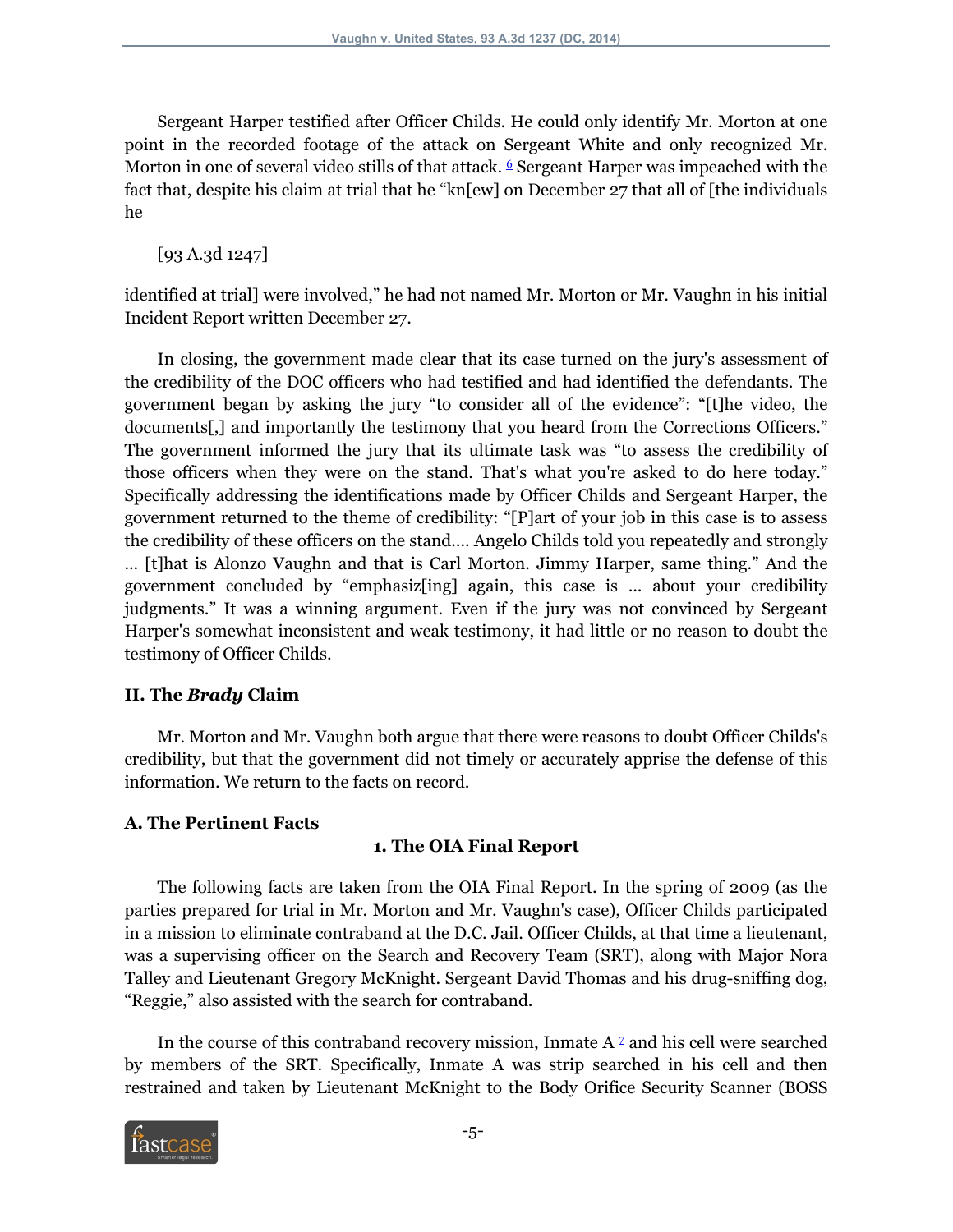<span id="page-5-0"></span>Chair);  $\frac{8}{3}$  $\frac{8}{3}$  $\frac{8}{3}$  meanwhile the drug-sniffing dog inspected Inmate A's cell. Both before and after his trip to the BOSS Chair, Inmate A told Lieutenant McKnight that he was scared of dogs and of the drug-sniffing dog in particular.

Once Inmate A returned from the BOSS Chair, Lieutenant McKnight left him, still in restraints, standing near the bubble in the presence of Officer Childs and Major Talley. At this point, Inmate A "stated emphatically that he would not go anywhere near the canine." Although the protocol for the contraband recovery mission did not include using the drugsniffing dog to inspect inmates, Officer Childs grabbed Inmate A's arm and signaled to Officer Thomas to bring the dog over to Inmate A. As the dog approached, Inmate A tried to back away but Officer Childs

[93 A.3d 1248]

"halted his movement." Inmate A "stomped his foot in the direction of the canine"; Officer Childs "responded by placing his container of chemical agent near [Inmate A's] face." Sergeant Thomas then "positioned" the dog behind [Inmate A] and "placed his right hand against the lower calves and then on the lower back of [Inmate A]." The dog "followed with his muzzle where Sergeant Thomas placed his hand." The dog "stood up on his hind legs and attempted to rest his paws on [Inmate A's] back." Inmate A recoiled from this contact, but "his movement was impeded when Lieutenant Childs, who maintained physical control of [Inmate A], sprayed a single burst of chemical agent directly into [Inmate A's] face."

That same day, Officer Childs prepared an Incident Report explaining the reason for his use of force and a Disciplinary Report accusing Inmate A of "Lack of Cooperation [and] assault without serious injury." In both reports, Officer Childs asserted that Inmate A had "refuse[d] to be search[ed] by the [dog]" and had "started kicking at" the drug-sniffing dog and that Officer Childs had sprayed the chemical agent in Inmate A's face to "seize [sic] his disruptive behavior." Officer Childs then stated in the Incident Report that Inmate A was "placed in restraints" and escorted out of the unit, thereby effectively stating that Inmate A had previously been unrestrained. Officer Childs concluded his Incident Report with the assertion that "[t]his incident stemmed from the violent/disruptive behavior of [Inmate A]." Major Talley and Sergeant Thomas also filed reports in which they told a similar narrative of Inmate A's unprovoked, aggressive behavior.

According to the OIA Final Report, video footage contradicted all of these reports. Four days after this incident, at the request of the Director of the DOC, the OIA opened a formal investigation. The lead investigator was Benjamin Collins, the same OIA investigator who had led the inquiry into the Spencer–White attacks and had brought Officer Childs to the U.S. Attorney's Office so that he could serve as a witness. After OIA Investigator Collins completed his investigation, the OIA issued the Final Report on June 27, 2009.

<span id="page-5-1"></span>The OIA Final Report is ten pages long and includes appendices totaling 76 pages.<sup>[9](#page-29-2)</sup> The first five pages of the OIA Final Report contain "background" information, investigative notes, and a full reproduction of Officer Childs's account, in his Incident Report, that Inmate

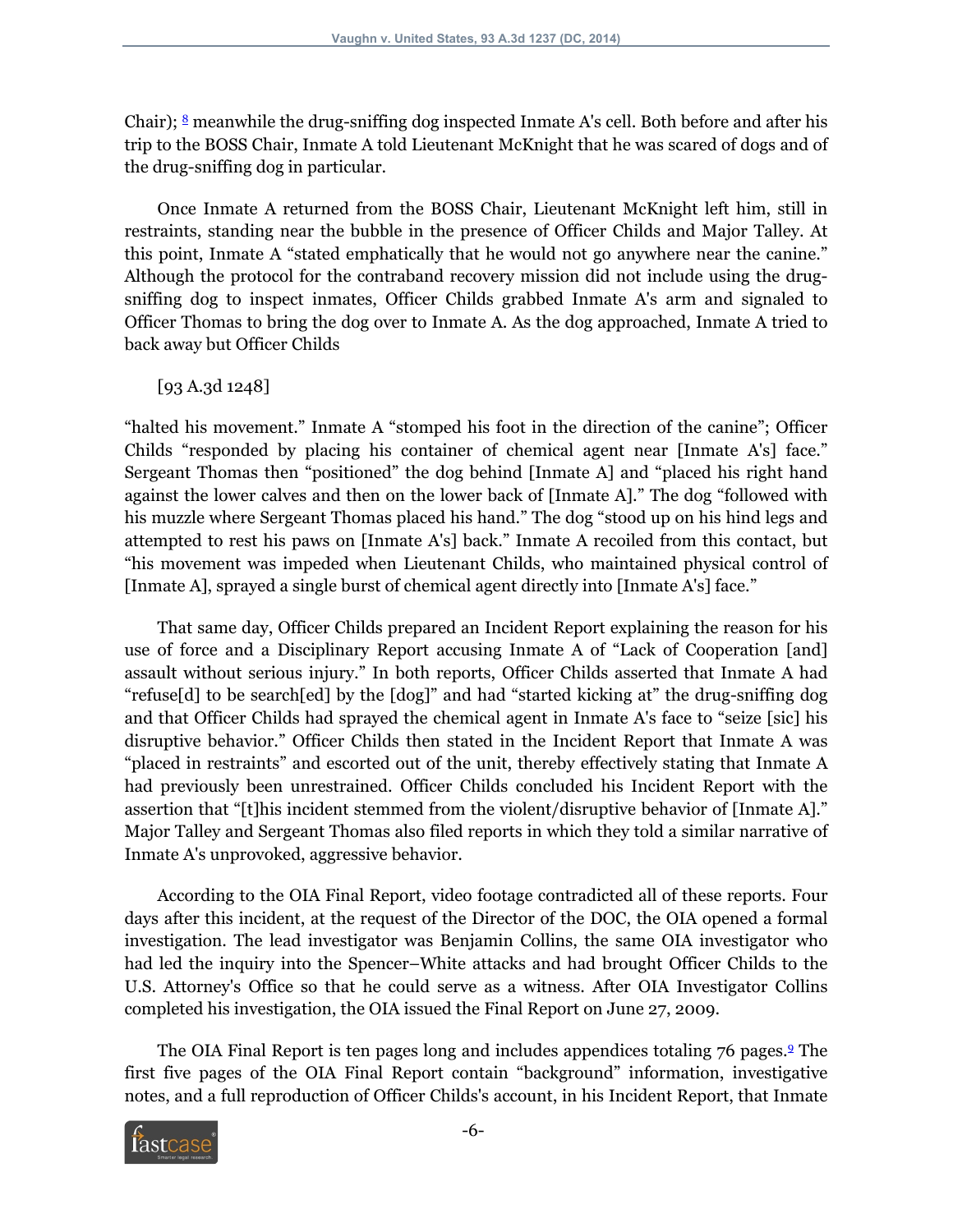A had tried to thwart a legitimate search for contraband and acted with unprovoked aggression. The findings adverse to Officer Childs and his colleagues do not begin until page six. At that point, the OIA memorialized its determination that Inmate A had not—as Officer Childs had claimed—engaged in "disruptive behavior" necessitating use of force. Specifically, the report states that "[v]ideo footage of the incident does not support the allegation that [Inmate A] assaulted any Correctional Officer or canine." On subsequent pages, the report reviewed and then similarly discredited the stories told by Sergeant Thomas and

[93 A.3d 1249]

Major Talley. With respect to Major Talley's report, the OIA determined that "[v]ideo footage ... does not depict any malicious aggressive behavior towards the canine or any staff member by [the] inmate ..., and therefore contradicts Major Talley's written account." With respect to Sergeant Thomas, the OIA likewise determined that notwithstanding his assertions that Inmate A "kick[ed] at" the dog, "video footage capturing this occurrence on the tier shows no contact or direct interaction between [Inmate A] and canine Reggie."

The OIA Final Report further notes that, although Officer Childs's "narrative suggests that at the time of the incident, [Inmate A] was not restrained," "[u]pon review of the facts and circumstances of this incident, it is evident that [Inmate A] was in restraints and not a threat to 'normal operations' when he was sprayed with chemical agent by Lieutenant Childs." In other words, the OIA determined that, to the extent the false story of an inmate assault was meant to justify the use of a chemical agent to subdue Inmate A, it failed not only because it was false, but also because it did not account for the fact that Inmate A was already restrained.<sup>[10](#page-29-3)</sup>

<span id="page-6-0"></span>The OIA Final Report concludes with four summary "Findings" reiterating that Officer Childs "us[ed] ... a chemical agent on a restrained inmate who posed no immediate danger to himself or others" thereby violating the DOC "use of force continuum"; that he "submitted a false and or misleading Incident Report of the facts in stating that the inmate was placed in restraints after being sprayed with chemical agent" and that Major Talley and Sergeant Thomas had also filed "false and[/]or misleading" Incident Reports asserting that Inmate A had attempted to kick the drug sniffing dog and tried to "fight" Officer Childs.  $\frac{11}{10}$  $\frac{11}{10}$  $\frac{11}{10}$ 

<span id="page-6-1"></span>The OIA merely conducts investigations; it does not recommend disciplinary action. Thus, according to the affidavit by OIA Investigator Collins later filed in this case by the government, see *infra* p. 1252, after the OIA Final Report was completed, he sent it to the DOC's Office of the Director. Again according to Investigator Collins's affidavit, the Office of the Director of the DOC issued to Officer Childs "formal and written notification" on August 26, 2009, that he had been demoted from Lieutenant to Sergeant. It was Investigator Collins's understanding that Officer Childs had signed this notice, $\frac{12}{2}$  $\frac{12}{2}$  $\frac{12}{2}$  and that Officer

<span id="page-6-2"></span>[93 A.3d 1250]

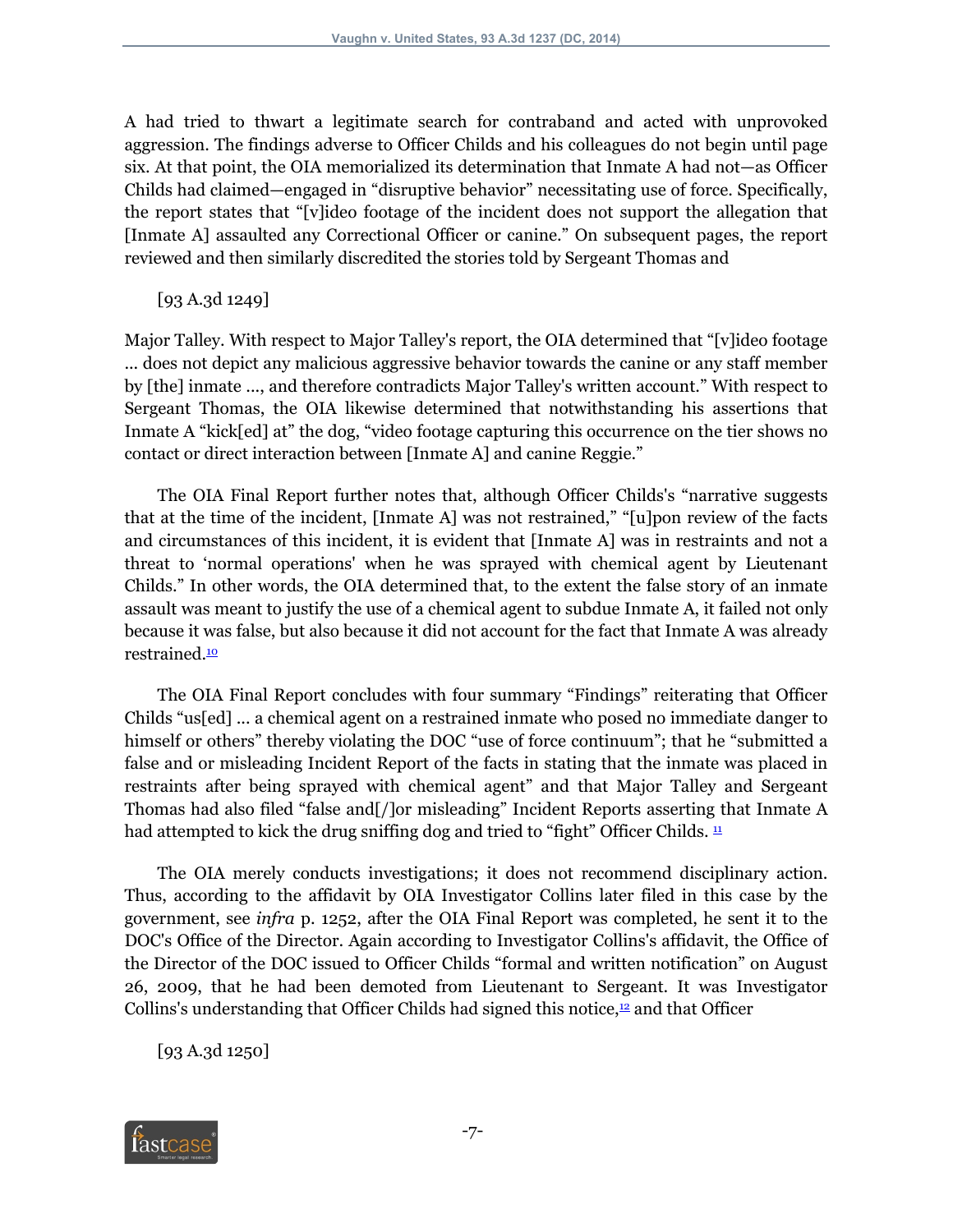Childs's demotion became effective September 13, 2009. OIA Investigator Collins stated in his affidavit that "[o]n September 15, 2009, [he] notified the U.S. Attorney's Office for the District of Columbia of the [OIA Final Report] concerning [then] Lieutenant Childs and his subsequent demotion."

#### **2. The Government's Nondisclosure**

The government did not turn over the OIA Final Report to the defense prior to the November 2009 trial, nor did it disclose to the defense that it had information Officer Childs had been demoted by DOC in connection with the incident with Inmate A. Instead, less than a week before trial began, the government, represented by the two Assistant United States Attorneys who prosecuted the case, filed (1) a motion in limine to prevent the defense from cross-examining Officer Childs on any issue related to the OIA Final Report, and (2) an accompanying ex parte motion requesting that (a) the court review in camera the first five pages of the ten-page report ("the five-page ex parte submission"), and (b) the court permit the government to file this attachment under seal. The government did not inform the court that the five-page ex parte submission was not the complete OIA Final Report or that it was missing its appendices.<sup>[13](#page-30-0)</sup>

<span id="page-7-0"></span>The government's stated goal in filing its motion in limine was "to preclude the defense from referring to the fact DOC Office of Internal Affairs *may have* made *potentially* adverse credibility findings" against Officer Childs. The government told the court and the defense that the OIA "investigation resulted in two findings related to Officer Childs: (1) Officer Childs' use of force violated DOC policy and (2) Officer Childs submitted a false or misleading statement in reciting the facts," specifically, that "DOC Internal Affairs found that Officer Childs' statement that Inmate A was placed in handcuffs after being sprayed with a chemical agent was false or misleading." The government pushed back against the second of these "two findings" and refused to "conced[e]," that Officer Childs "in fact made a false and/or misleading statement."

To support this position, the government provided the court and the defense with a "summary of an incident ... in which DOC Internal Affairs issued a Final Report." This summary, however, did not mention that the OIA had determined that Officer Childs and his fellow corrections officers had falsely accused Inmate A of assault. Instead the government's summary indicated that Inmate A had acted aggressively. The government noted that there had been a "heated discussion between Inmate A and Officer Childs," and that Officer Childs had thought Inmate A was engaging in a "deliberate attempt ... to circumvent the search process." The government then quoted the OIA Final Report's reproduction of Officer Childs's (discredited) account of the incident in which he stated that when he and his colleagues "attempted to search [Inmate A], [Inmate A] started kicking at the dog" and then stated that "Because [Inmate

[93 A.3d 1251]

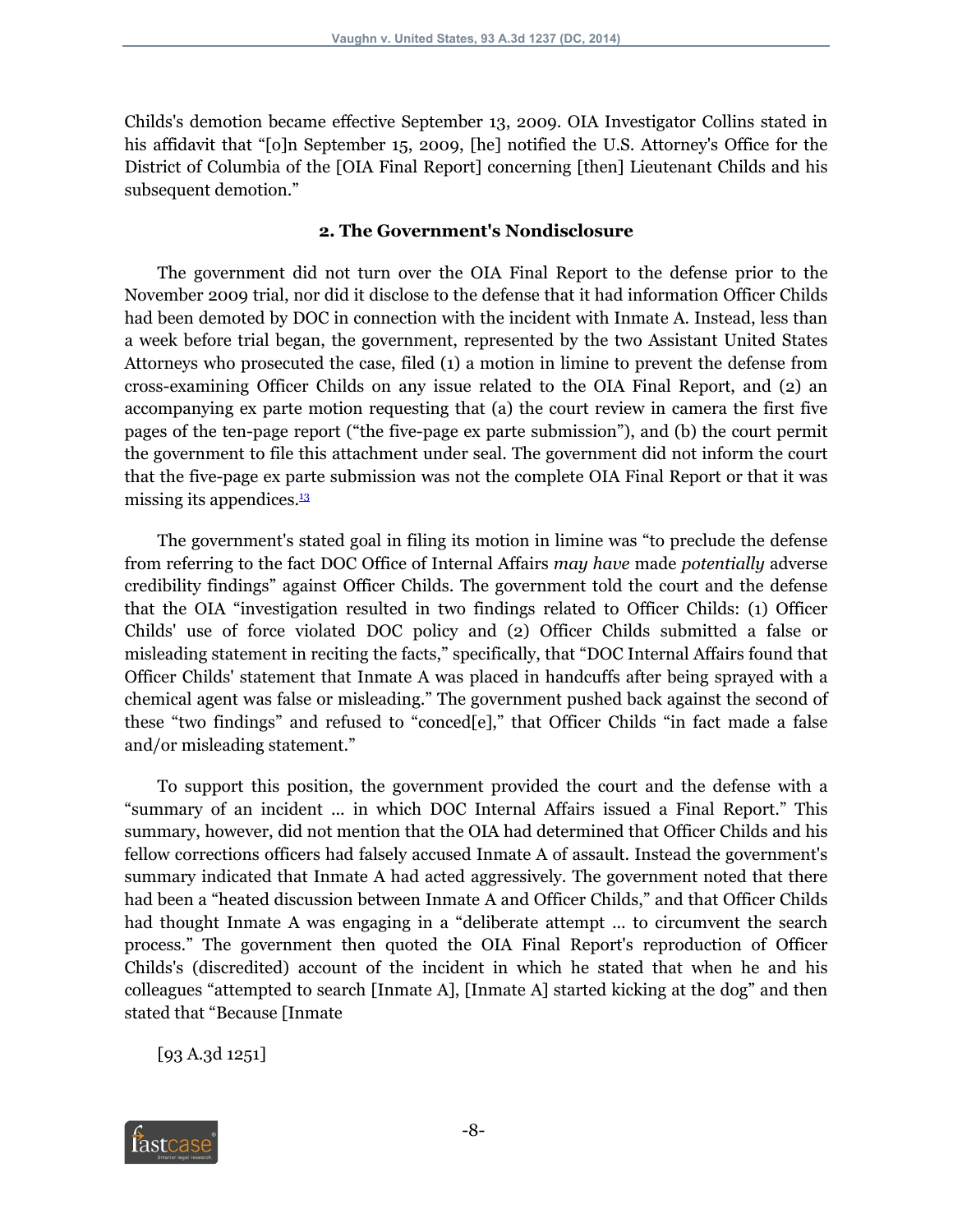A's] actions interfered with the normal operations of the facility, I sprayed one burst of chemical agent ... [and] then instructed [Inmate A] to seize [sic] his disruptive behavior."

The government not only credited a narrative of inmate aggression that the OIA had expressly discredited without disclosing that fact, thereby providing an incomplete recapitulation of the content of the OIA Final Report, it also cast doubt on the report even as to its purported focus—namely, whether Officer Childs had falsely indicated in reports that the inmate was unrestrained when Officer Childs sprayed him with a chemical agent. The government asserted that the text of Officer Childs's report was "ambiguous at best" and that "it is not apparent that [Officer Childs] lied in his report." The government further stated that "[t]he conclusion that Officer Childs made a false or misleading statement is at odds with the body of the [Final OIA Report] and does not appear evident from the text of Officer Childs's [Incident Report]."

The government buttressed its intimations that the OIA investigation was unreliable when it argued its motion on the first day of trial. Although the government acknowledged that it "expect[ed] [Officer Childs] to say that he [had been] demoted related to this incident," it immediately undercut the force of this new disclosure by indicating that Officer Childs had had little opportunity to address or contest the report; indeed, the government asserted that Officer Childs "ha[d] never seen" the OIA Final Report, and thus he would not be able to speak to "the particulars." Based on its description of the OIA Final Report as limited in scope and undependable in outcome, the government took the position that the April 2009 incident did not "bear[ ] directly upon" Officer Childs's veracity and thus was not the proper subject of cross-examination.

<span id="page-8-1"></span><span id="page-8-0"></span>The trial court relied on the government's representations regarding the OIA Final Report, and it denied repeated requests by the defense  $\frac{14}{3}$  $\frac{14}{3}$  $\frac{14}{3}$  during the trial for disclosure of the actual report. Without the actual report, the defense had no ability to call the government's characterization of the report into question or to persuade the court to order its disclosure. [15](#page-30-2) The court itself was in no position to assess the adequacy of the government's summary of the OIA investigation. The court had the government's five-page ex parte submission, but that incomplete document concluded with Officer Childs's (subsequently discredited) account of the incident with Inmate A; thus it said even less about Officer Childs's misconduct than the government's summary did.

Mr. Morton and Mr. Vaughn did not receive a copy of the OIA Final Report until three months after trial, in February 2010, after they had already moved for a new trial on other grounds.[16](#page-30-3) In a "Supplemental

## <span id="page-8-2"></span>[93 A.3d 1252]

Motion for a Judgment of Acquittal and, in the Alternative, Defendant's Motion for a New Trial," the defense argued that the government had violated its pretrial disclosure obligations under *Brady.* Sentencing was delayed and a series of hearings over a period of months followed.

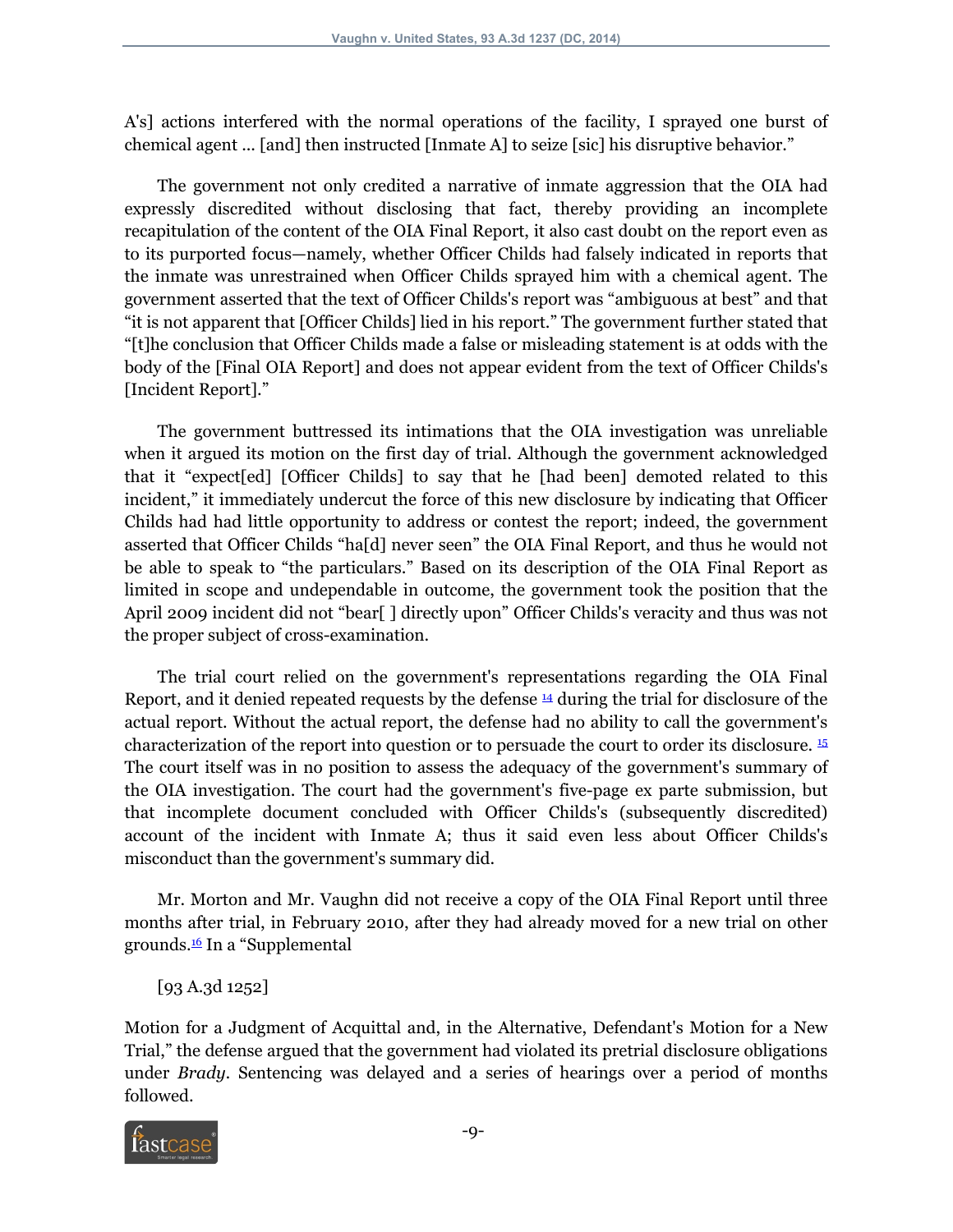During this time, the government took no steps to inform the court that the five-page ex parte submission had been incomplete. The court was left to figure this out by itself, in the midst of a status hearing two months after the defense filed its *Brady* claim. When the court was shown the defense copy of the OIA Final Report, which included all ten pages, the court noted that the final pages looked unfamiliar. The government initially could not "represent what may ... have happened." It later informed the court that it had failed to provide the court with the full OIA Final Report "by inadvertence." Even so, the government asserted that the "erroneously omitted portion" of the OIA Final Report changed nothing. Instead the government asserted that it had "fully disclosed and discussed" in its motion in limine "all of the information detailed in pages six through nine" of the report.

Even after the court and the defense received complete copies of the OIA Final Report, the government stood by its characterization of the OIA investigation as one solely concerned with Officer Childs's use of force and his alleged false reporting related to the use of force. It further denied that it was "aware" that Officer Childs had ever been formally disciplined in connection with this alleged misconduct. The government took the position that Officer Childs had "accepted a voluntary demotion" as an informal resolution to an inconclusive investigation regarding "allegations of false and/or misleading statements," and that the only formal discipline Officer Childs had received in connection with the Inmate A incident was the Letter of Direction for improper use of force issued by Major Talley. $\frac{17}{12}$  $\frac{17}{12}$  $\frac{17}{12}$ 

<span id="page-9-1"></span><span id="page-9-0"></span>Almost a year after the defense filed its supplemental motion for a new trial raising a *Brady* claim, the government filed a document that could have clarified matters: the affidavit from OIA Investigator Collins.<sup>[18](#page-30-5)</sup> In this affidavit, OIA Investigator Collins explained that  $(1)$ Major Talley's Letter of Direction did not "supersede or impede" the OIA investigation; (2) He "officially completed" the OIA Final Report "[o]n June 27, 2009 ... and forwarded it to Office of the Director for the DC Department of Corrections," because the DOC OIA does not, "as a matter of

[93 A.3d 1253]

routine or in this specific case ... recommend disciplinary action"; (3) "Several months after the completion of [the OIA Final Report] [he] was verbally informed that Lieutenant Childs was demoted to the rank of Sergeant as a result of his actions on April 7, 2009"; and (4) "On September 15, 2009, [he] notified the U.S. Attorney's Office for the District of Columbia of the [OIA Final Report] concerning Lieutenant Childs and his subsequent demotion." OIA Investigator Collins also stated that he acquired (in January 2011) more details about Officer Childs's demotion. Specifically, he learned that Officer Childs had "received formal and written notification of his demotion on August 26, 2009 ... from the Office of the Director of the Department of Corrections and [that this notification] was signed by Lieutenant Childs." OIA Investigator Collins also learned from "a DC Department of Corrections, Human Resources Specialist" that Officer Childs had been "formally demoted ... on September 13, 2009." The government, however, filed this affidavit, without any accompanying explanation, after more than a year of post-trial litigation in this case, and it never

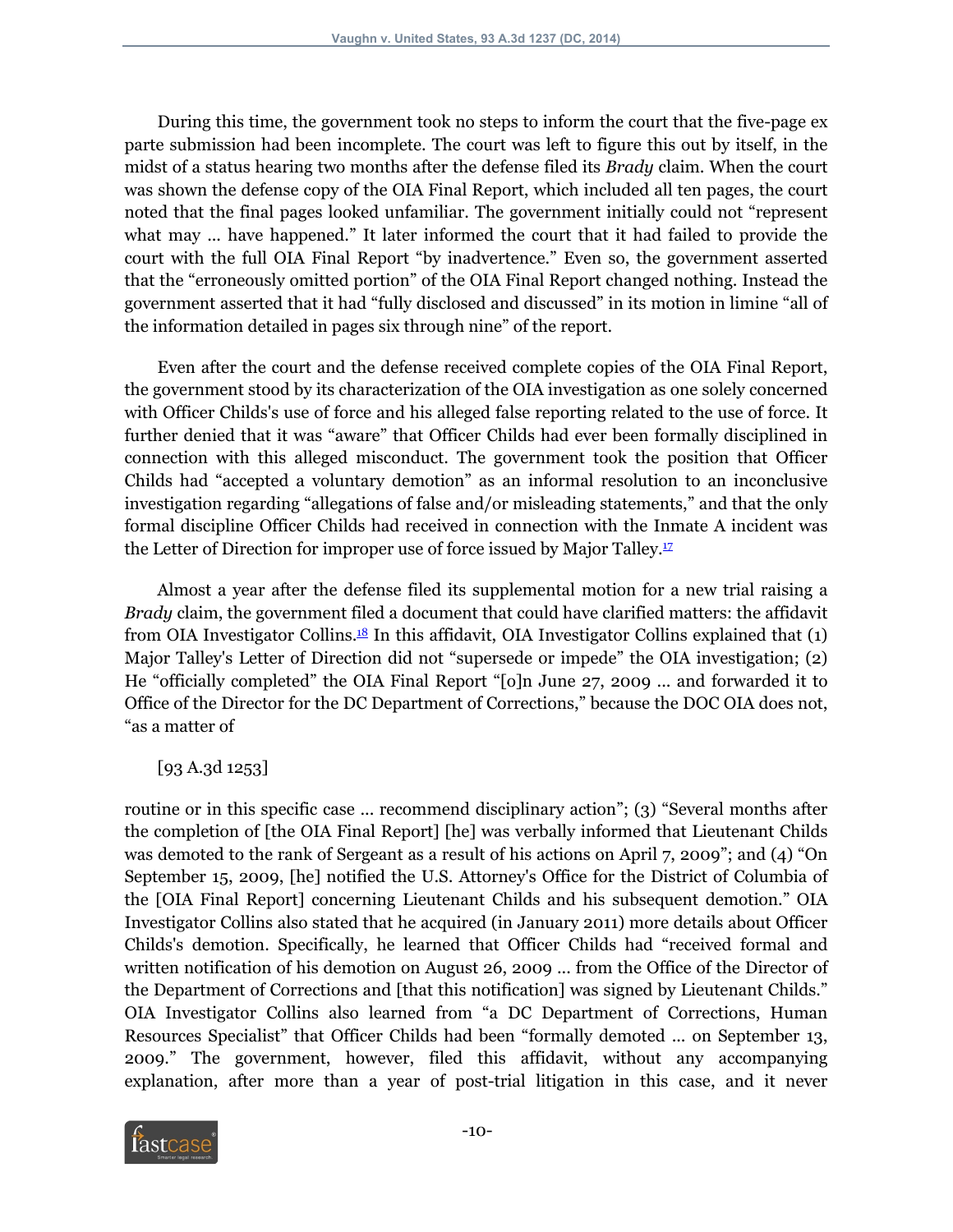acknowledged that OIA Investigator Collins's sworn statements contradicted its earlier representations.

When the parties returned to court a week after this filing, the court ruled on the defendants' supplemental motion for a new trial. The court determined that there had never been a "finding of untru[th] telling against Officer Childs." The court further determined that the affidavit "essentially vindicates" that, "although the Internal Affairs Division did do an investigation of Officer Childs, no report was issued by that office and no action was taken by that office." Accordingly, the trial court denied the motion from the bench "for the reasons stated in the government's opposition" to the defendants' motion. $19$ 

## <span id="page-10-0"></span>**B.** *Brady* **Analysis**

Our adversarial system is premised on the belief that "[s]ociety wins not only when the guilty are convicted but when criminal trials are fair." *Brady,* 373 U.S. at 87, 83 S.Ct. 1194. Prosecutors have a critical role in ensuring the fairness of criminal trials. They are the representative of the sovereign, whose "interest ... in a criminal prosecution is not that it shall win a case, but that justice shall be done." *Berger v. United States,* 295 U.S. 78, 88, 55 S.Ct. 629, 79 L.Ed. 1314 (1935); *see also Miller v. United States,* 14 A.3d 1094, 1107 (D.C.2011) (explaining that prosecutors must "seek justice before victory"). Prosecutors are thus obligated to play a dual role at trial; they must advocate for the government "with earnestness and vigor," *Berger,* 295 U.S. at 88, 55 S.Ct. 629, but they also have an obligation under *Brady* "to assist the defense in making its case." *United States v. Bagley,* 473 U.S. 667, 675 n. 6, 105 S.Ct. 3375, 87 L.Ed.2d 481 (1985). In this "limited departure from a pure adversary model," *id.,* prosecutors have a constitutionally imposed duty to disclose to the defense pretrial information that is "favorable to an accused ... [and] material

[93 A.3d 1254]

either to guilt or to punishment." *Brady,* 373 U.S. at 87, 83 S.Ct. 1194.

To determine on appeal whether the government, through its representatives in the trial court, has violated its obligations under *Brady,* we consider: (1) whether the information in question is "favorable to the accused"; (2) whether this information was possessed and suppressed by the government, "either willfully or inadvertently"; and (3) whether that information was material, i.e., whether there is "a reasonable probability that, had the evidence been disclosed, the result of the proceeding would have been different." *Miller,* 14 A.3d at 1109. If the information was favorable, suppressed, and material, then reversal is required, "irrespective of the good faith or bad faith of the prosecution." *Brady,* 373 U.S. at 87, 83 S.Ct. 1194.

Reviewing the trial court's legal conclusions de novo and its underlying findings of fact for clear error, *Miller,* 14 A.3d at 1120, we consider each criterion for a *Brady* violation in turn.

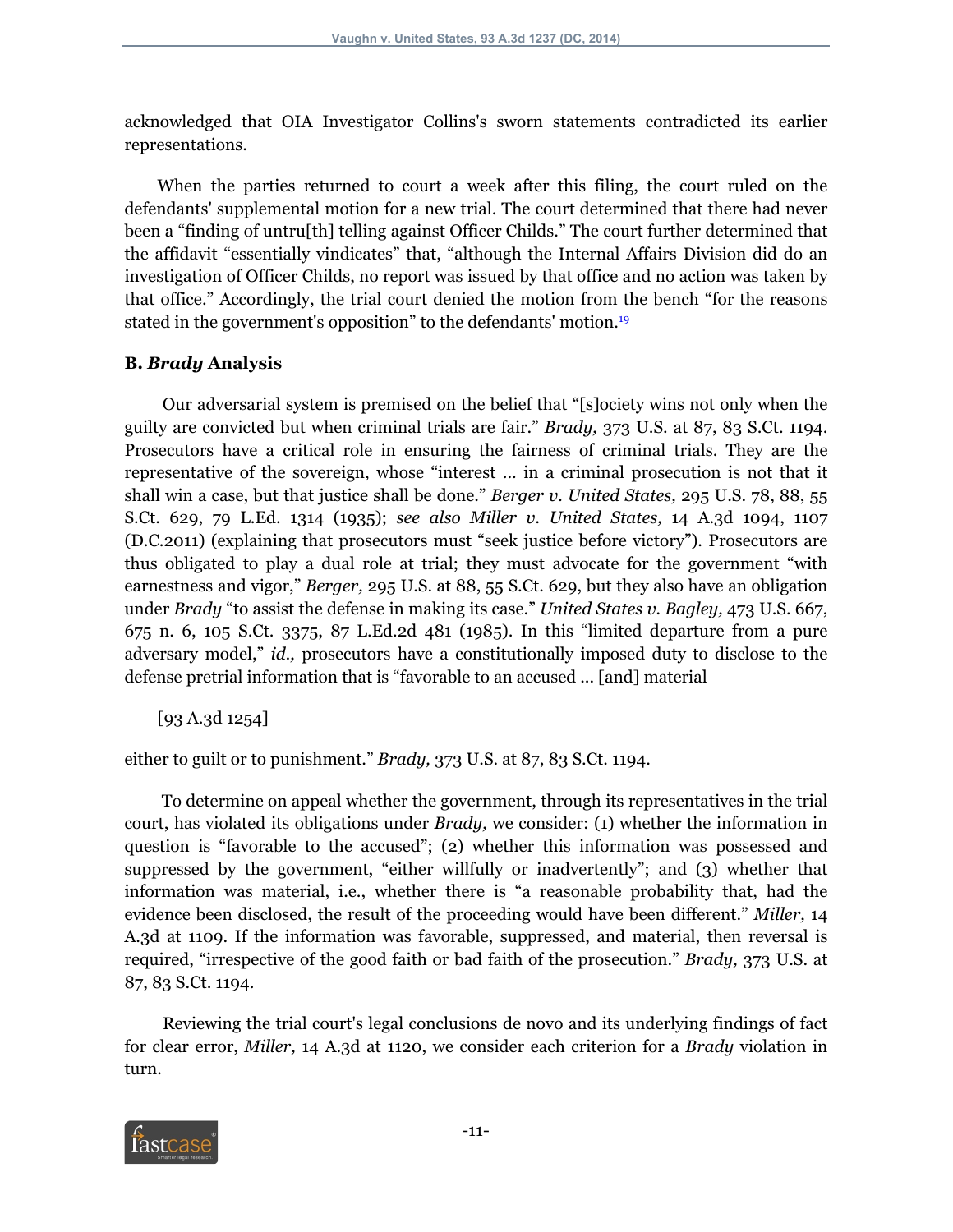#### **1. Favorable Information Subject to Disclosure**

At least in the abstract, it is easy to articulate what constitutes "favorable" information subject to disclosure under *Brady.* It is information "of a kind that would suggest to any prosecutor that the defense would want to know about it" because it helps the defense. *See Miller,* 14 A.3d at 1110 (quoting *Leka v. Portuondo,* 257 F.3d 89, 99 (2d Cir.2001)). The defense perspective controls. *See id.* ("[T]he critical task of evaluating the usefulness and exculpatory value of the information is a matter primarily for defense counsel, who has a different perspective and interest from that of the police or prosecutor." (quoting *Zanders v. United States,* 999 A.2d 149, 164 (D.C.2010))).

Favorable information includes impeaching information. *See Giglio v. United States,* 405 U.S. 150, 154–55, 92 S.Ct. 763, 31 L.Ed.2d 104 (1972). Indeed, although the Supreme Court held in *Bagley,* 473 U.S. at 676, 105 S.Ct. 3375, that the failure to disclose impeaching information is not "more egregious" than a failure to disclose affirmatively exculpatory information, both the Supreme Court and this court have repeatedly made clear that impeaching information does not have a lesser standing in the context of the government's *Brady* disclosure obligations. Rather, "[t]he jury's estimate of the truthfulness and reliability of a given witness may well be determinative of guilt or innocence." *Bagley,* 473 U.S. at 676, 105 S.Ct. 3375 (quoting *Napue v. Illinois,* 360 U.S. 264, 269, 79 S.Ct. 1173, 3 L.Ed.2d 1217 (1959)); *see also Bennett v. United States,* 797 A.2d 1251, 1256 (D.C.2002) ("Impeaching evidence is exculpatory." (internal quotation marks omitted)).

In this case, whether favorable information existed that was subject to disclosure under *Brady* turns on how one characterizes the OIA investigation and its outcome. When the trial court denied Mr. Morton's and Mr. Vaughn's motion for a new trial, it accepted the government's representations that (1) the OIA investigation concerned Officer Childs's use of force and alleged false reporting related to his use of force, and (2) Officer Childs's demotion was something more in the nature of an administrative plea deal to resolve an inconclusive inquiry that ultimately was unrevealing regarding Officer Childs's credibility. As an appellate court, we ordinarily defer to the trial court's findings of fact, unless those findings are clearly erroneous. *See Miller,* 14 A.3d at 1120. Here, record documents, the OIA Final Report and OIA Investigator Collins's affidavit,

[93 A.3d 1255]

contradict the court's findings. We recognize that the trial court was constrained in its ability to assess these documents by the government's late production and continued misrepresentation or nondisclosure of the information in its possession. Unlike the trial court, however, we have had, from the outset of our review, the entire OIA Final Report with its appendices. With these advantages that the trial court did not share, we conclude that the trial court was misled and that its adoptive fact-finding was clearly wrong.

Although the purpose of the OIA investigation as articulated in the OIA Final Report was "to identify the facts and circumstances regarding the use of [a chemical agent] by Lieutenant

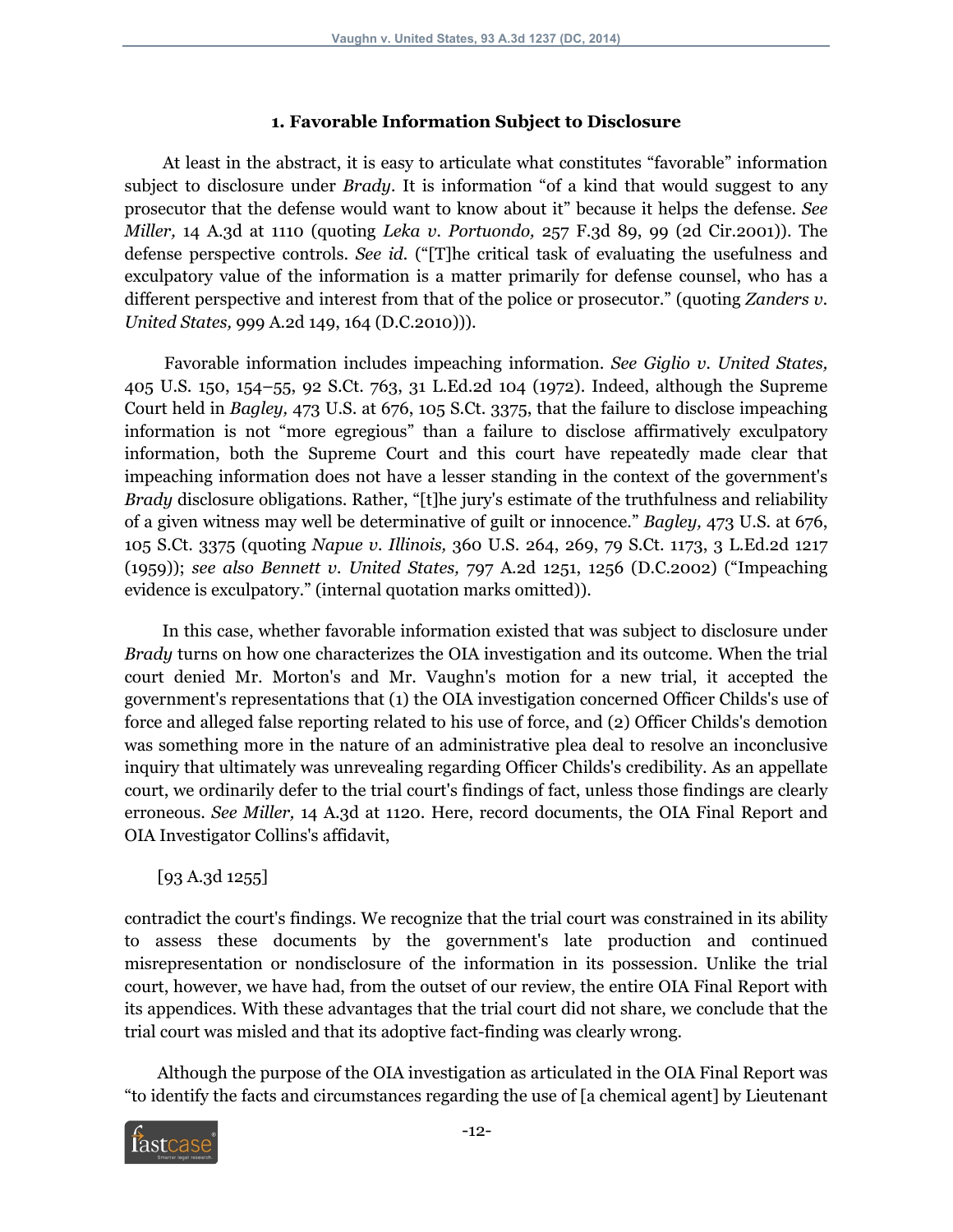Angelo Childs" in April 2009, the report itself reveals that the investigation went beyond an inquiry into whether Officer Childs complied with use-of-force guidelines. Ultimately, the OIA determined that Officer Childs and his fellow DOC Officers had falsely accused Inmate A of assaultive behavior, and they had all filed false reports to this effect. The OIA also determined that Officer Childs falsely suggested that the inmate was unrestrained and Officer Childs sprayed him with a chemical agent to stop the (fabricated) assault. OIA Investigator Collins's affidavit completes the story. The inescapable inference is that the Office of the Director credited all the conclusions of the OIA Final Report and as a consequence meted out significant discipline by demoting Officer Childs from Lieutenant to Sergeant.<sup>[20](#page-31-1)</sup>

<span id="page-12-0"></span>Once we clarify the actual subject and the apparent outcome of the OIA investigation, the determination that this information was favorable information subject to disclosure under *Brady* is not difficult. The OIA's determination of Officer Childs's false reporting was clearly impeaching, and was the sort of information in which any competent defense lawyer would have been intensely interested. *See Milke v. Ryan,* 711 F.3d 998, 1007 (9th Cir.2013) ("That [a law enforcement officer] was disciplined for lying on the job obviously bears on his credibility and qualifies as *Giglio* evidence.").

Of course the favorability of the OIA Final Report does not turn on its ultimate truth or the government's assessments thereof. The government could not withhold this information because it did not trust the conclusions of the OIA Final Report, or because it did believe its witness, Officer Childs, who professed innocence of false reporting  $21$  and asserted ignorance of the reason for his discipline. $\frac{22}{3}$  $\frac{22}{3}$  $\frac{22}{3}$ 

<span id="page-12-2"></span><span id="page-12-1"></span>[93 A.3d 1256]

As we said in *Zanders* and *Miller,* "[i]t is not for the prosecutor to decide not to disclose information that is on its face exculpatory based on an assessment of how that evidence might be explained away or discredited at trial, or ultimately rejected by the fact finder." *Miller,* 14 A.3d at 1110 (quoting *Zanders,* 999 A.2d at 164); *see also Smith v. Cain,* ––– U.S. ––––, 132 S.Ct. 627, 630, 181 L.Ed.2d 571 (2012) (holding that a witness's inconsistent statements were subject to disclosure notwithstanding government's "argument ... that the jury could have disbelieved [the] undisclosed statements").

## <span id="page-12-3"></span>**2. The Government Suppressed Favorable Information in its Possession.**

When the government possesses favorable information subject to disclosure under *Brady,* it has an obligation to disclose this information to the defense in a timely and complete manner. In this case, there is nothing in the record to indicate that the government ever responded to the *Brady* request made by the defense months before trial <sup>[23](#page-31-4)</sup> or that it volunteered *Brady* information to the defense in the typical manner by sending the defense a disclosure letter. Ultimately, the defense did not obtain a copy of the OIA Final Report until three months after trial, albeit without the appended material, and it was not given OIA Investigator Collins's affidavit until over a year after trial, a week before the trial court ruled

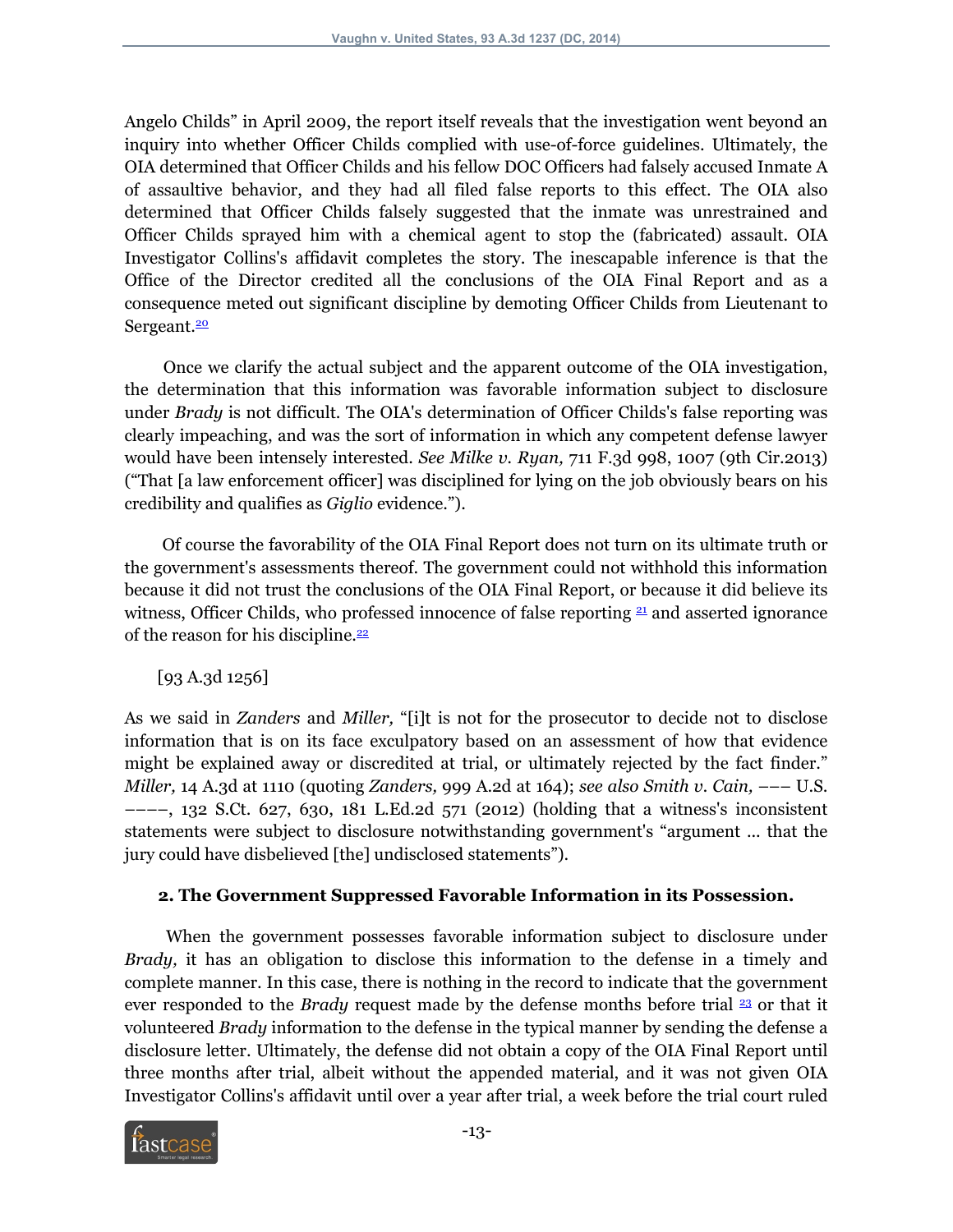on its post-trial *Brady* claim. Nevertheless, the government argues that it fulfilled its disclosure obligations when it filed, a week before trial, its motion in limine to preclude cross-examination of Officer Childs about the OIA Final Report and provided a "summary of the complete Final Report." We cannot agree.

To begin with, there was nothing about the motion in limine that put the defense on notice that the government was disclosing *Brady* information. The motion never cited *Brady,* much less indicated that the government was attempting "to assist the defense in making its case." *Bagley,* 473 U.S. at 675 n. 6, 105 S.Ct. 3375. Instead, the object of the motion in limine was to preclude defense cross-examination of a government witness. This is not an elevation of form over substance. As we said in *Miller, Brady* does not authorize the government to engage in a game of hide-and-seek, or require the defense to "scavenge for hints of undisclosed *Brady* material." 14 A.3d at 1113 (quoting *Banks v. Dretke,* 540 U.S. 668, 695, 124 S.Ct. 1256, 157 L.Ed.2d 1166 (2004)). But that is precisely what the defense was forced to do in this case. Thus, at his first opportunity to address the court about the government's motion in limine, defense counsel told the court that he was "just basically hitting in the dark" and he was "not sure what the finding [of the DOC OIA] says":

[I]f I hadn't read the motion closely, I wouldn't even have known [that the government might possess *Brady* information]. It wasn't as if [the prosecutors] called me and told me, I have a report you need to see. I just got this in the motion, and the motion, ironically, was

[93 A.3d 1257]

to actually suppress or limit the use of this information while it's being given to me, even though it wasn't really being given to me; it was just being alluded to or stated, but it's—I don't have the actual report to this day.

In any event, the government's disclosure was not timely, accurate, or complete. Accordingly, we conclude that the government suppressed favorable information in its possession.

## **a. As a Brady Disclosure, the Motion in Limine Was Not Timely**

The government's obligation to make timely disclosures is grounded in the very reason *Brady* disclosures are required: to provide protection against miscarriages of justice. *Miller,* 14 A.3d at 1107. The goal of ensuring that our "adversary system of prosecution [does not] descend to a gladiatorial level unmitigated by any prosecutorial obligation for the sake of truth," *Kyles v. Whitley,* 514 U.S. 419, 439, 115 S.Ct. 1555, 131 L.Ed.2d 490 (1995), is not achieved by last-minute information dumps. Rather, where disclosure of *Brady* is concerned, there is no time for strategic delay and "as soon as practicable" should be the approach. *See Miller,* 14 A.3d at 1108 (explaining that "a strategy of delay and conquer ... is not acceptable" (internal citation and quotation marks omitted)); *see also id.* at 1111 (rejecting the rationale that "better late than never" is good enough and endorsing the ABA standards requiring *Brady* disclosure "at the earliest feasible opportunity ... as soon as practicable following the

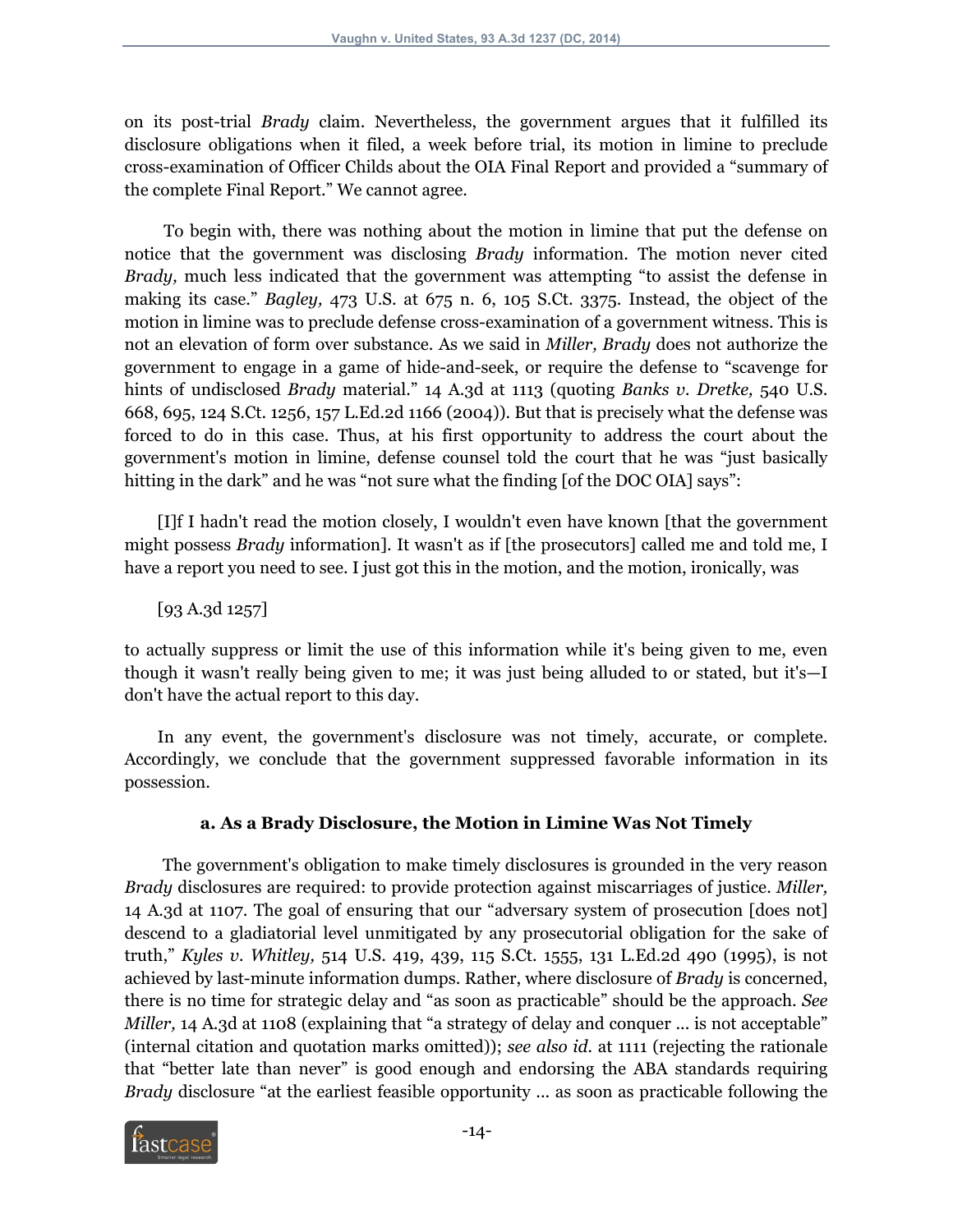filing of charges" (internal quotation marks omitted)). Certainly, *Brady* disclosures are required "well before the scheduled trial date," *Zanders,* 999 A.2d at 164; *Perez v. United States,* 968 A.2d 39, 66 (D.C.2009) ( *Brady* requires "timely, pretrial disclosure"). Only in this way can we ensure "defense counsel [has] an opportunity to investigate the facts of the case and, with the help of the defendant, craft an appropriate defense." *Perez,* 968 A.2d at 66; *see also Miller,* 14 A.3d at 1111 ("[A]s we have repeatedly recognized, exculpatory evidence must be disclosed in time for the defense to be able to use it effectively, not only in the presentation of its case, but also in its trial preparation."); *Boyd,* 908 A.2d at 57 ("[T]imely disclosure ... can never be overemphasized.").

By no means can the government's motion in limine constitute a timely pretrial disclosure of the information it possessed about Officer Childs's discipline as a result of the OIA investigation. The motion in limine provided no information on this subject although according to the affidavit from OIA Investigator Collins that the government filed with the court—the "U.S. Attorney's Office" was informed of the OIA Final Report "concerning Lieutenant Childs and his subsequent demotion" nearly two months before the government filed this motion. The government did not reveal that Officer Childs had been demoted until the first day of trial, when it briefly noted that Officer Childs was demoted "related to" the April 2009 incident that it had incompletely summarized in its motion in limine. The government did not provide any further details about when or how this discipline had been imposed until it filed OIA Investigator Collins's affidavit thirteen months after trial.

But the government's disclosure obligations were triggered well before the DOC decided to demote Officer Childs. The government had an obligation to notify the defense that Officer Childs was under investigation by the DOC OIA. *See United States v. Bowie,* 198 F.3d 905, 908 (D.C.Cir.1999) (determining that the prosecution had a duty to disclose the fact that one of its police officer witnesses had become

<span id="page-14-0"></span>[93 A.3d 1258]

"the subject of an investigation into the truthfulness of his testimony" in another case); *see also Bullock v. United States,* 709 A.2d 87, 92–93 (D.C.1998) (remanding to trial court to develop record on whether government should have disclosed that testifying law enforcement officer was under investigation). As to the OIA investigation, which began in April 2009 and concluded in June 2009, the government's motion in limine, filed a week before the November 2009 trial, was not an "as soon as practicable" *Brady* disclosure.[24](#page-32-0)

Accepting for the sake of argument the government's assertion that its motion in limine filed a week before trial was a *Brady* disclosure, the belatedness of this filing is not excused by the government's representation to the trial court that it did not learn of the DOC OIA investigation and its resulting report until "late summer." *Brady* does not tolerate the "government['s] failure to turn over an easily turned rock." *United States v. Brooks,* 966 F.2d 1500, 1503 (D.C.Cir.1992). "[T]he individual prosecutor has a duty to learn of any favorable evidence known to the others acting on the government's behalf in the case." *Kyles,* 514 U.S. at 437, 115 S.Ct. 1555; *see also Robinson v. United States,* 825 A.2d 318, 324 (D.C.2003)

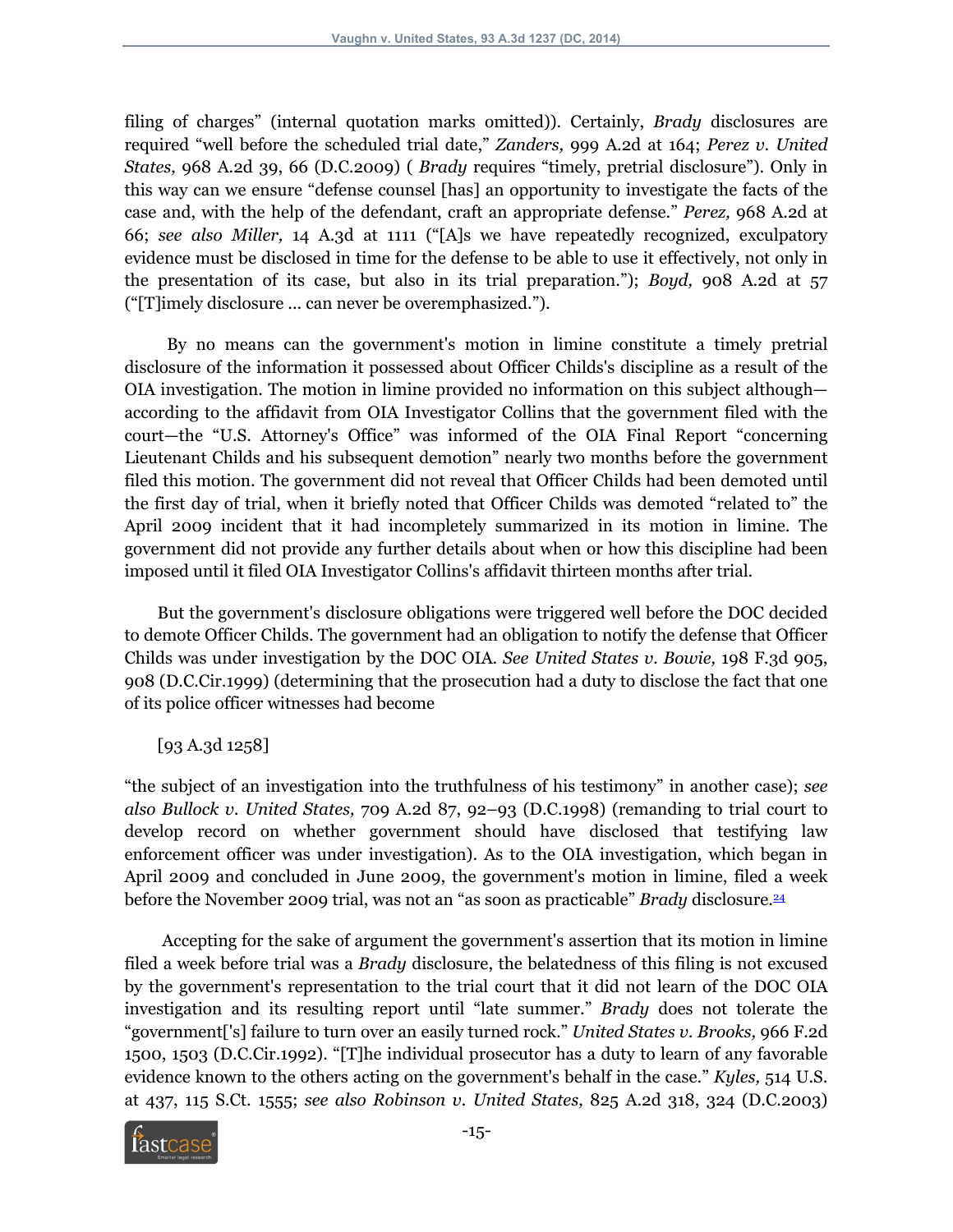("[T]here is a duty to search branches of government 'closely aligned with the prosecution.' "). In this case, OIA Investigator Collins—the same investigator who investigated Officer Childs—was working closely with the U.S. Attorney's Office on the Spencer–White Case and had identified Officer Childs as central to the investigation of the Spencer–White attacks. For such an important witness so closely tied to the investigation, the government should have had the systems in place to ensure that it was alerted immediately about impeaching information. *See Kyles,* 514 U.S. at 419, 438, 115 S.Ct. 1555 (observing that "the prosecutor has the means to discharge the government's *Brady* responsibility if he will," and that "procedures and regulations can be established to carry [the prosecutor's] burden and to insure communication of all relevant information on each case to every lawyer who deals with it" (quoting *Giglio,* 405 U.S. at 154, 92 S.Ct. 763)); *see also Brooks,* 966 F.2d at 1502–03 (observing that "the prosecutor's own interest in avoiding surprise at trial gives him a very considerable incentive to search accessible files for possibly exculpatory evidence, quite independent of *Brady* ").

In short, if it was a *Brady* disclosure at all, the government's motion in limine was not a timely one.

[93 A.3d 1259]

## <span id="page-15-0"></span>**b. As a** *Brady* **Disclosure, the Motion in Limine Was Neither Accurate Nor Complete**

In addition to its timing, we also consider the content of the motion in limine, in particular the "summary" of the OIA Final Report. The defense attorneys were not satisfied with the government's summary; they pushed for disclosure of the "actual report." Even if it is theoretically possible for the government to fulfill its disclosure obligations under *Brady* by means of summaries of preexisting documents, such summaries must be "sufficiently specific and complete." *United States v. Rodriguez,* 496 F.3d 221, 226 (2d Cir.2007).[25](#page-32-1) Again we consider the requisite level of detail from the perspective of the defense; where source documents exist, the government must "summarize[ ] ... [them] with every detail that might have been relevant to defense counsel's preparation as counsel viewed the case." *Wiggins,* 386 A.2d at 1178 (Ferren, J., concurring). This may be challenging for the government, which presumably is not privy to defense counsel's thoughts and theories pretrial. Accordingly, the government withholds source documents at its peril.

Here, the government's motion in limine did not come close to satisfying our standards for the content of *Brady* disclosures. What the government called a "summary of an incident on April 6, 2009, in which DOC Internal Affairs issued a Final Report" was not a true summary of the OIA Final Report at all, much less a summary of all the favorable information in the government's possession regarding Officer Childs.

The OIA Final Report had exposed what the OIA determined was an untrue, self-serving story by Officer Childs and two colleagues of an assault by an inmate. The government's summary, however, indicated that Inmate A *had* acted aggressively. The summary quoted

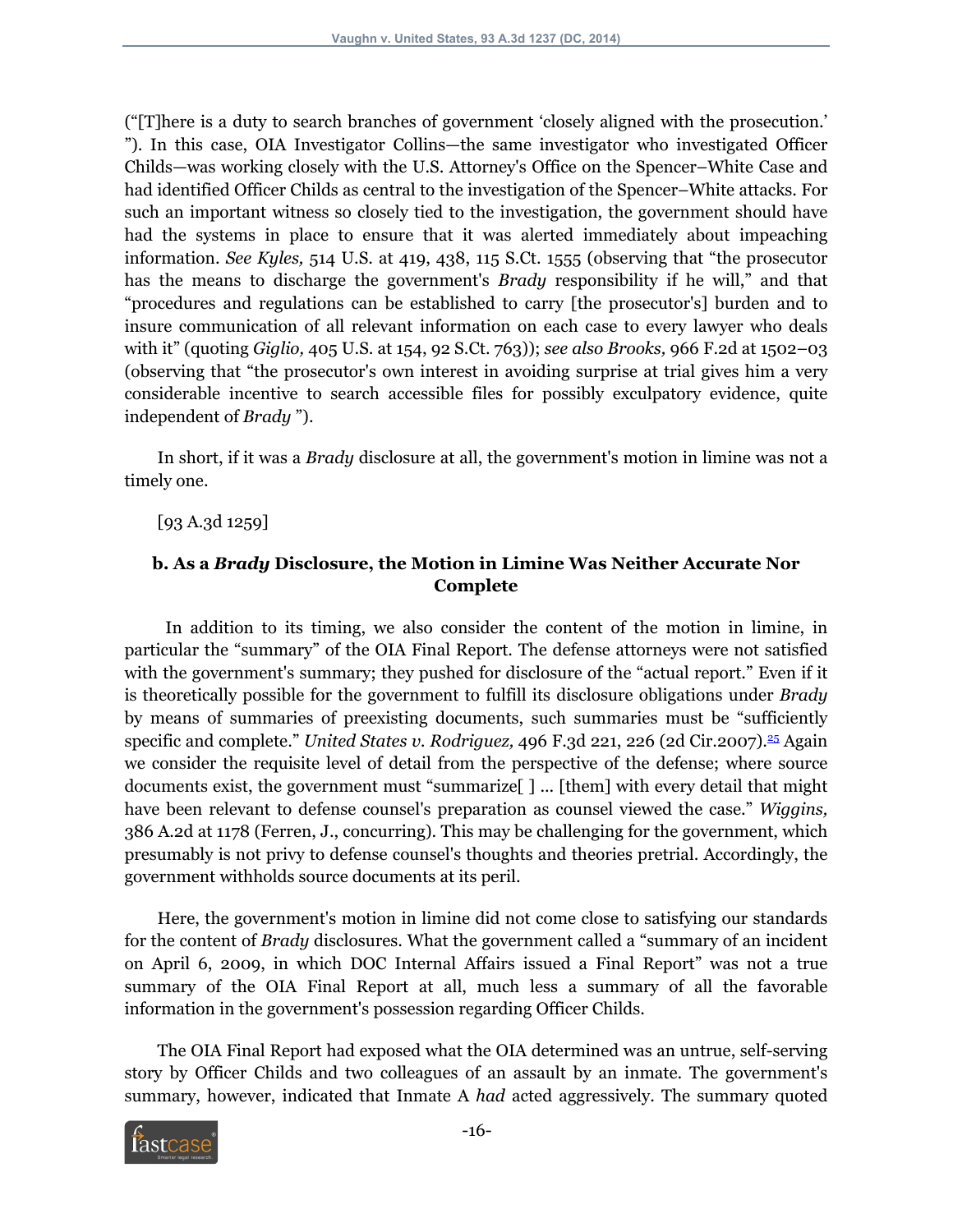Officer Childs's explanation, reproduced in the OIA Final Report, that "[b]ecause [Inmate A's] actions interfered with the normal operations of the facility," he used a chemical agent on Inmate A and instructed him "to seize [sic] his disruptive behavior"—without qualifying that OIA had discredited this account because "video footage of the incident [did] not support" it. Thus, the government reproduced and represented as essentially undisputed substantial portions of the very Incident Report the OIA determined contained a false account of the incident.

The government's motion in limine not only presented as true that which OIA had determined false, it used that false story as the backdrop for its account that the OIA investigation was simply an inquiry as to whether Officer Childs had used excessive force on a restrained Inmate A and whether Officer Childs had engaged in possibly sloppy report-writing to the extent he incorrectly "suggest [ed]" that Inmate A was unrestrained.<sup>[26](#page-32-2)</sup> The government

<span id="page-16-0"></span>[93 A.3d 1260]

disputed in its motion in limine that this suggestion was "evident" from Officer Childs's incident report, and it refused to "concede" that Officer Childs had "in fact" made false or misleading statements with respect to whether Inmate A was handcuffed, even though the OIA had determined that, as part of his fabricated story of inmate assault, Officer Childs *had* misleadingly indicated that Inmate A was unrestrained. The government's omission of the disciplinary consequences of the OIA Final Report bolstered the inaccurate account of the OIA investigation in the government's summary.

## **c. As a** *Brady* **Disclosure, the Motion in Limine Was Not Usable**

The adequacy of a *Brady* disclosure ultimately turns on "the sufficiency, under the circumstances, of the defense's opportunity to use the evidence when disclosure is made." *Miller,* 14 A.3d at 1111 (quoting *Leka,* 257 F.3d at 100). Beyond the timing and the content of the motion in limine, the trial record reflects that the government never afforded defense counsel a meaningful "opportunity to use" the favorable information in the government's possession. *Id.* The defense was never able to impeach Officer Childs with the OIA investigation or its disciplinary consequences. Moreover, the government and Officer Childs made representations at trial that blocked the court from acting to ensure that any favorable information in the government's possession would come to light and the defense would be able to use it.

The government maintained throughout trial that the OIA investigation was limited to an inquiry into use of force and alleged false reporting related to the use of force, which had no bearing on Officer Childs's credibility as an after-the-fact identification witness in the Spencer–White trial. The defense, ill-informed by the government's summary, could not expose the government's representations about the OIA investigation and its outcome as inaccurate, and could not persuade the trial court that a probing cross-examination was warranted. Instead, as counsel put it, they were forced to "tak[e] the [government's]

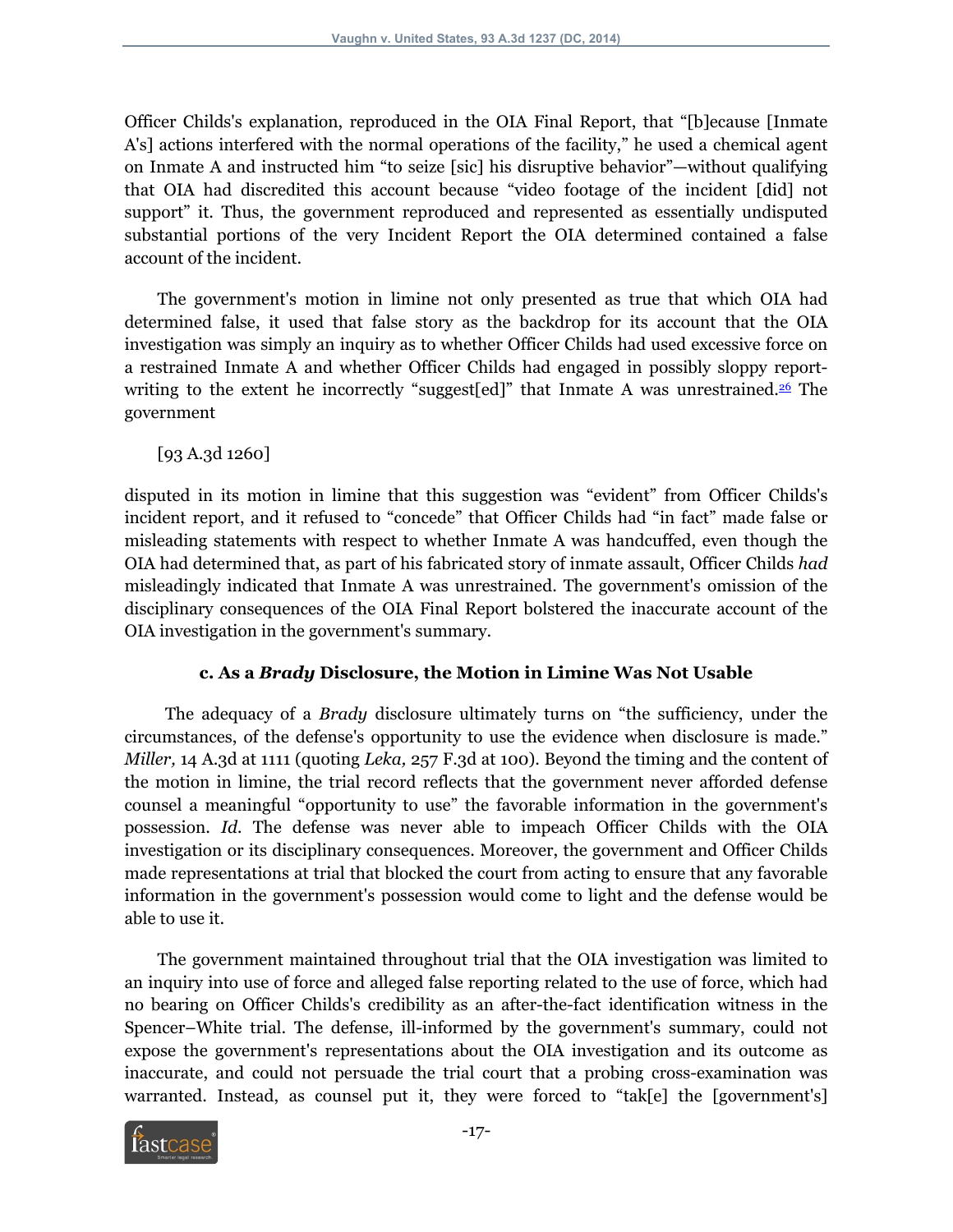representations for what the report said or didn't say" and did not "really have any facts about what happened or what was ... alleged to even ask [Officer Childs]."

Nevertheless, when Officer Childs took the stand, defense counsel attempted on crossexamination to "probe" the basis for the OIA investigation. The government objected, and, relying on the government's representations, the trial court limited the defense to two questions: (1) if it was true Officer Childs had "submitted a false report to the Department of Corrections while [he] [was] working at the D.C. Jail" and (2) if it was true he had been "disciplined by the Department of Corrections for filing a false report." To both questions, Officer Childs responded, "no." The defense had no means of challenging these responses, much less any basis to ask the court for more leeway in impeaching Officer Childs with his prior false reporting.

Although the defense had been unsuccessful in its questioning, the trial court nonetheless tried to fulfill its "obligation to assure" itself that no *Brady* information had been withheld from the defense and that the defense had had a meaningful

[93 A.3d 1261]

opportunity to confront Officer Childs. *See Boyd,* 908 A.2d at 59. These efforts were for naught.

The trial court questioned Officer Childs about false reporting out of the presence of the jury. In response, Officer Childs represented that DOC OIA "felt that I missed the inmate while he was in handcuffs" and that he had explained to DOC OIA that "that was an error. I do a lot of cutting and pasting. But I said if you look at the rest of my report, that I stated the inmate was standing in front of the bubble with the handcuffs on. So, how can I say that I applied handcuffs, right?" The court asked Officer Childs whether he had been disciplined in connection with the OIA investigation. Officer Childs represented that he had received "a voluntary demotion" but that he "didn't understand it to be the result[ ] of any disciplinary action" and that "no one [had] told [him] the reason for the demotion." The government did not seek to qualify or correct anything Officer Childs told the trial court, even though the government (1) had a complete copy of the OIA Final Report which documented the OIA's determinations both that Officer Childs had made a false report about whether Inmate A was unrestrained and this false report was part of a larger false narrative of an inmate assault, and (2) had been informed by OIA Investigator Collins that the DOC Office of the Director had demoted Officer Childs after receiving the OIA Final Report. $27$ 

<span id="page-17-0"></span>The trial court then called only the government to the bench to ask about the five-page ex parte submission. The court stated that it "just want [ed] to make sure.... I have the entire filing, because mine stops at page 5, and there was no ... discipline or resolution mentioned in the document ... that I have a copy of." The government did not alert the trial court that the ex parte submission was incomplete; instead, one of the trial prosecutors told the court, "[y]eah, mine is five pages long," incorrectly indicating that the court had the full OIA Final Report. The same prosecutor further informed the court, "there is no discipline listed in the

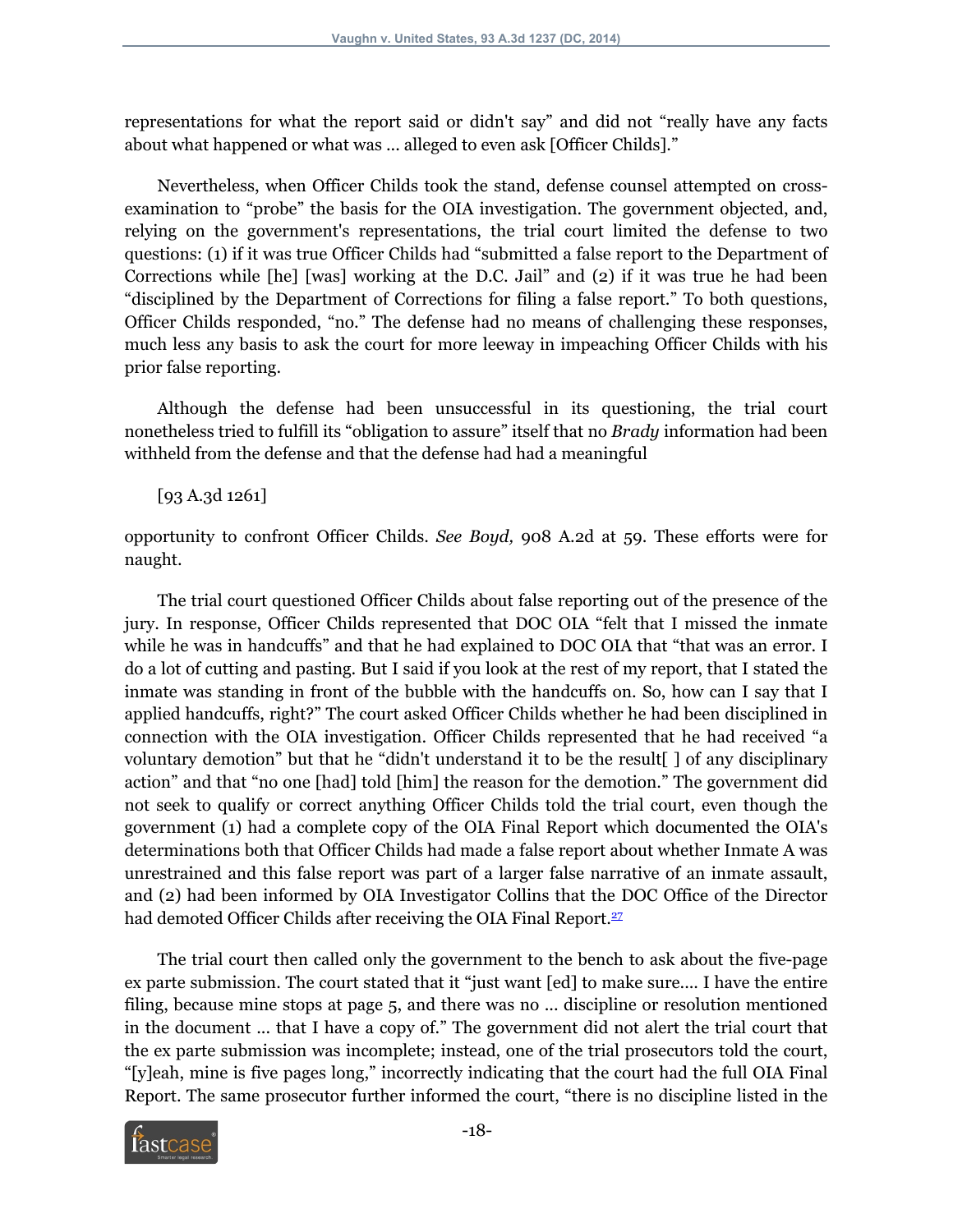report itself," but the prosecutor did not explain that the OIA only conducts investigations and does not make disciplinary decisions; nor did the prosecutor inform the court that the decision to demote Officer Childs for making false reports had been made by the proper authority, the DOC Office of the Director.

The trial court subsequently put its understanding of the OIA investigation on the record:

[W]e have a little more clarity concerning this incident. For your purposes, *the report that was submitted to me,* which is what I was just confirming with the government, *is not in the form of a disciplinary action,* which is why I followed up with the questions I had of Officer Childs, because—and *I confirmed with the government* that they weren't aware of any, quote, disciplinary action the way we would—I had envisioned it could be; *that is, there'd be an adjudication and then a finding of false report.* I think it sounds like there was an administrative resolution between the

[93 A.3d 1262]

officer and the Department of Corrections.

The court explained that in allowing any questions about the investigation, it had been "operating under the assumption that ... we were talking about some sort of disciplinary action where there was a finding" but "we're far afield from that." The court then observed that there was no "factual basis that would support going further on this matter, in terms of questioning." Concluding the discussion, the court reiterated that "based on what I heard" it would not permit "additional questioning ... on what I, at this point, assess ... to be a collateral matter, which was an informal resolution ... of a disciplinary matter, without a finding of ... a nontruth-telling event.  $^{28}$  $^{28}$  $^{28}$  Again the government stood silent.

<span id="page-18-0"></span>Based on the foregoing, we cannot say that the government, through its motion in limine, disclosed to the defense the favorable information in its possession in such a way as to allow the defense to use this information effectively. The government not only failed to give the defense (or the court) accurate or complete information, it then stood by at trial and allowed the defense's ignorance and the court's erroneous understanding of the pertinent facts to persist. The upshot was that the trial court did not permit thorough impeachment of Officer Childs on the subject of the OIA investigation and its disciplinary consequences because it was convinced that, on these topics, there was nothing to impeach Officer Childs about. In short, the government's motion in limine to preclude impeachment of Officer Childs cannot be construed as a *Brady* disclosure because it worked—the government's motion prevented an effective cross-examination of Officer Childs on the subject of his prior false reporting.

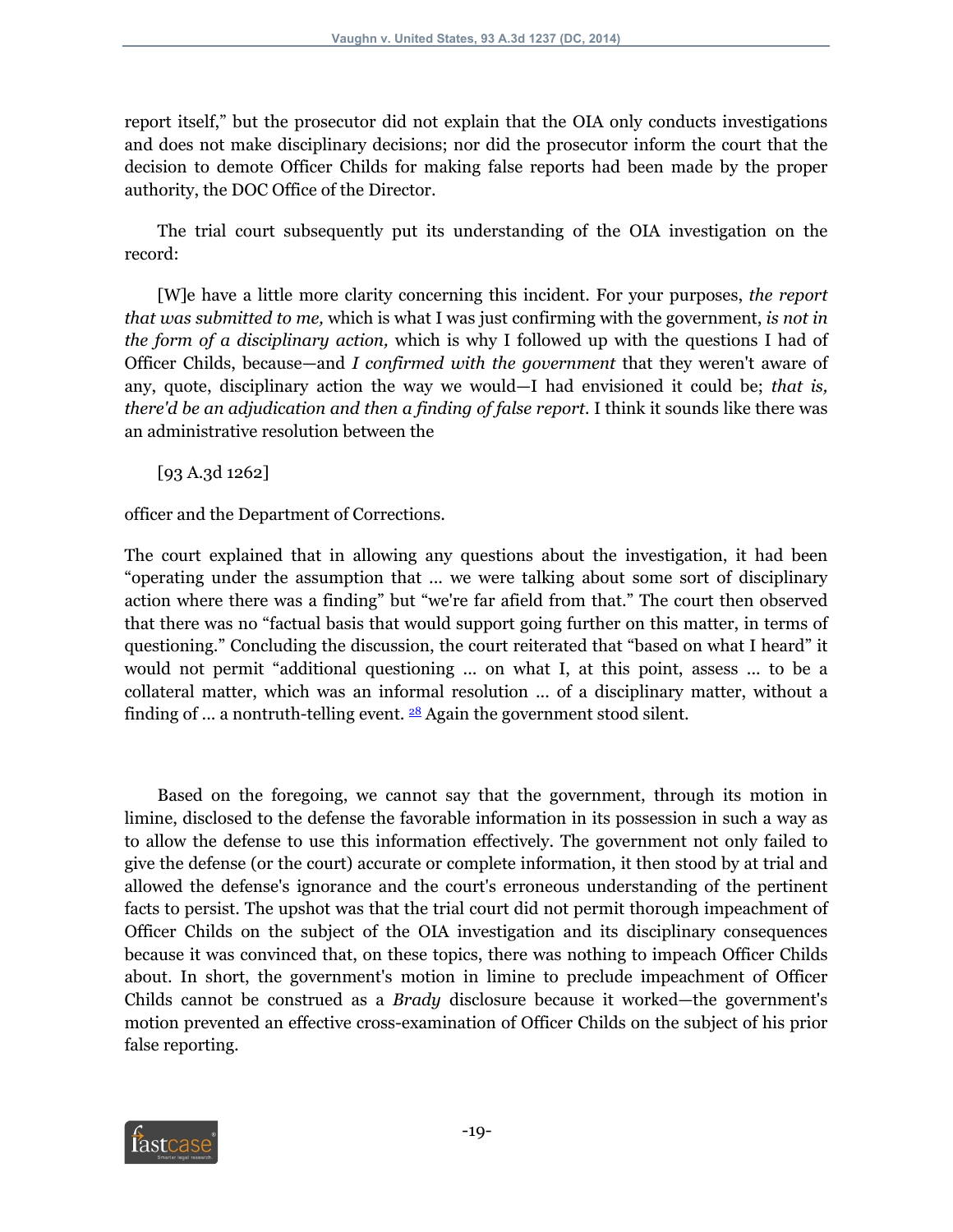\* \* \*

In the absence of a timely, accurate, complete, or usable disclosure, we conclude that the government did not disclose to the defense the favorable information in its possession in this case.

#### **3. The Favorable Information Suppressed by the Government Was Material**

We next consider whether the favorable information withheld by the government was "material." *See Miller,* 14 A.3d at 1115. To assess materiality, we consider whether there is "a reasonable probability that, had the evidence been disclosed to the defense, the result of the proceeding would have been different." *Id.* (quoting *Bagley,* 473 U.S. at 682, 105 S.Ct. 3375). The reasonable probability standard does not require a showing that it is more likely than not the defendant would have been acquitted. *Kyles,* 514 U.S. at 434, 115 S.Ct. 1555. Rather, since *Brady* is a rule of fairness, the materiality threshold is met if, in the absence of proper disclosure, we question whether the defendant received a fair trial and our "confidence" in the outcome of the trial is thereby "undermine[d]." [29](#page-33-1)*Id.; see also*

## <span id="page-19-0"></span>*[93 A.3d 1263]*

*Cain,* 132 S.Ct. at 630 (quoting *Kyles,* 514 U.S. at 434, 115 S.Ct. 1555); *United States v. Cuffie,* 80 F.3d 514, 517 (D.C.Cir.1996) (explaining that the proper focus "is on the 'potential impact that the undisclosed evidence might have had on the fairness of the proceedings' rather than on the overall strength of the government's case" (quoting *United States v. Smith,* 77 F.3d 511, 515 (D.C.Cir.1996))).

<span id="page-19-1"></span>Our materiality analysis in this case must begin with an assessment of Officer Childs's role in the government's case. Officer Childs was a critical witness, as the government conceded in its brief to this court. Indeed, the government signaled Officer Childs's importance by filing its motion in limine to preclude his cross-examination about the OIA Final Report. At trial the government's need for his testimony became apparent: Officer Childs was only one of two government witnesses who inculpated Mr. Morton and Mr. Vaughn in the assault on Sergeant White, and he was objectively the stronger witness.  $30$ Similarly, it cannot reasonably be disputed that Officer Childs's credibility was a central issue in the case. In closing, the government argued that its case turned on the jury's assessment of the credibility of its witnesses and of Officer Childs in particular. *See Lewis v. United States,* 408 A.2d 303, 308 (D.C.1979) (noting that the "substantial possibility ... that impeachment with prior convictions will affect the outcome, whether it goes to general credibility ... or to a more specific target of reliability, such as bias" is "especially strong in the case of a key government witness" (citation omitted)).

Next, we consider the nature of the withheld information: It was powerfully impeaching. It did not simply establish that Officer Childs had a track record for untruthfulness. It established that he was willing to make false reports implicating inmates in assaults on law enforcement agents—the precise context of this case. *See Milke,* 711 F.3d at 1007 (concluding

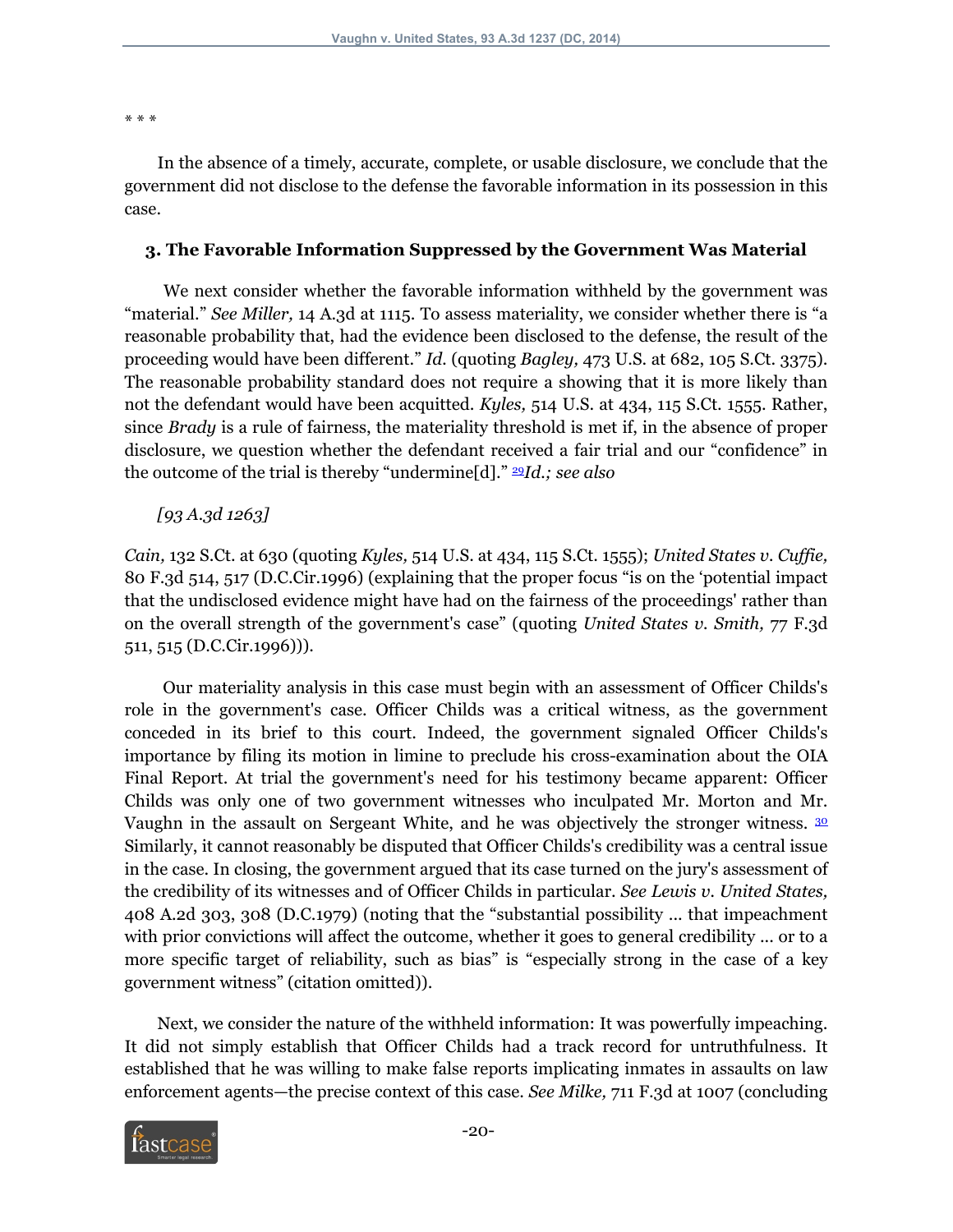that suppressed information about a police officer's untruthfulness would have undermined his credibility and demonstrated that he "had no compunction about abusing his authority with a member of the public" who was similarly situated to the appellant).

This leads us to the ultimate question: Does the suppression of this information undermine our confidence in the fairness of the trial? We conclude it does. Had the defense and the court known the full details of the OIA's actual findings and of the discipline meted out by DOC as a result—and had the government known the defense knew—we think it likely that this case would have played out very differently.

Preliminarily, we question whether the government would have made the same representations and whether Officer Childs would have given the same testimony. But, at the very least, defense counsel

[93 A.3d 1264]

would have had a firm foundation to press for much more leeway in cross-examining Officer Childs on the subject of his prior false reporting and resulting discipline, instead of "hitting in the dark." *See Cuffie,* 80 F.3d at 517 (explaining that undisclosed evidence of untruthfulness is material if it "could have substantially affected the efforts of defense counsel to impeach the witness, thereby calling into question the fairness of the ultimate verdict" (quoting *Smith,* 77 F.3d at 515).) "[A]s a general rule, a defendant is entitled to wide latitude in presenting evidence tending to impeach the credibility of a witness, especially where[, as here,] that evidence relates to a key government witness." *Dockery v. United States,* 746 A.2d 303, 306 (D.C.2000) (internal quotation marks omitted); *Shorter v. United States,* 792 A.2d 228, 233 (D.C.2001) (noting that trial courts may not curtail crossexamination so as to "keep[ ] from the jury relevant and important facts bearing on the trustworthiness of crucial testimony" (internal quotation mark omitted)). Here it appears that the trial court would have granted the defense such leeway; indeed, the court all but said that had Officer Childs been disciplined for making a false report, it would have allowed the defense to engage in a very different cross-examination of Officer Childs. This court can readily envision a series of permissible, pointed questions by defense counsel that would have seriously damaged Officer Childs's credibility in the eyes of the jury—whether he answered them truthfully or tried to avoid giving a truthful answer. [31](#page-33-3)*See Milke,* 711 F.3d at 1009 (explaining how police officer could have been confronted with prior instances of untruthfulness).

<span id="page-20-0"></span>The government asserts, however, that it "would not have influenced the verdict" if Officer Childs had either (1) admitted that he had been "demoted because he had deployed a chemical agent on an inmate" or (2) explained that he had not "purposefully file[d] a false report" indicating the inmate was unrestrained. We reject the factual foundation for the government's argument; as explained above, the OIA Final Report documents an investigation that was centrally concerned with a false report of an inmate assault by Officer Childs and two fellow corrections officers to justify an improper use of force, Officer Childs was demoted because of this investigation, and we infer that he was so disciplined as a

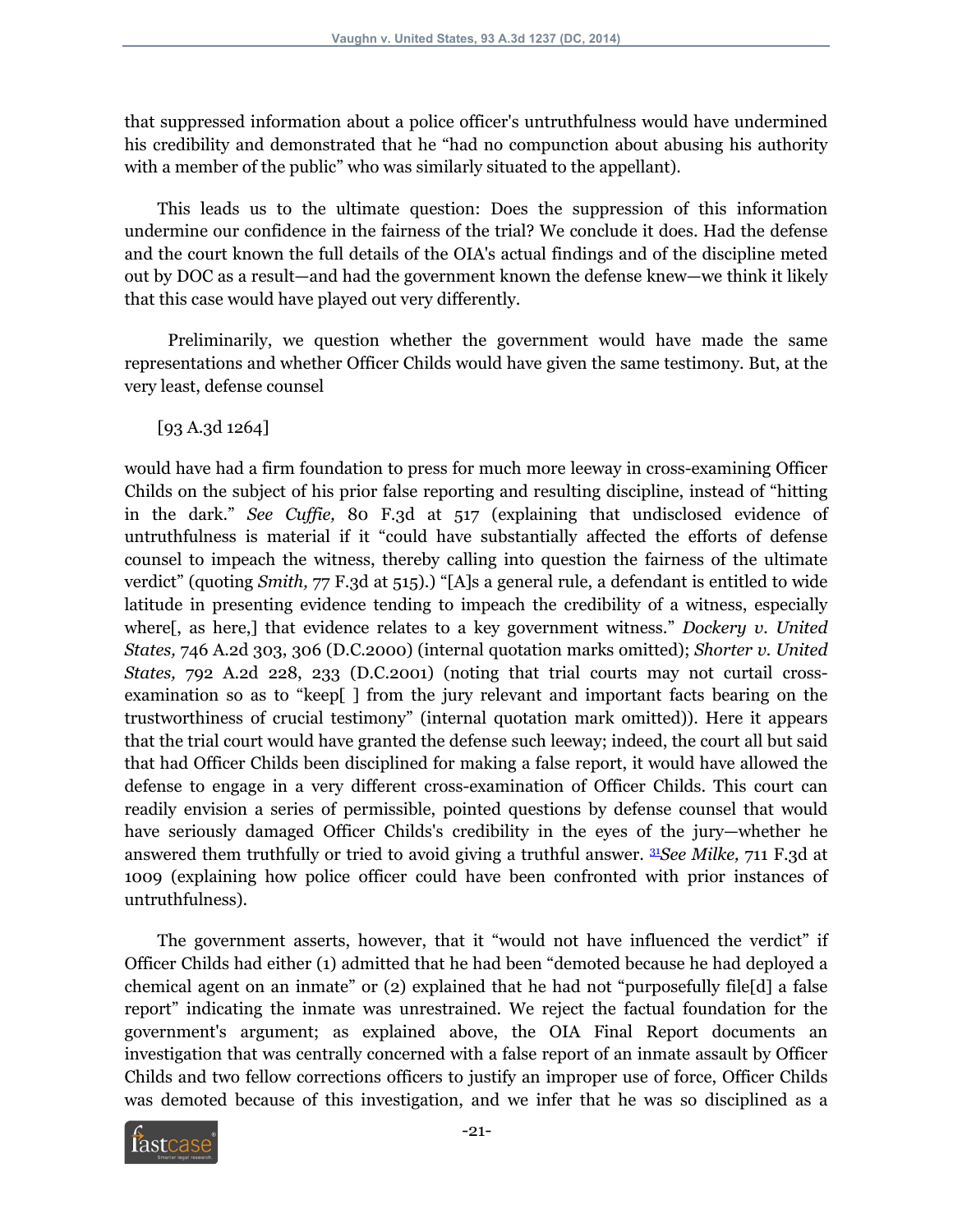sanction for all the conduct detailed in the OIA Report, including the determinations of false reporting.

The government also argues that disclosure of the OIA Final Report would have had little effect on the outcome of the trial because the defense could neither have inquired into it on cross-examination in any further depth, nor could it have introduced the report itself as extrinsic evidence.

In the first alternative, the government takes the position that the defense "could not have confronted Sergeant Childs with the report itself in order to impeach his credibility" because "appellants have not shown that Sergeant Childs's statements were false." Thus, the government argues the defense could not have laid the requisite foundation for crossexamination about a prior bad act. *See Sherer v. United States,* 470 A.2d 732, 738 (D.C.1983) (explaining that "a witness may be cross-examined on a prior bad act that has not resulted in a criminal conviction only

[93 A.3d 1265]

where: (1) the examiner has a factual predicate for such question, and (2) the bad act bears directly upon the veracity of the witness in respect to the issues involved [in] the trial" (internal quotation marks omitted) (quoting *United States v. Akers,* 374 A.2d 874, 878 (D.C.1977))). Again, the government seeks to dispute the validity of the DOC's determination of false reporting. But, the government's disbelief in the accuracy of the OIA's findings is irrelevant, both to an assessment of its obligation to disclose this information under *Brady* and to an assessment of the use the defense could have made of this information at trial. The point is that, unlike in *Sherer,* where the defense proffer that a government witness had previously lied "was conclusory and based almost entirely on inadmissible hearsay," 470 A.2d at 739, here there was an official finding of false reporting by a government agency. This official determination provided the defense with an ample "factual predicate" for questioning Officer Childs about false reporting.[32](#page-33-4)*See id.* at 738; *see also Wagner v. Georgetown Univ. Med. Ctr.,* 768 A.2d 546, 563 (D.C.2001) (finding that a professional association's findings recommending censure constituted a "more than sufficient factual predicate for the proposed cross examination" of a physician witness).

<span id="page-21-0"></span>In the second alternative, the government argues that the defense would not have been able to present extrinsic evidence of the OIA Final Report because it concerned a collateral issue. *See Rowland v. United States,* 840 A.2d 664, 680 (D.C.2004). Thus, the government argues that even if the defense had had the full report and information about the subsequent demotion, it would have been stuck with the testimony Officer Childs gave at trial, namely, his denials that he had filed a false report and that he had been demoted for filing a false report. Whether the defense could have introduced the actual OIA Final Report into evidence is an interesting but ultimately academic issue. [33](#page-34-0) Effectively,

<span id="page-21-1"></span>[93 A.3d 1266]

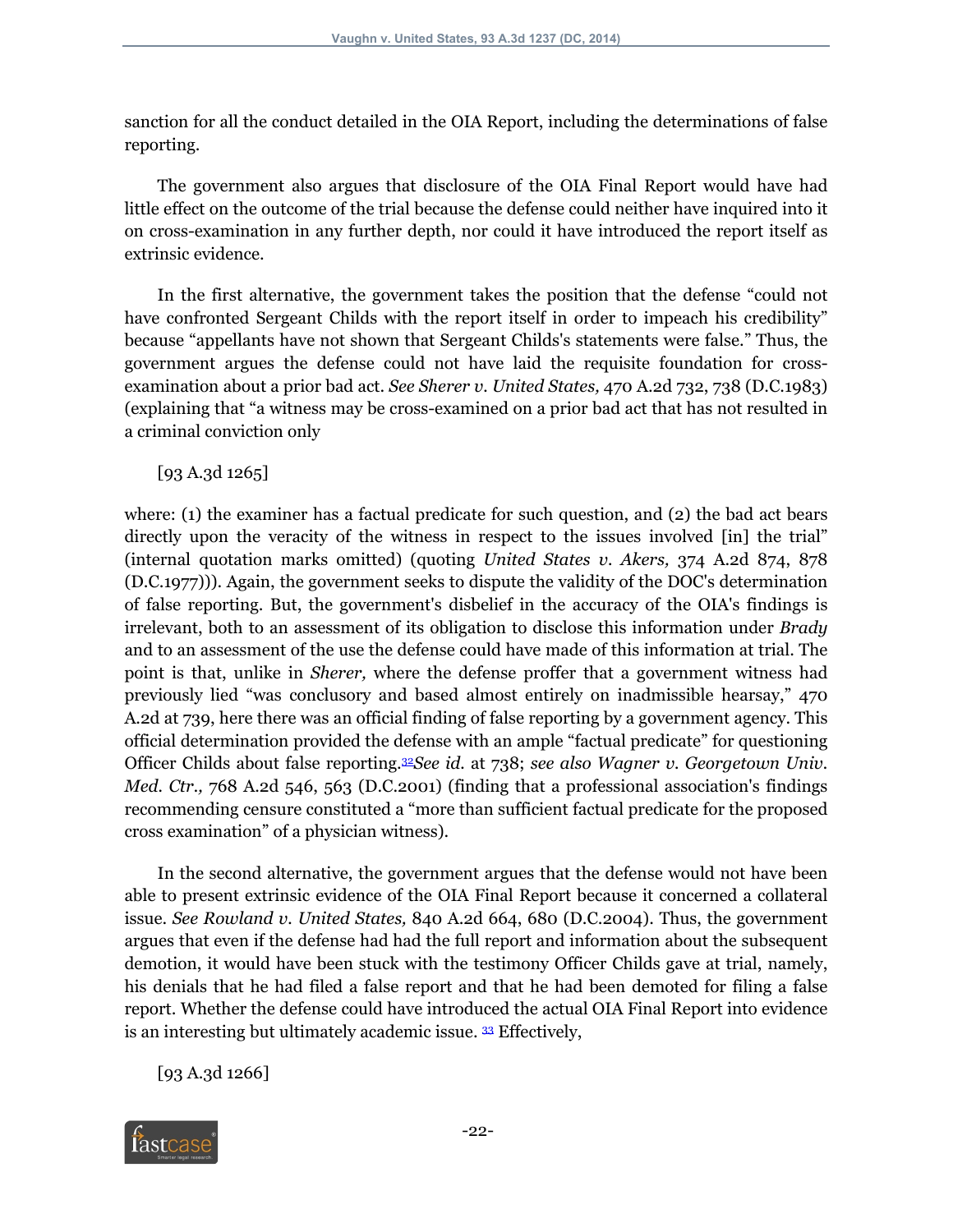the government argues that *Brady* disclosure or no, nothing would have changed in how this case played out at trial. As explained above, we think that argument blinks reality. *See Milke,* 711 F.3d at 1009 (explaining how prior judicial determinations of police officer's untruthfulness "would have been a game-changer" on cross-examination even without proof of extrinsic evidence).

<span id="page-22-0"></span>Based on the record before us, whether the government had an obligation to accurately and completely disclose the contents of the OIA Final Report and the DOC's consequent decision to demote Officer Childs should not have been a hard call for the government.[34](#page-34-1) And had the defense been able to impeach Officer Childs with the DOC's determination of his prior false reporting and consequent demotion, there is at least a reasonable probability that the jury would have weighed Officer Childs's testimony and the government's case differently. This concludes our materiality analysis for Mr. Morton. But for Mr. Vaughn, there is a coda. The suppressed impeachment evidence for Officer Childs was material only to the extent that Mr. Vaughn contested Officer Childs's identification. But Mr. Vaughn submitted a post-trial affidavit in which he admitted that he was the inmate Officer Childs had identified him to be and argued only that his actions had been misinterpreted—that he had not pushed Sergeant White; he had been trying to help him. This admission negates our materiality determination. In light of Mr. Vaughn's affidavit, which the government would be free to use as a party admission, we see little chance of a different result were Mr. Vaughn to be given a new trial. Thus, the government's *Brady* violation is reversible only with respect to Mr. Morton.

#### **C. Remand**

By now government prosecutors should know: "Betray *Brady,* give short shrift to *Giglio,* and you will lose your ill-gotten conviction." *United States v. Olsen,* 737 F.3d 625, 633 (9th Cir.2013) (Kozinski, C.J., dissenting from denial of petition for rehearing en banc). So it is for the government with respect to Mr. Morton's conviction; we reverse and remand his case for a new trial.

## <span id="page-22-1"></span>[93 A.3d 1267]

Well before any such trial takes place,<sup>[35](#page-35-0)</sup> the court must confirm that the government has in fact provided to the defense all the favorable information in its possession. As far as we can tell, the government has never represented in this case that it has fulfilled its constitutional duty to learn of and disclose to the defense all the *Brady* information in its actual or constructive possession. *See Kyles,* 514 U.S. at 437, 115 S.Ct. 1555. The government should be directed to make such a representation, in writing, filed with the trial court. *See, e.g., Milke,* 711 F.3d at 1019 (requiring, on remand, the state to make complete *Brady* disclosures regarding the subject police officer and to "provide a statement under oath from a relevant police official certifying that all of the records have been disclosed and none has been omitted, lost or destroyed"); *United States v. Naegele,* 468 F.Supp.2d 150, 155 (D.D.C.2007) (directing government to "conduct all necessary searches and produce to the defendant any and all materials that are responsive" to prior *Brady* requests and "certify to

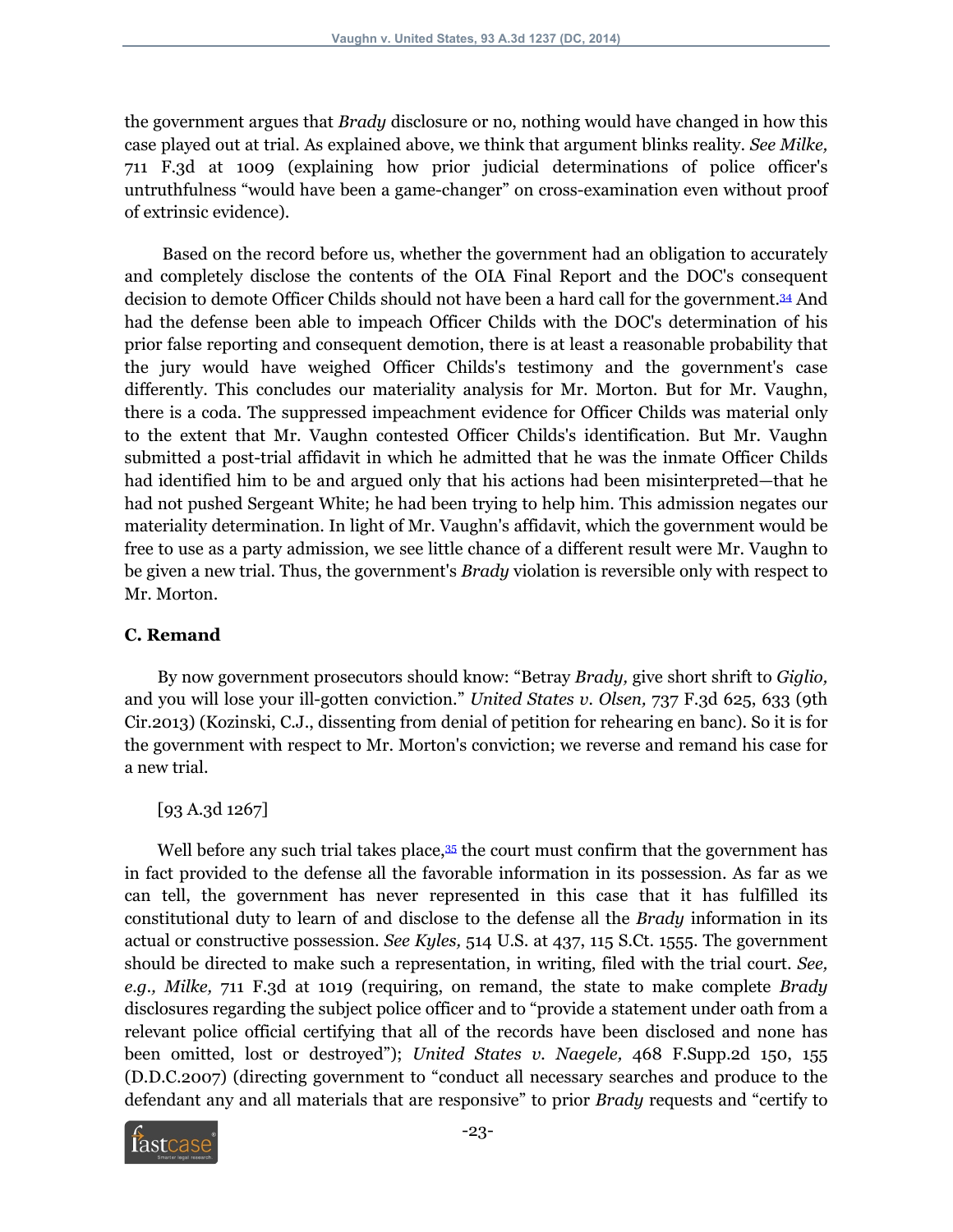the [c]ourt in writing that it has done so"). It also goes without saying that if any other instances of nondisclosure come to light, further "remedial sanctions" beyond a retrial may be needed. *See Odom v. United States,* 930 A.2d 157, 158–59 (D.C.2007) (recognizing a trial court's broad authority to fashion "appropriate remedial sanctions" so long as they are just under the circumstances).

#### **III. Jury Instruction Error**

Although Mr. Vaughn obtains no relief on his *Brady* claim, we conclude that his conviction for aggravated assault must be reversed on other grounds. Mr. Vaughn argues that the trial court erred in instructing the jury as to the elements of this offense on a theory of aider and abettor liability. Because counsel did not object, this claim is subject to plain error review. *See Perez,* 968 A.2d at 92. The government has conceded that the court's aiding and abetting instruction was plainly incorrect, satisfying the first two criteria for reversal. *See Perry v. United States,* 36 A.3d 799, 818 (D.C.2011) (citing *United States v. Olano,* 507 U.S. 725, 732–36, 113 S.Ct. 1770, 123 L.Ed.2d 508 (1993)). But the government argues that Mr. Vaughn cannot show the third criterion for plain error review, namely that this error "affect[ed] substantial rights." *Id.* We disagree, and because we also conclude that this error "seriously affect[ed] the fairness, integrity or public reputation of judicial proceedings," *id.,* the fourth criterion for plain error review, we exercise our discretion to reverse.

Mr. Vaughn was charged with both aggravated assault and felony assault. As the more serious offense, the D.C.Code appropriately sets a high bar for aggravated assault. Whereas felony assault requires proof of "significant bodily injury"  $\frac{36}{3}$  $\frac{36}{3}$  $\frac{36}{3}$  that a defendant caused "intentionally, knowingly, or recklessly,"

<span id="page-23-1"></span><span id="page-23-0"></span>[93 A.3d 1268]

D.C.Code § 22-404(a)(2), aggravated assault requires proof of "serious bodily injury"  $\frac{37}{2}$  $\frac{37}{2}$  $\frac{37}{2}$  that a defendant either "knowingly or purposely cause[d]" or that resulted from conduct in which the defendant "[u]nder circumstances manifesting extreme indifference to human life ... intentionally or knowingly engage[d] ... [and] which create[d] a grave risk of serious bodily injury." D.C.Code § 22–404.01; *see also Perry,* 36 A.3d at 817.

The problem in this case arose after the court correctly instructed the jury on the elements of principal liability for aggravated assault and felony assault. The trial court then explained that the jury could also convict if it determined a defendant had aided and abetted the principal offender. Whether the jury considers a defendant's criminal liability as a principal or as an aider or abettor, the requisite mens rea for the charged assault is the same. *Perry,* 36 A.3d at 814–18; *see also Wilson–Bey,* 903 A.2d at 837–38 (holding that to be guilty as an aider or abettor, an accomplice must have the same mental state required for conviction as a principal). Although the court correctly charged the jury that it had to find the same mens rea to convict a defendant as a principal or an aider and abettor, it then gave an instruction for aider and abettor liability that inappropriately combined the standards for aggravated assault and felony assault. In effect, the court informed the jury that it could

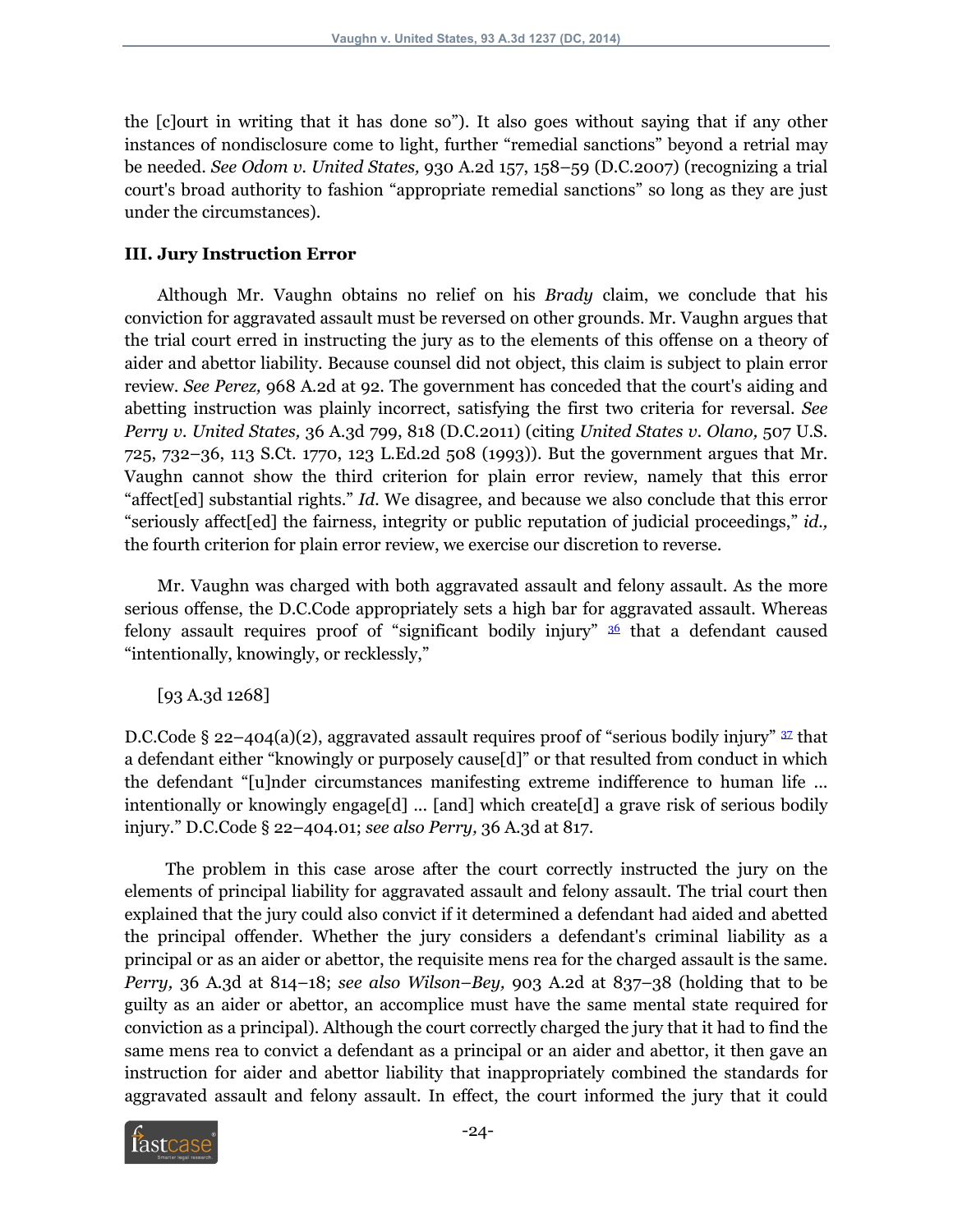<span id="page-24-0"></span>convict a defendant as an aider and abettor of an aggravated assault if it found that the defendant had the lesser mens rea for felony assault.<sup>[38](#page-35-3)</sup> Under D.C.Code § 22-404.01 and *Perry,* this was error and plainly so.

To demonstrate that this plain error warrants reversal, Mr. Vaughn must show prejudice, i.e., a " 'reasonable probability' of a different outcome if the jury had been properly instructed." *Perry,* 36 A.3d at 818. This standard for assessing prejudice requires us to "make sense of the jury's verdict in light of the evidence presented and the instructions given to the jury." *Id.* at 821.

The first step of the inquiry is whether we can discern with any assurance that Mr. Vaughn was convicted of aggravated assault on a theory of principal liability—on which the jury had earlier been correctly instructed—or whether there is a reasonable probability that Mr. Vaughn was convicted on a theory of aiding and abetting liability—on which the jury never received a correct instruction. On the record before the court it is clear that the jury could not have convicted Mr. Vaughn of aggravated assault as a principal. No evidence was introduced at trial that he caused Sergeant White to suffer the serious bodily injury alleged, i.e., his subsequent unconsciousness and head injuries, either by personally inflicting these injuries or creating the grave risk that these

## <span id="page-24-2"></span><span id="page-24-1"></span>[93 A.3d 1269]

particular injuries would occur.[39](#page-35-4) The government's theory at trial was that Mr. Vaughn was the inmate in white, whose only contact with Sergeant White was to give him "one good shove." This push knocked Sergeant White against a table. But the recorded footage shows that Sergeant White immediately arose from the table and walked away;  $\omega$  meanwhile the inmate in white retreated and did not engage in any further aggressive action. The government acknowledged in closing that Mr. Vaughn was not present for the subsequent attack on Sergeant White; the government highlighted for the jury that Mr. Vaughn was not on the scene because "he [ran] back upstairs" and did not "stand there to help." The complete lack of evidence that Mr. Vaughn principally caused serious bodily injury makes it clear that there is at least a reasonable probability that the jury relied on a theory of aiding and abetting to convict Mr. Vaughn of aggravated assault. *See Perry,* 36 A.3d at 821.

Focusing on aiding and abetting liability, we next consider whether it was reasonably probable that the jury's determination of guilt turned on the mistakenly minimized intent element in the aiding and abetting instruction. *See id.* We think it was. To discern Mr. Vaughn's mental state, the jury could only look to and draw inferences from his conduct. From Mr. Vaughn's "one good shove" that caused Sergeant White to briefly lose his balance, it seems highly unlikely the jury would infer that Mr. Vaughn "himself intended to cause serious bodily injury." *Perry,* 36 A.3d at 817. Thereafter, Mr. Vaughn did not seek to press his advantage and strike Sergeant White again. Instead, by immediately retreating, he allowed Sergeant White to recover and move away. Similarly, from Mr. Vaughn's "one good shove," it seems unlikely the jury would infer that Mr. Vaughn acted intentionally to "create[ ] a grave risk of serious bodily injury." *Id.* at 817 (internal quotation marks omitted). At the time of

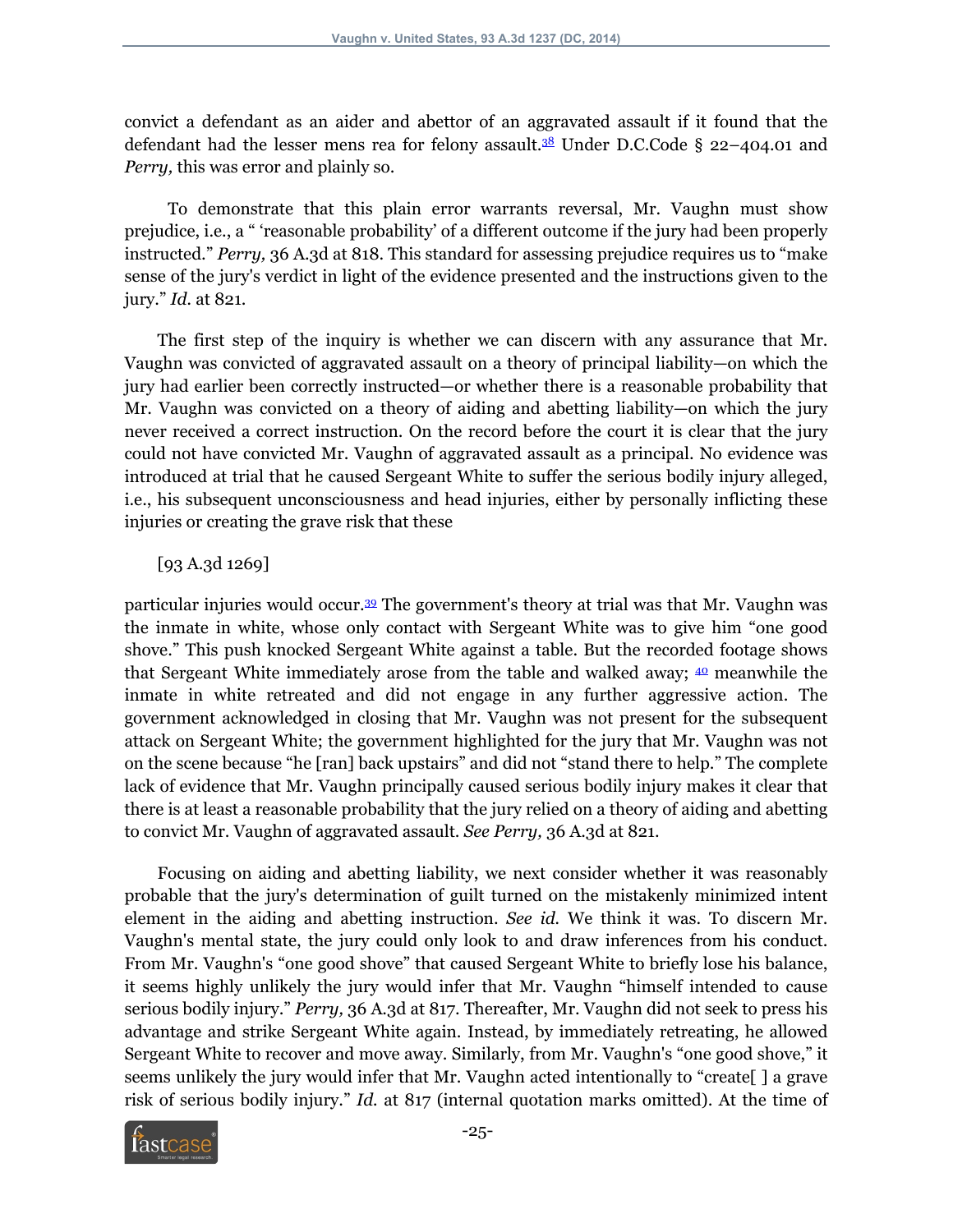Mr. Vaughn's single push, no inmate had acted aggressively toward Sergeant White; nor is there any evidence in the record as to when the subsequent attack began. And, although one might argue that, at the time of his push, the ensuing escalation of events was reasonably foreseeable to Mr. Vaughn, diminishing the requisite aider and abettor

[93 A.3d 1270]

mens rea for aggravated assault to reasonable foreseeability is precisely what this court held in *Perry* was disallowed under *Wilson–Bey. Perry,* 36 A.3d at 817–18 (rejecting under *Wilson–Bey* a jury instruction that would allow appellants to be "liable for aggravated assault for negligently having begun a[n] ... assault if it was 'natural and probable' that the melée would escalate to severe kicking by someone else, even if appellants did not themselves have the intent to cause serious bodily injury or 'manifest extreme indifference to human life' "). Thus, we find that there is at least a "reasonable probability" that Mr. Vaughn would not have been convicted of aggravated assault absent the error in the aiding and abetting jury instruction.

<span id="page-25-0"></span>Lastly, we conclude that the fourth element of plain error review is satisfied. $41$  Mr. Vaughn was "wrongly convicted of aggravated assault on an aiding and abetting theory of liability, without a jury determination that [he] had the *mens rea* required for conviction of that offense," and such "[a] wrongful conviction necessarily affects the integrity of this proceeding and impugns the public reputation of judicial proceedings in general." *Perry,* 36 A.3d at 822.

Because Mr. Vaughn has satisfied all the elements of plain error review, we exercise our discretion to reverse his conviction for aggravated assault.

## **IV. Other IssuesA. Admission of Identification Testimony**

Mr. Morton and Mr. Vaughn also argue that the court should not have permitted Sergeant Harper and Officer Childs to testify as identifying witnesses because their testimony did not satisfy the standards outlined in *Sanders v. United States,* 809 A.2d 584, 596 (D.C.2002). Discerning no abuse of discretion, *id.* at 590, we affirm the trial court's *Sanders* ruling.[42](#page-36-2)

<span id="page-25-1"></span>In *Sanders,* this court held that "lay witness opinion testimony regarding the identity of a person in a surveillance photograph or a surveillance videotape is admissible into evidence, provided that such testimony is: (a) rationally based on the perception of a witness who is familiar with the defendant's appearance and has had substantial contact with the defendant; and (b) helpful to the factfinder in the determination of a fact in issue."  $43809$  $43809$  A.2d at 596. Both Mr. Morton and Mr. Vaughn contend that the trial court erred when it allowed Officer Childs and Officer Harper to provide identification testimony where the evidence did not establish sufficient familiarity and substantial contact with Mr. Morton or Mr. Vaughn. [44](#page-36-4)

<span id="page-25-3"></span><span id="page-25-2"></span>[93 A.3d 1271]

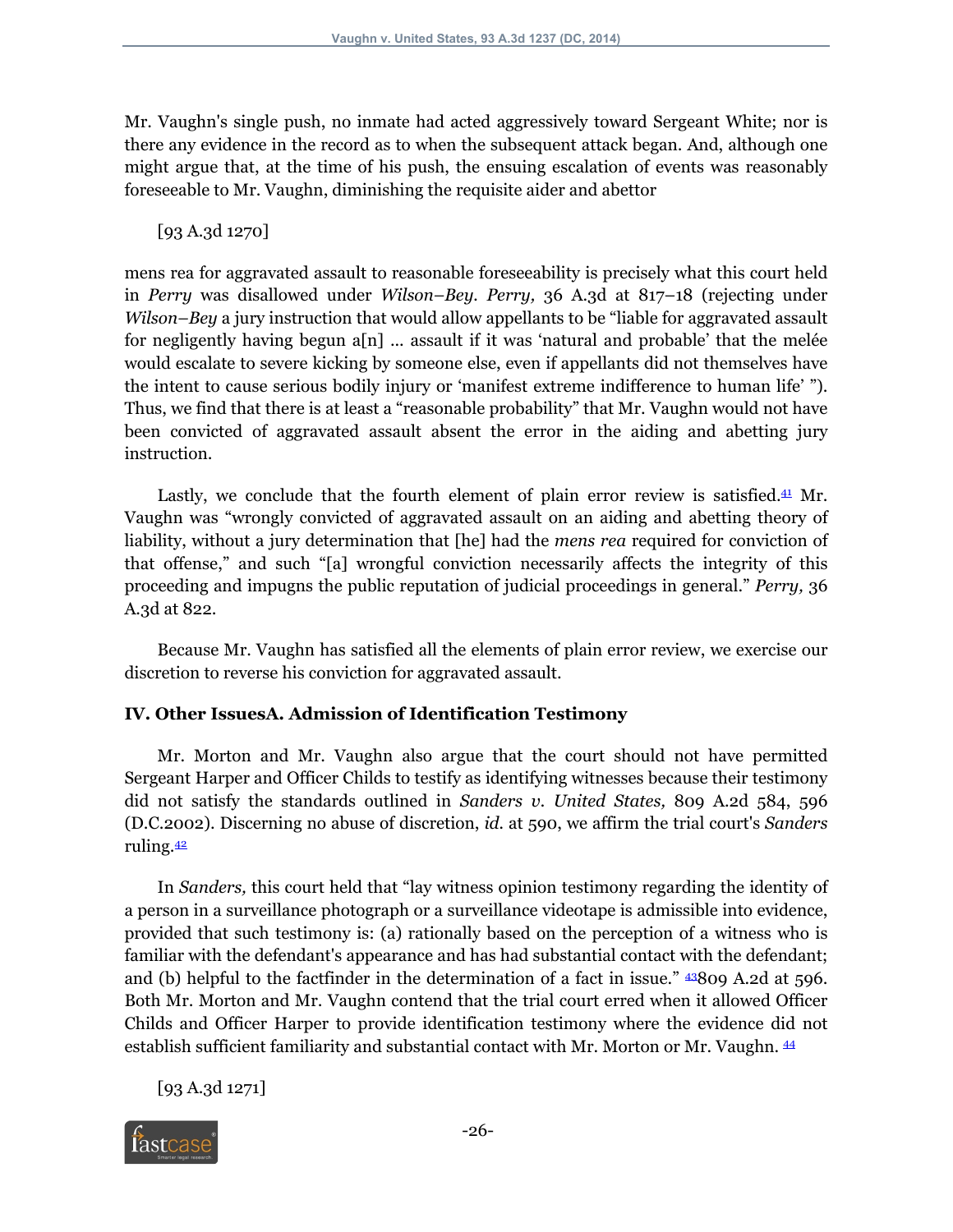<span id="page-26-0"></span>We consider it a close call whether, under *Sanders,* Officer Childs and Officer Harper had sufficient contact with and knowledge of the defendants. Certainly, this case does not involve the familial or close personal relationships seen in *Sanders* or other cases in which identification testimony has been admitted in federal courts under Rule 701. [45](#page-36-5) But the government did present evidence that the officers, over a period of months, had daily interaction with Mr. Morton and Mr. Vaughn throughout the routine functions of their jobs interaction which gave rise to familiarity and particular knowledge of their physical features. We conclude it was therefore within the discretion of the trial court to find that there was an adequate foundation for the proffered identification testimony. Both Mr. Morton and Mr. Vaughn point to weaknesses in the officers' trial testimony, but such weaknesses are classic fodder for cross-examination; they do not bear on the court's initial *Sanders* ruling.[46](#page-37-0)

#### <span id="page-26-1"></span>**B. Ineffective Assistance of Counsel**

Mr. Vaughn also argues that the representation he received at trial was constitutionally ineffective. To establish ineffective assistance of counsel, the defendant must show that counsel's performance was deficient and that this deficient performance prejudiced the defendant. *Blakeney v. United States,* 77 A.3d 328, 340 (D.C.2013) (citing *Strickland v. Washington,* 466 U.S. 668, 686–87, 104 S.Ct. 2052, 80 L.Ed.2d 674 (1984)). In reviewing the trial court's determination that counsel was not ineffective, we accept the trial court's factual findings unless they are without evidentiary support in the record, but review the legal conclusions regarding the constitutional significance of those findings de novo. *Id.* at 341. We affirm the trial court's finding that Mr. Vaughn failed to establish deficient performance on the part of his trial counsel.

In order to show deficient performance, the defendant must "show[ ] that counsel made errors so serious that counsel was not functioning as the 'counsel' guaranteed the defendant by the Sixth Amendment." *Strickland,* 466 U.S. at 687, 104 S.Ct. 2052. Mr. Vaughn first claims that his trial counsel's representation was deficient because counsel failed to investigate and prepare witnesses who could have testified at trial. But the trial court found, consistent with trial counsel's testimony in the post-trial proceeding, that counsel interviewed the witnesses that Mr. Vaughn

[93 A.3d 1272]

provided, and ultimately determined that their testimony would not be helpful where it contradicted the evidence depicted in the videos. The ultimate decision not to call these witnesses "is a judgment left almost exclusively to counsel," and we see nothing on this record to call that judgment into question. *Oliver v. United States,* 832 A.2d 153, 158 (D.C.2003) (internal quotation marks omitted).

Mr. Vaughn also claims that he would have exercised his right to testify but for counsel's failure to prepare him to do so. The trial court, however, credited counsel's testimony in post-trial proceedings that he had met with Mr. Vaughn several times prior to trial and asked

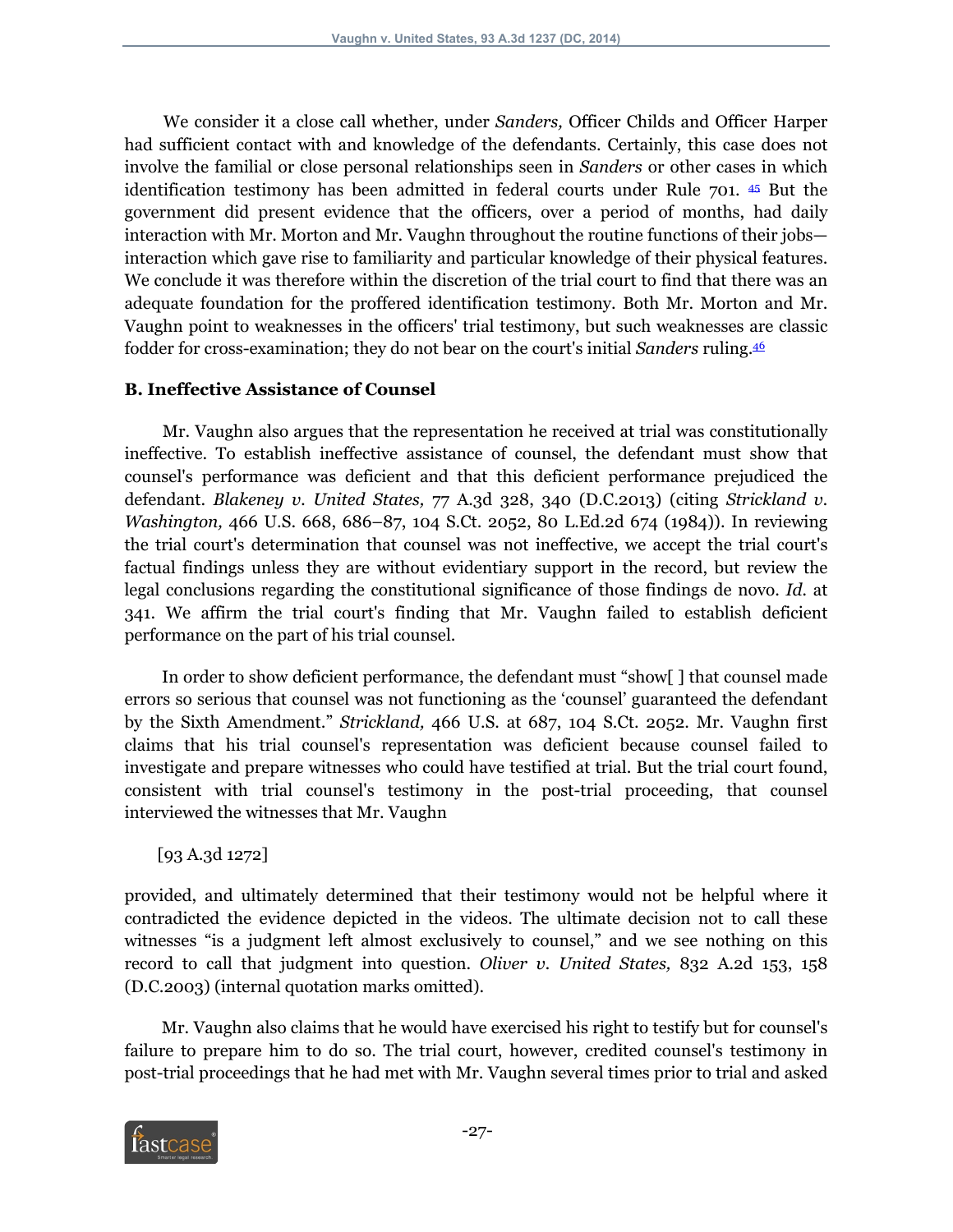a co-defendant's counsel to conduct a mock cross-examination of Mr. Vaughn. This, too, is well within the range of reasonable attorney performance.

Finally, Mr. Vaughn argues that counsel presented defense theories that were inconsistent. Counsel argued that the person seen in the recorded footage wearing white was not Mr. Vaughn, but in any event, if the jury thought that person was Mr. Vaughn, the alleged push was insufficient to satisfy the element of serious bodily injury required for aggravated assault. Even if this argument in the alternative constituted a contradiction, a basic principle of criminal law is that a defendant may present inconsistent and contradictory defenses. *See, e.g., McClam v. United States,* 775 A.2d 1100, 1104 (D.C.2001).

For these reasons, we affirm the trial court's denial of Mr. Vaughn's ineffective assistance of counsel claim.

#### **C. Sufficiency of the Evidence**

Both Mr. Morton and Mr. Vaughn raise challenges to the sufficiency of the government's evidence. Mr. Morton effectively reargues his *Sanders* challenge in his attack on the sufficiency of the evidence when he argues that he could not have been convicted "without the non-eyewitness testimony" of the corrections officers who viewed the videotape, and that even with this testimony "the jury must have been left to speculate about whether, in fact, the video identifications had any basis." We have affirmed the trial court's *Sanders* ruling, but even if we had not, we consider even wrongfully admitted evidence in assessing sufficiency, *Mitchell v. United States,* 985 A.2d 1125, 1134–35 (D.C.2009). Viewing the totality of the evidence presented in the light most favorable to the government, *see id.* at 1133, we reject Mr. Morton's sufficiency challenge to his convictions for aggravated assault and assault on a law enforcement officer.

For his part, Mr. Vaughn attacks the sufficiency of the government's evidence against him on the ground that the jury was "misled" by the poor quality of the video footage of his contact with Sergeant White and failed to discern that his "true act" was not to attack Sergeant White, as the government argued, but rather to come to his aid and defend him against attack by others. Again, we view the evidence in the light most favorable to the government. The jury could have viewed the video and concluded that it showed Mr. Vaughn engaging in an altercation with Sergeant White and taking an action that it could reasonably have interpreted as a push.

#### **V. Conclusion**

For the reasons set forth above we affirm Mr. Vaughn's conviction for assault on a law enforcement officer; we reverse his conviction for aggravated assault; we reverse Mr. Morton's convictions for assault on a law enforcement officer and aggravated assault; and we remand for

[93 A.3d 1273]

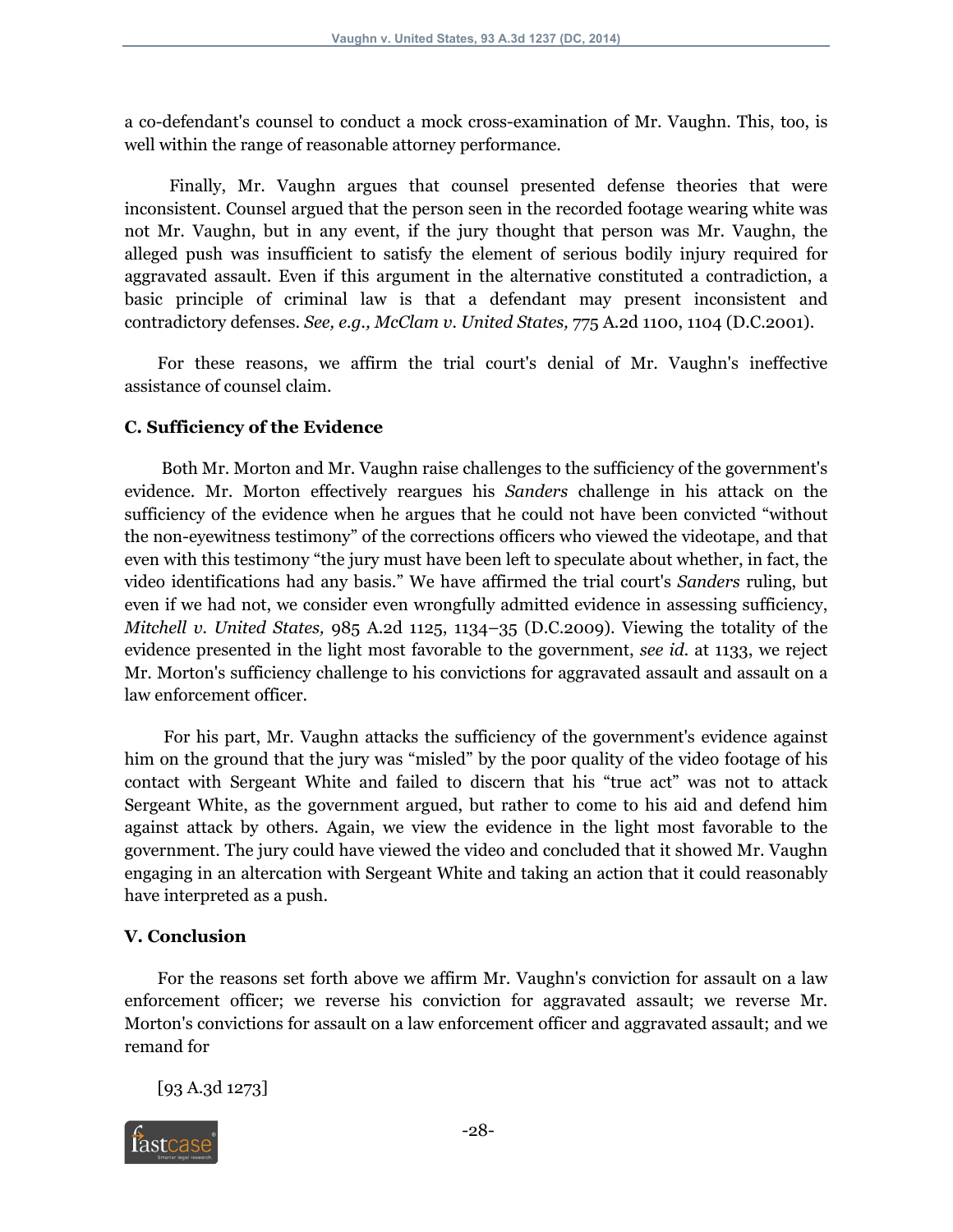further proceedings consistent with this opinion.

*So ordered.*

--------

Notes:

<span id="page-28-0"></span> $\perp$  Bobby Johnson and Lorenzo Woods, Mr. Morton and Mr. Vaughn's co-defendants at trial, were among those charged with the attack on Mr. Spencer. Mr. Woods was acquitted; Mr. Johnson is not a party to this appeal.

<span id="page-28-1"></span> $\triangleq$  Sergeant Jimmy Harper, the senior officer on duty, succeeded in restraining one inmate, but could not recall if he returned to the fray thereafter. Officer Tamira Robeson, who was working her first day on the unit and was assigned to the "bubble," the control module for the unit, remained at her post.

<span id="page-28-2"></span>[3.](#page-2-2)*See United States v. Wilson,* No. 2008–CF2–27313 (D.C.Super.Ct. Oct. 19, 2009) (guilty plea entered); *United States v. Collins,* No. 2008–CF2–27154 (D.C.Super.Ct. Oct. 19, 2009) (same); *United States v. Tomlinson,* No. 2008–CF2–27301 (D.C.Super.Ct. Sept. 15, 2009) (same); *United States v. Lyles,* No. 2008–CF2–27159 (D.C.Super.Ct. July 9, 2009) (same); *United States v. Cheadle,* No. 2008–CF2–27153 (D.C.Super.Ct. June 30, 2009) (same); *United States v. Al–Delaema,* No. 2008–CF2–27146 (D.C.Super.Ct. Mar. 3, 2009) (same). *See also United States v. Owens,* No. 2008–CF2–27313 (D.C.Super.Ct. Oct. 14, 2009) (charges dismissed).

<span id="page-28-3"></span>[4.](#page-3-0) The vast majority of the inmates seen in the recordings are young African–American males within a range of average height and build. With the exception of one inmate dressed all in white, these inmates were wearing the DOC standard-issue one-piece orange jumpsuit. Presumably to facilitate identification, the inmates' jumpsuits bear armbands with an inmate's name and a number assigned to the individual inmate, but this identifying information is not visible in the videotapes.

<span id="page-28-4"></span>[5.](#page-3-1) Although his precise rank proved to be a matter of some significance, the government generically introduced Mr. Childs as "Officer" at trial and for consistency's sake we follow suit.

<span id="page-28-5"></span> $6.$  Even though Mr. Morton and Mr. Vaughn were not charged with any crime in connection with the attacks on Mr. Spencer, Sergeant Harper initially identified them as

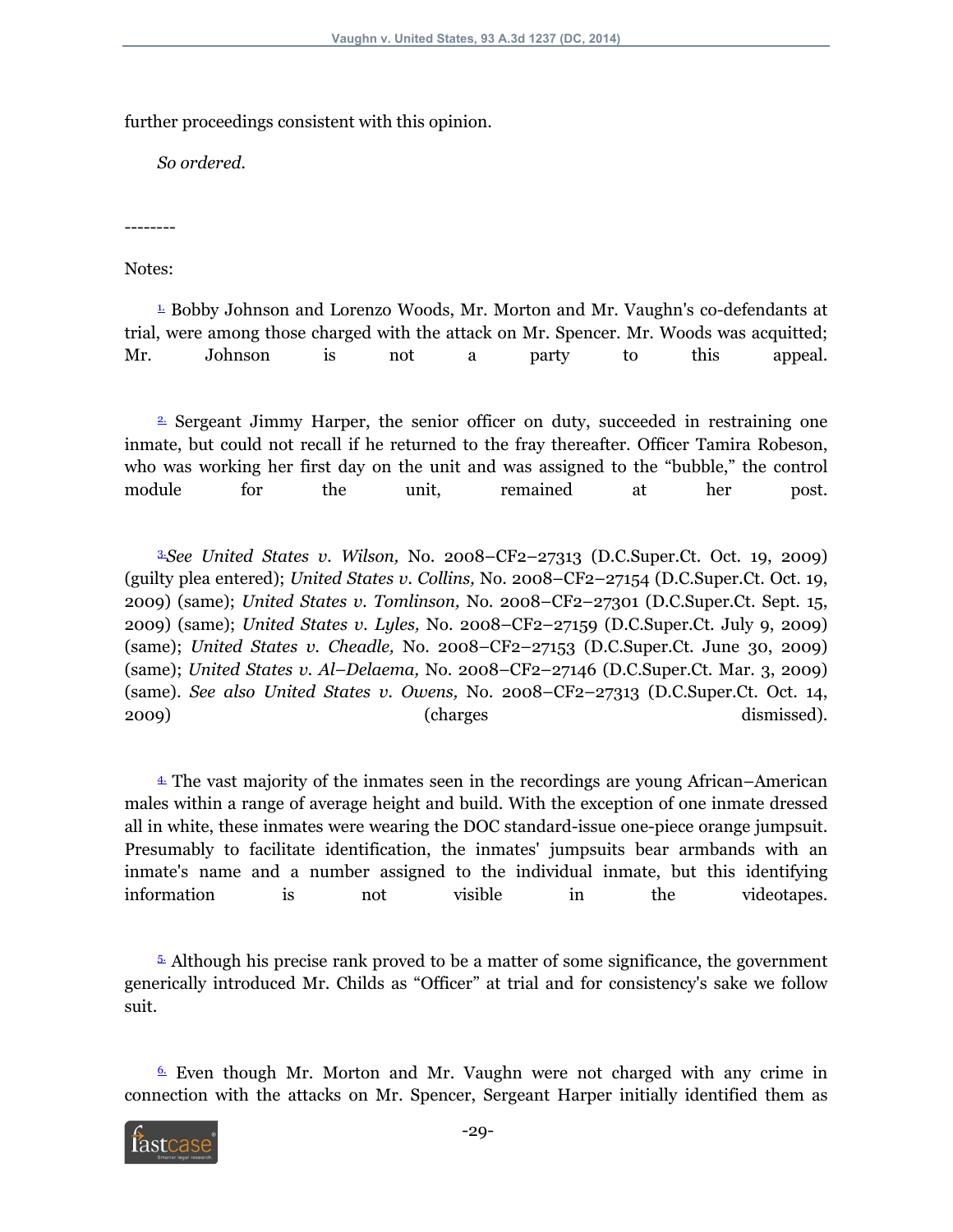participants in the attack on Mr. Spencer. The government did not ask Sergeant Harper to identify Mr. Morton or Mr. Vaughn in the footage of that attack.

<span id="page-29-0"></span> $\overline{2}$  We retain the trial court's and parties' convention of calling this individual "Inmate A."

<span id="page-29-1"></span>[8.](#page-5-0) A BOSS Chair detects metal objects secreted inside a person's body.

<span id="page-29-2"></span>[9.](#page-5-1) The appendices include Officer Childs's Incident Report explaining his use of a chemical agent and his Disciplinary Investigative Report formally accusing Inmate A of "assault without serious injury"; it also includes reports from Major Talley, Sergeant Thomas, and Lieutenant McKnight, a "Letter of Direction" from Major Talley to Officer Childs, see *infra* note 10, and three DOC Program Statements addressing (1) use of force and application of restraints, (2) the policies of the canine unit, and (3) the Employee Code of Ethics and Conduct.

<span id="page-29-3"></span><sup>[10.](#page-6-0)</sup> The OIA Final Report acknowledges that Major Talley issued Officer Childs a Letter of Direction reprimanding him for "Neglect of Duty and Incompetence" in connection with his use of a chemical agent on Inmate A when Inmate A was "restrained from the rear, and posed no immediate threat." But the OIA Final Report indicates that this Letter of Direction was deficient because Major Talley, who herself had submitted a report recounting Inmate A's alleged aggression, "did not [c]ite Lieutenant Childs for submitting a false and[/]or misleading Incident Report." Instead she, like Officer Childs, adopted the narrative that Inmate  $A$  had been "combative."

<span id="page-29-4"></span> $\overline{\mathfrak{p}}$ . Although these "Findings" highlight that Officer Childs "submitted a false and  $\overline{\mathfrak{p}}$  or misleading Incident Report" in relation to whether Inmate A was restrained at the time Officer Childs sprayed him in the face with a chemical agent, the body of the report as a whole makes clear that all three officers told a similar story about Inmate A acting aggressively and assaulting Officer Childs and the dog that the OIA determined was untrue.

<span id="page-29-5"></span> $\frac{12}{12}$  Discipline of DOC employees is governed by the Comprehensive Merit Personnel Act, D.C.Code §§ 1–616.51 to -.54 (2012 Repl.). Implementing regulations require the agency to give such notice and the employee to acknowledge it. *See*6–B DCMR § 1601.1 (2008) (covered employees may not be subject to discipline, including "reduc[tions] in grade" "except as provided in this chapter"); 6–B DCMR § 1614.1 (2004) ("employee shall be given a notice of final decision in writing ... informing him ... of the reasons" for corrective or adverse action); 6–B DCMR § 1614.4 (2004) (notice shall be delivered to employee "on or before the time the action is effective"); 6–B DCMR § 1614.5 (2004) (employee "shall be asked to

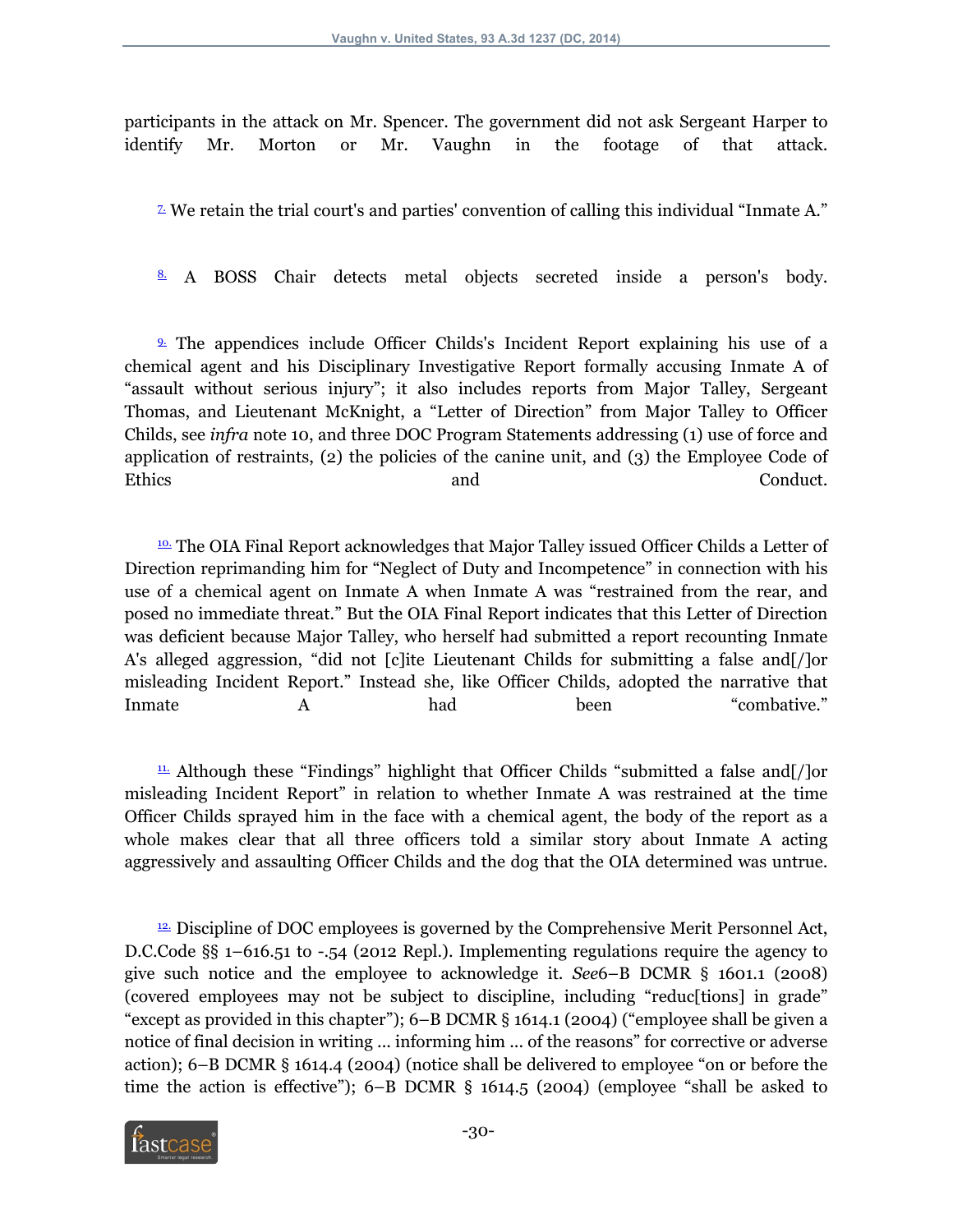acknowledge its receipt").

<span id="page-30-0"></span><sup>[13.](#page-7-0)</sup> To a reader unfamiliar with the full report, it is not obvious that the five-page excerpt is incomplete. No text is cut off mid-sentence; rather, the bottom of the fifth page reaches what might be considered a stopping point after reproducing Officer Childs's account of Inmate A's alleged assault from his Incident Report.

<span id="page-30-1"></span>[14.](#page-8-0) Counsel for Mr. Woods played the lead role in advocating for disclosure of the OIA Final Report to the defendants.

<span id="page-30-2"></span>[15.](#page-8-1) At the pretrial hearing, the trial court briefly considered ordering the government to disclose the report subject to a protective order, but it abandoned this option at the behest of the prosecution. The government asserted that, with respect to the other corrections officers named in the report, "there are employment issues," and that it did not "believe that there is anything in the report that wasn't disclosed in the motion [to limit cross-examination of Officer Childs]."

<span id="page-30-3"></span>[16.](#page-8-2) Mr. Morton and Mr. Vaughn initially moved for a judgment of acquittal or in the alternative a new trial arguing, among other things, that their Sixth Amendment right to confrontation had been violated when they were denied a "meaningful" opportunity to crossexamine Officer Childs about the OIA Final Report. At a February 3, 2010 status hearing on that motion, the court ordered the government to disclose the full OIA Final Report pursuant to a protective order (the very procedure the government had successfully opposed during trial). The government subsequently disclosed the ten-page Final Report to the defense, but did not attach any of the appendices, apparently because the prosecutors did not have them; they had never asked DOC for a copy of the complete OIA Final Report with all of its attachments.

<span id="page-30-4"></span> $17.$  When asked by the court at one post-trial hearing if this Letter of Direction "summarized aspects of the report," the government answered, "that's correct," even though the Letter of Direction was issued before the commencement of the OIA investigation and even though the OIA Final Report specifically determined that the Letter of Direction was inadequate because it failed to discipline Officer Childs for making a false report. See *supra* note that the contract of the contract of the contract of the contract of the contract of the contract of the contract of the contract of the contract of the contract of the contract of the contract of the contract of the

<span id="page-30-5"></span> $18$ . By this time, the trial court had figured out that, based on the dates, Major Talley's Letter of Direction to Officer Childs could not summarize the OIA Final Report and directed the government to provide it with more information about what happened to Officer Childs after the completion of the OIA Final Report. Presumably, this is why the government filed

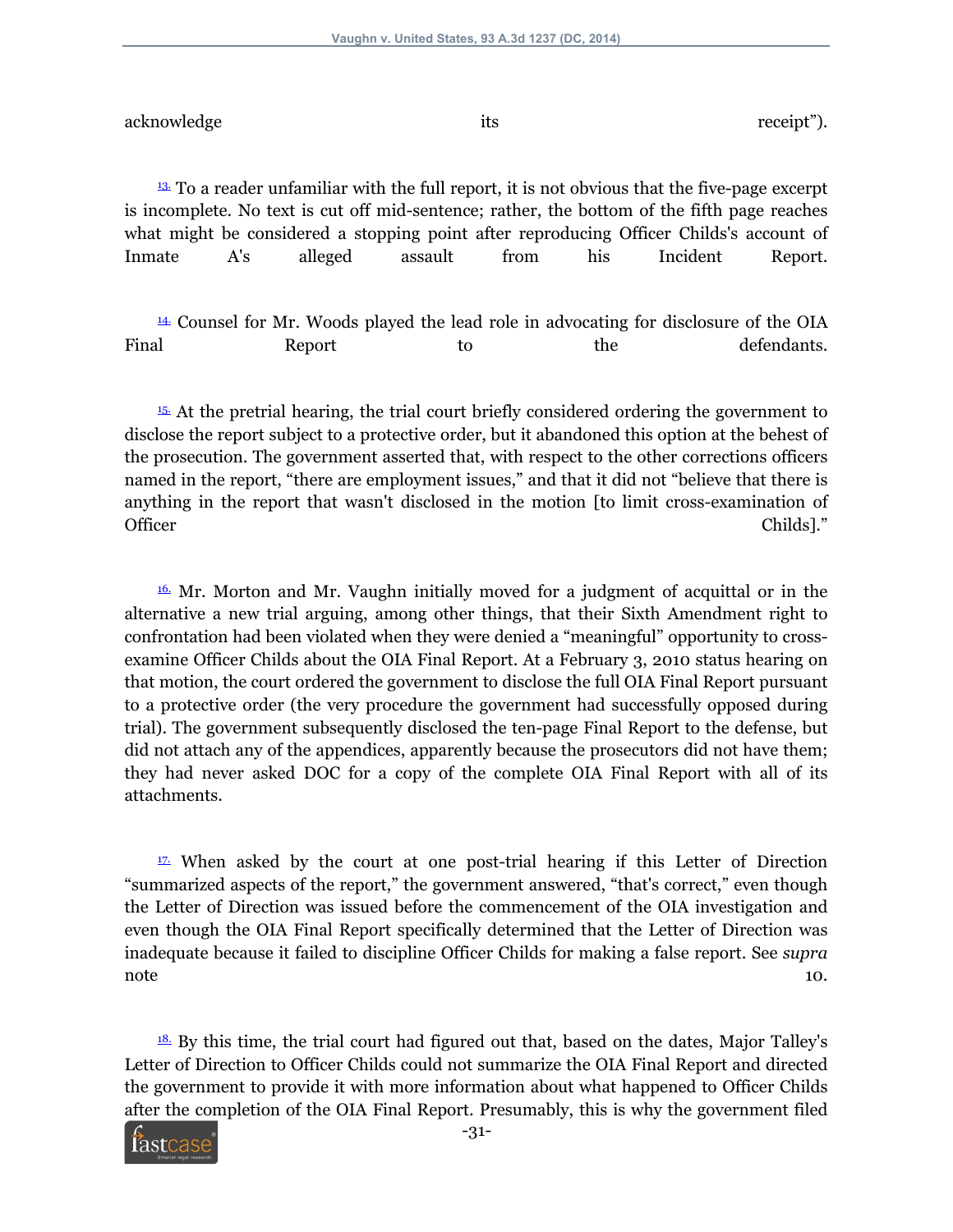| <b>OIA</b> | Investigator | Collins's | affidavit. |
|------------|--------------|-----------|------------|
|            |              |           |            |

<span id="page-31-0"></span>[19.](#page-10-0) The trial court also referred to the unpublished memorandum opinion affirming codefendant Bobby Johnson's conviction. *See Johnson v. United States,* No. 10–CF–205, Mem. Op. & J. (D.C. Mar. 9, 2011). The government has argued on appeal that that opinion is "instructive" if not dispositive of Mr. Morton and Mr. Vaughn's *Brady* claim. We disagree. Setting aside that the panel chose not to publish its disposition, the panel in that case considered a different issue (Mr. Johnson's assertion that his right to confront Officer Childs had been violated) on a very different record (the panel never had the benefit of the post-trial revelations that were made in this case).

<span id="page-31-1"></span><sup>20</sup>. The government has never denied that Officer Childs was demoted in connection with the Inmate A incident detailed in the OIA Final Report; it simply presented the contents of that report as something other than they are. One might try to argue that Officer Childs's demotion may have been related to only some but not all of the misconduct actually found by the OIA (e.g., the improper use of force but not the false reporting). But such an argument would be unpersuasive as Officer Childs had already been disciplined (via the Letter of Direction) for his improper use of force, and the submission of false reports—in particular reports falsely accusing an inmate of criminal conduct—are hardly insignificant.

<span id="page-31-2"></span>[21.](#page-12-1) See *infra* pp. 1260–61.

<span id="page-31-3"></span><sup>22</sup>. We note that the documentation of the notice of this action that Officer Childs should have received, see *supra* note 12, is not in the record. But the record does include OIA Investigator Collins's sworn statements giving the specific dates on which notice was issued and became effective and affirming his understanding that Officer Childs signed this notice, thus indicating that the requisite notice requirements were followed. We further note that in conformance with these regulations Officer Childs was given notice (which he signed) of the far less consequential (and subsequently deemed inadequate) Letter of Direction issued by Major Talley.

<span id="page-31-4"></span>[23.](#page-12-3) Coincidentally, counsel for Mr. Morton made a *Brady* request for, inter alia, any "information which tends to show a government witness' bias or corruption ... or which otherwise impeaches the witness' testimony" on April 10, 2009, one day before the OIA investigation into Officer Childs's false reporting began. But whether or not defense counsel made a *Brady* request, the government had an independent obligation to disclose the favorable information in its possession. *See United States v. Agurs,* 427 U.S. 97, 107, 96 S.Ct. 2392, 49 L.Ed.2d 342 (1976).

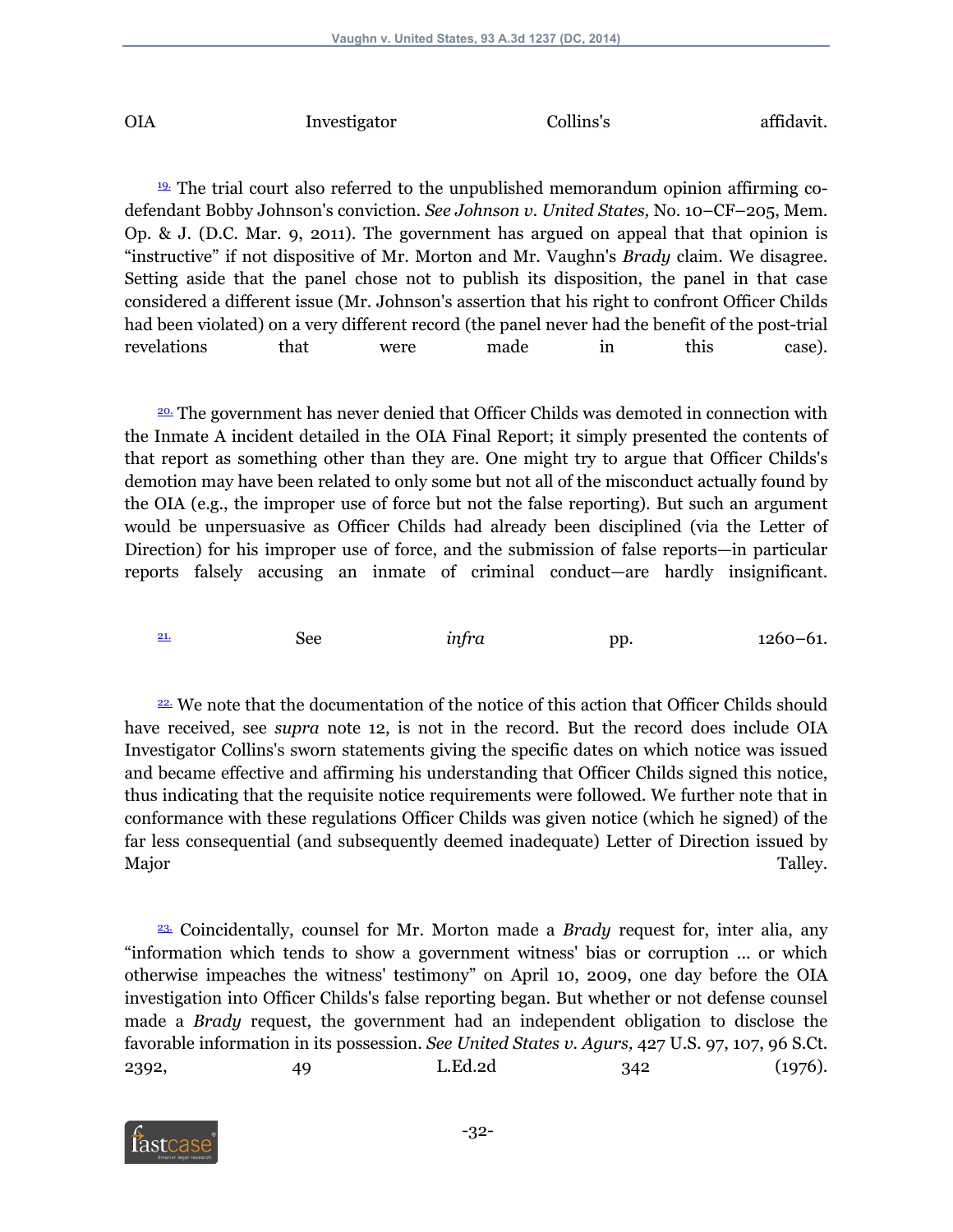<span id="page-32-0"></span>[24.](#page-14-0) That this information was impeaching does not diminish the government's obligation to learn of and disclose this information in a timely manner. No less than exculpatory information, the defense is entitled to make thoughtful, effective use of impeaching information in the preparation of its case. *See Miller,* 14 A.3d at 1112 (explaining that the opportunity for use of favorable information guaranteed by *Brady* is the "opportunity for a responsible lawyer to use the information with some degree of forethought" (quoting *Leka,* 257 F.3d at 103)). The revelation that a witness may be untrustworthy or lying may open up new investigative avenues and require the contemplation of different strategies at trial. *See, e.g., Sykes v. United States,* 897 A.2d 769, 777–78 (D.C.2006). Moreover, where, as here, the government disputes the meaning or value of the information it possesses, time must be afforded, well before trial, to litigate the government's disclosure obligations. As this case demonstrates, doing so on the eve of trial puts the defense at a strategic disadvantage and compromises the court's ability to thoughtfully assess the information at issue. *See Miller,* 14 A.3d at 1111 (discussing the difficulty of integrating *Brady* information on the eve of trial and noting that "[t]he defense may be unable to divert resources from other initiatives and obligations that are or may seem more pressing" (quoting *Leka,* 257 F.3d at 101)).

<span id="page-32-1"></span>[25.](#page-15-0)*See also Matthews v. United States,* 629 A.2d 1185, 1199–1200 (D.C.1993) (finding alleged *Brady* information was not "improperly withheld" where the prosecutor "explained to [the defendant] exactly what the [exculpatory] statement said"), *abrogated on other grounds by Wilson–Bey v. United States,* 903 A.2d 818 (D.C.2006) (en banc); *Wiggins v. United States,* 386 A.2d 1171, 1173 (D.C.1978) (holding that the government complied with *Brady* when it disclosed grand jury testimony in a "substantially verbatim" account).

<span id="page-32-2"></span>[26.](#page-16-0) The government's summary does not mention the other two corrections officers who the OIA determined also submitted similarly false accounts of an inmate assault. But its story that the OIA investigation was solely about Officer Childs's possible improper use of force and sloppy report-writing falls apart when the full scope of the DOC investigation into the actions of three officers to frame an inmate for assault is revealed.

We further question the government's attempt to summarize the report without obtaining the 76 pages of appendices that accompanied the report, where these appendices further demonstrated that the scope of the OIA investigation was not as the government represented.

<span id="page-32-3"></span>[27.](#page-17-0) Consistent with the Supreme Court's decision in *Napue,* 360 U.S. at 269, 79 S.Ct. 1173, we acknowledged in *Longus v. United States,* 52 A.3d 836, 844 (D.C.2012), that it is "[a] bedrock principle of due process in a criminal trial ... that the government may neither adduce or use false testimony nor allow testimony known to be false to stand uncorrected." *See also Thompson v. United States,* 45 A.3d 688, 691 n. 4 (D.C.2012) (acknowledging the duty to correct false testimony extends beyond perjury to testimony that is false because it is

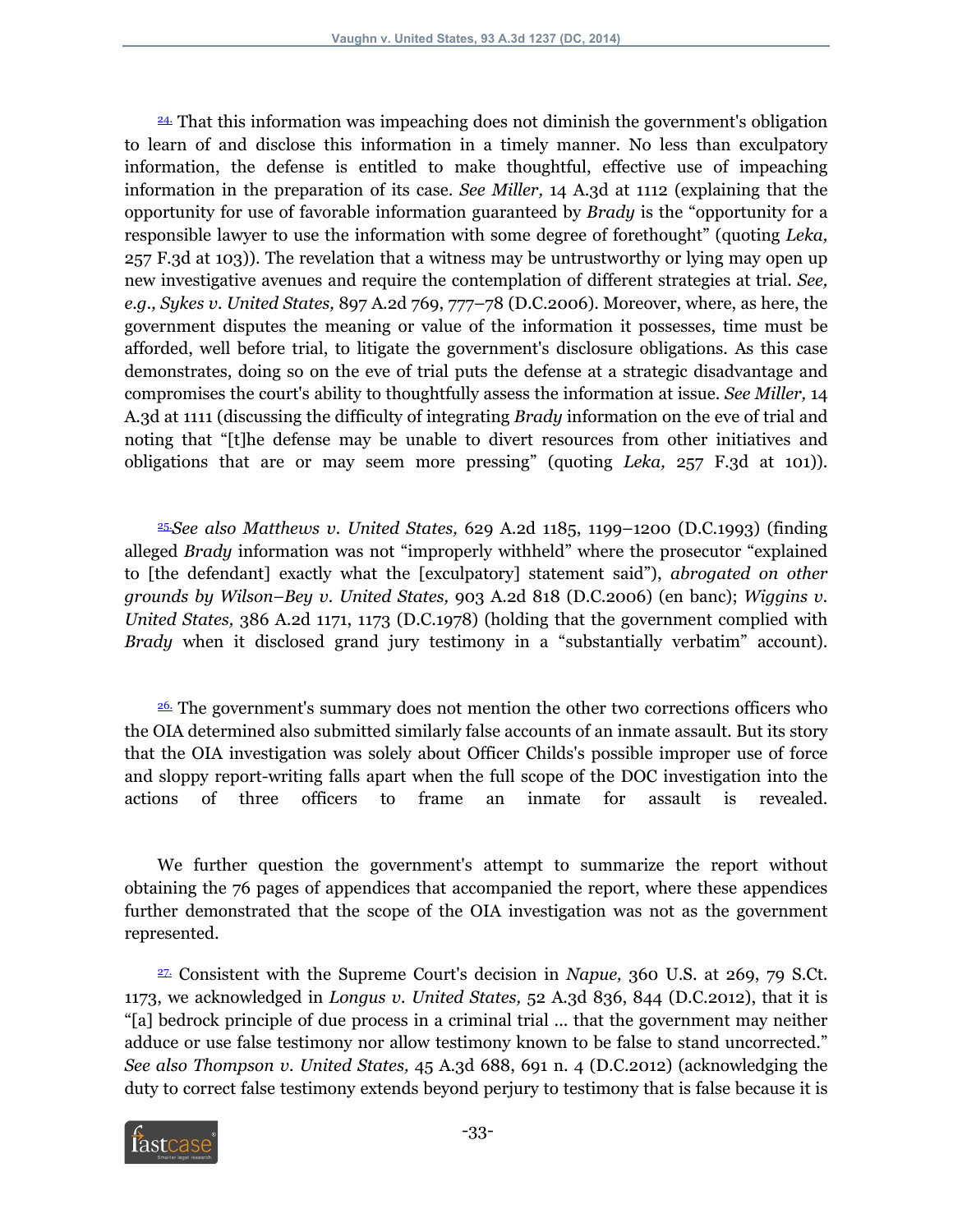"mistaken"). Neither Mr. Morton nor Mr. Vaughn raised a *Napue* claim in this case, however.

<span id="page-33-0"></span><sup>28</sup>. The government asserts that because the trial court indicated that it would be open to further argument on the subject and the defense failed to raise the issue again, the defense "arguably waived any claim that they were entitled to confront Sergeant Childs at trial with a copy of the Final Report." We see no waiver where the defense—because of the government's suppression of favorable information—had nothing else to offer and no other means to persuade the court that its assessment of the OIA investigation was mistaken.

<span id="page-33-1"></span>[29.](#page-19-0) The materiality assessment this court conducts on appellate review is necessarily different from the materiality assessment the government can make pretrial when assessing its *Brady* obligations, and we reiterate that prior to trial, the government must disclose information that is "arguably" material. *Boyd,* 908 A.2d at 61–62; *see also Miller,* 14 A.3d at 1109 (acknowledging there may be "a duty of disclosure even when the items disclosed subsequently prove not to be material." (citing *Boyd,* 908 A.2d at 60)).

<span id="page-33-2"></span>[30.](#page-19-1) The government argues on appeal that its case was "strong even without" Officer Childs. We cannot agree that a case based solely on the identification testimony of Sergeant Harper would have been "strong." We further note that the government's assertion that "the jury was able to evaluate whether the tapes depicted appellants," is inconsistent with its position that it needed the lay opinion testimony of Officer Childs and Sergeant Harper to assist the jury in identifying the individuals in the recordings of the attacks. See *infra* part IV.A.

<span id="page-33-3"></span>[31.](#page-20-0) Even assuming Officer Childs would have given the same denials, his testimony that he had not been demoted as a result of false reporting would have provided the basis for request by the defense to demand that the government correct his false or mistaken testimony. See *supra* note 27.

<span id="page-33-4"></span>[32.](#page-21-0) This factual predicate was not undermined by the absence of any record of Officer Childs's false reporting and demotion in his personnel file, which the trial court apparently reviewed but is not in the record on appeal. It was never established that Officer Childs's personnel file was complete and in fact the personnel regulations allow for removal of documentation of discipline from an employee's file under certain circumstances. *See*6–B DCMR § 1601.7 (2008). More fundamentally, there was never any question that Officer Childs was demoted in connection with the Inmate A incident. He admitted that he was. And even though he stated that he "didn't want to" take what he represented was a "voluntary demotion," there is no indication in the record that he ever sought to administratively challenge this discipline or the underlying determination of misconduct on which it was

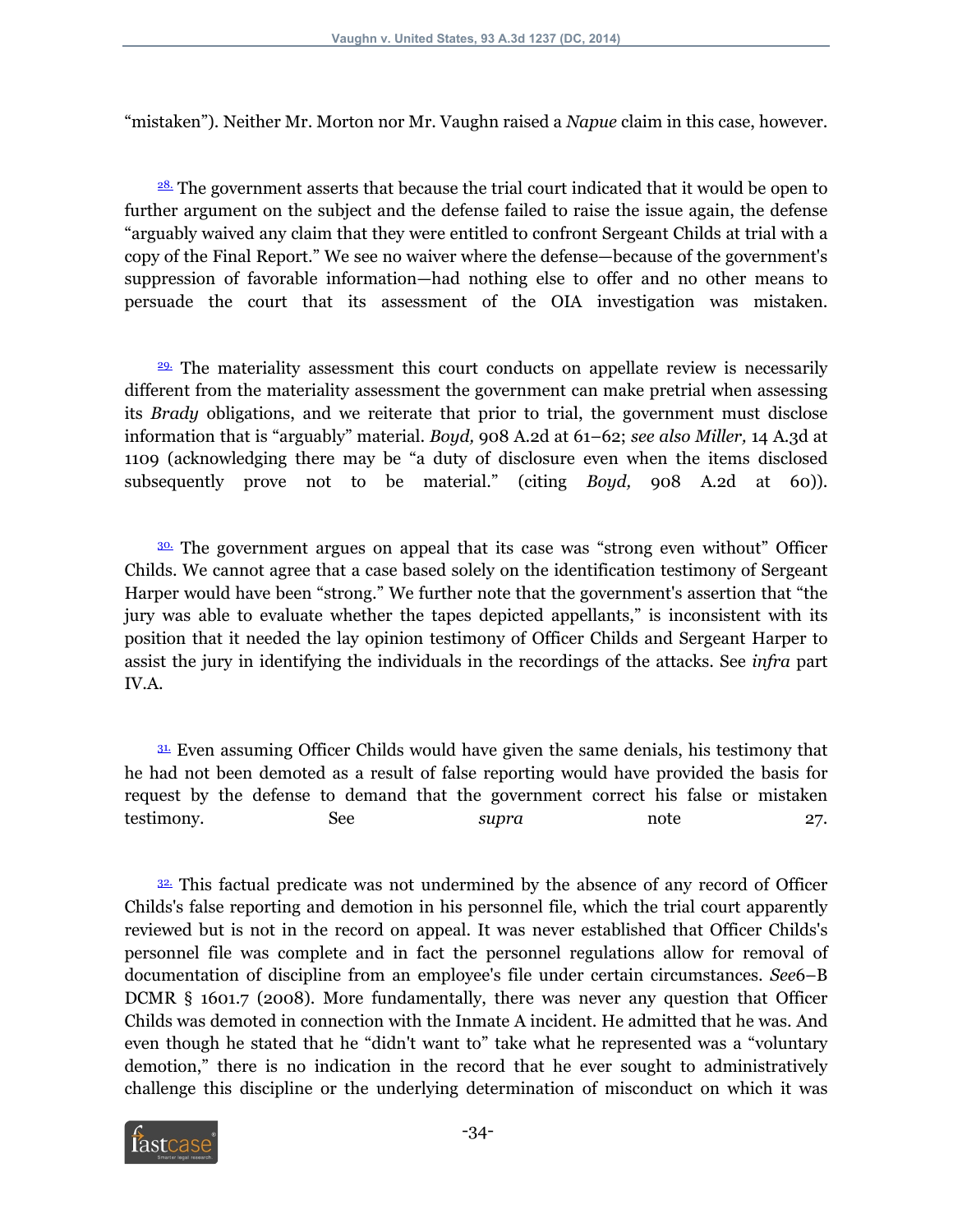based.

<span id="page-34-0"></span>[33.](#page-21-1) Extrinsic evidence is admissible to substantiate a claim of witness bias because bias is never a collateral issue. *Martinez v. United States,* 982 A.2d 789, 795 (D.C.2009). Here we agree with the government that the defense could not have introduced the OIA Final Report to pursue a line of bias cross-examination on a theory that Officer Childs was testifying for the government to curry favor in his own misconduct proceedings. Because Officer Childs identified Mr. Morton and Mr. Vaughn before his false reporting incident took place and because he was demoted before he testified at their trial, the timing does not suggest an attempt to curry favor with the government while under investigation. *Cf. id.* at 795 (holding that officer's status as subject of an ongoing MPD investigation was admissible as evidence of bias). But proffering a "well-reasoned suspicion" that a witness has a motive to curry favor with the government is only one means of establishing the requisite "proper foundation" to pursue a bias line of cross-examination. *See Howard v. United States,* 978 A.2d 1202, 1207 (D.C.2009). "Bias may be induced by a witness'[s] like, dislike, or fear of a party, or by the witness'[s] self-interest." *Dawkins v. United States,* 41 A.3d 1265, 1271 (D.C.2012). And this court has recognized that corruption bias, i.e., a willingness to give false testimony, is its own separately cognizable form of bias. *See Longus,* 52 A.3d at 851–53; *In re C.B.N.,* 499 A.2d 1215, 1219–20 (D.C.1985). Although the government argues that the defense should be limited in its materiality argument to the theory of bias it advanced at trial, we are not inclined to find waiver in light of the fact that the defense did not have the full report at trial. Our inquiry is not about what the defense did without the *Brady* material, but about what the defense would have done had it had the *Brady* material.

<span id="page-34-1"></span>[34.](#page-22-0) Indeed, we are left with many questions about the government's behavior in this case, including: (1) How could the government have so misconstrued the findings of the OIA investigation as memorialized in the full OIA Final Report as ultimately unrevealing regarding Officer Childs credibility? (2) How could the government have failed to realize at trial that it had not given the court the full OIA Final report, particularly when the trial court specifically asked if the five-page copy it had in hand was the complete report? (3) How could the government have made the representations it did about the consequences of the Inmate A incident or have allowed Officer Childs to testify without qualification about his lack of notice or understanding of those consequences, in light of the information contained in OIA Investigator Collins's sworn affidavit?

But these questions ultimately go to whether the government acted in bad faith, which, as we noted at the outset, is irrelevant to the issue raised before this court: whether the government violated its constitutionally imposed disclosure obligations. *See Brady,* 373 U.S. at 87, 83 S.Ct. 1194; *Miller,* 14 A.3d at 1107.

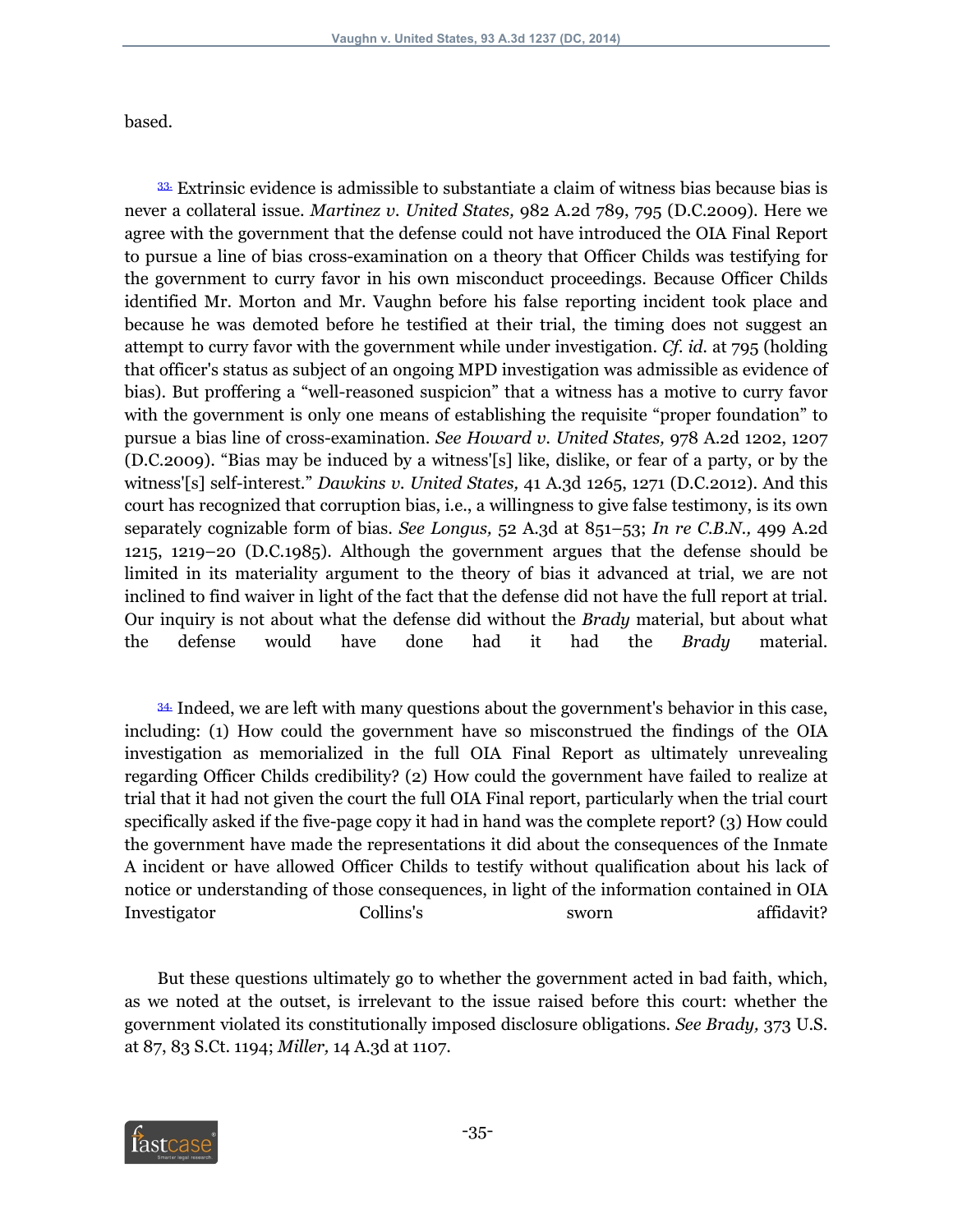<span id="page-35-0"></span>[35.](#page-22-1) Some courts have held that where the government engages in deliberate *Brady* misconduct, a new trial should not be held. *See Virgin Islands v. Fahie,* 419 F.3d 249, 254– 55 (3d Cir.2005) (recognizing that "dismissal for a *Brady* violation may be appropriate in cases of deliberate misconduct"); *United States v. Kojayan,* 8 F.3d 1315, 1325 (9th Cir.1993) (remanding to the trial court to consider whether to allow a new trial after a *Brady* violation); *see also Sanders v. United States,* 550 A.2d 343, 344–46 (D.C.1988) (recognizing the trial court's "supervisory power to dismiss the indictment as a sanction for government misconduct"). We neither endorse nor foreclose such an argument by the defense on remand.

<span id="page-35-1"></span>[36.](#page-23-0) "Significant bodily injury" is defined as "an injury that requires hospitalization or immediate medical attention." D.C.Code § 22–404(a)(2) (2012 Repl.).

<span id="page-35-2"></span>[37.](#page-23-1) This court has defined "serious bodily injury" as an injury that causes "a substantial risk of death, unconsciousness, extreme physical pain, protracted and obvious disfigurement, or protracted loss of impairment of the function of a bodily member, organ, or mental faculty." *Perry,* 36 A.3d at 815 n. 29.

<span id="page-35-3"></span> $38$ . In its discussion of aiding and abetting, the court instructed the jury:

With respect to the charge of aggravated assault or assault with a significant injury, regardless of whether a Defendant is an aider and abettor or a principal offender, the Government must prove beyond a reasonable doubt that the Defendant personally acted with:

(A) inten[t] to cause *significant bodily injury* to the complainant; or (B) [knowledge] that *significant bodily injury* to the complainant would result from his conduct; or (C) [awareness] of and disregard[ ] [for] the risk of *significant bodily injury* that his conduct created.

<span id="page-35-4"></span>[39.](#page-24-1) We question whether the government presented evidence that Sergeant White suffered serious bodily injury at all. The government presented evidence that Sergeant White briefly lost consciousness following the attack, that the head injuries he incurred did not cause substantial pain, and that, although he sought medical care, he fully recovered from these injuries without medical intervention. This appears to fall well below the "high threshold of injury," *Jenkins v. United States,* 877 A.2d 1062, 1069 (D.C.2005), we have set

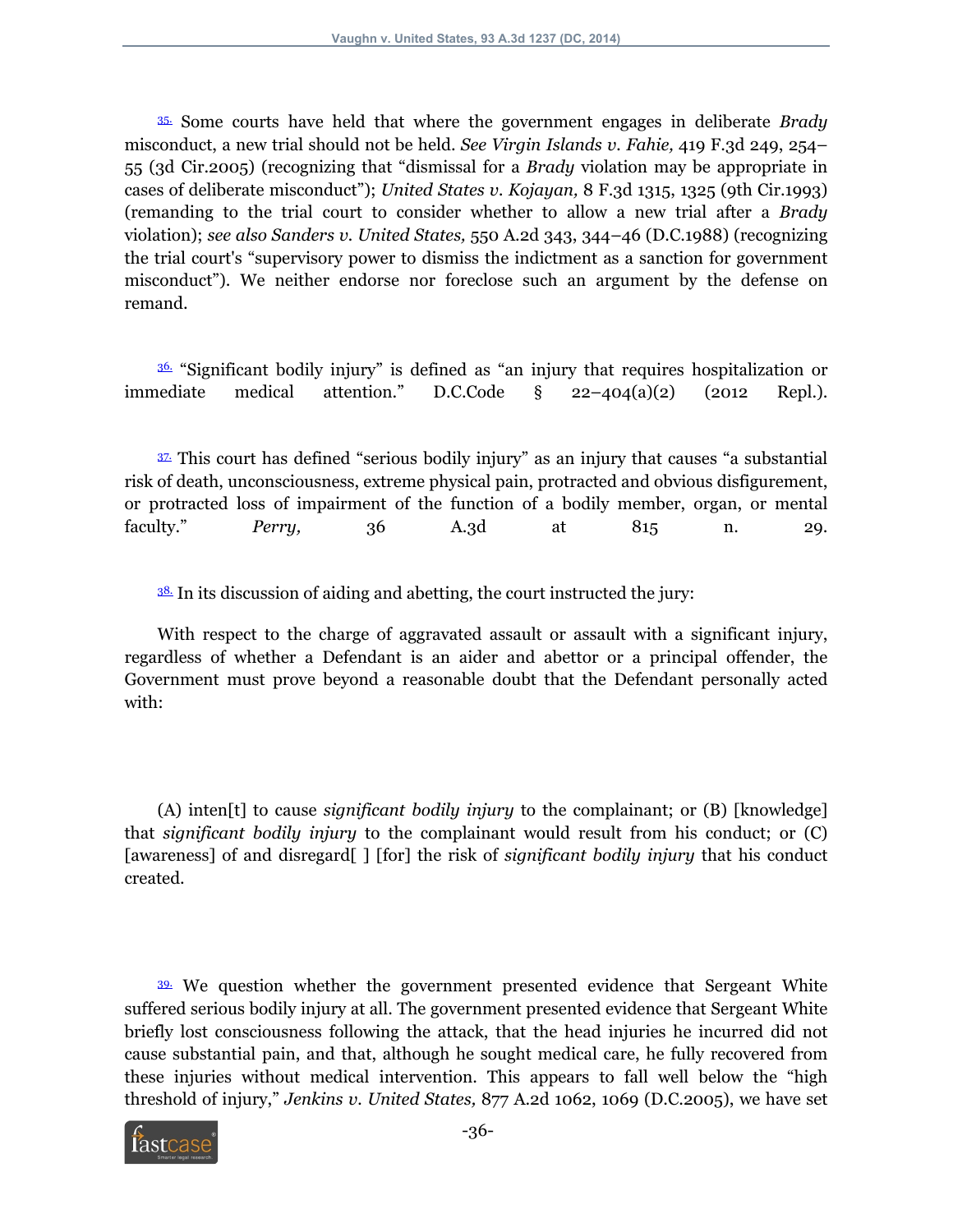to prove aggravated assault. *See, e.g., Jackson v. United States,* 940 A.2d 981, 983–84 (D.C.2008) (declining to find serious bodily injury where victim was forcibly raped and beaten in the head with a hammer); *Bolanos v. United States,* 938 A.2d 672, 679 (D.C.2007) (declining to find serious bodily injury where victim was stabbed in arm and stomach and required surgery to repair perforation to his intestine); *see also Swinton v. United States,* 902 A.2d 772, 775 (D.C.2006) (explaining that in cases finding serious bodily injury, the injuries were "usually ... life-threatening or disabling. The victims typically required urgent and continuing medical treatment (and, often, surgery), carried visible and long-lasting (if not permanent) scars, and suffered other consequential damage, such as significant impairment of their faculties. In short, these cases have been horrific."). But Mr. Vaughn has not argued that the nature of Sergeant White's injuries preclude his conviction for aggravated assault and we need not reach this issue in light of our disposition above.

<span id="page-36-0"></span>[40.](#page-24-2) The recorded footage does not show, and the government presented no other evidence regarding, the point in time when Sergeant White was brought to the floor.

<span id="page-36-1"></span>[41.](#page-25-0) The government asserts that "appellant is not entitled to reversal because he cannot satisfy the third and fourth plain-error requirements," but save one citation, its brief contains no further reference to the fourth prong of plain error review.

<span id="page-36-2"></span> $42$ . The government argues that appellants have waived their argument on this issue by failing to raise it before the trial court and asserts that this issue must be reviewed for plain error review if it is considered at all. We see no reason to delve into a preservation analysis in light of our determination that the trial court did not abuse its discretion.

<span id="page-36-3"></span>[43.](#page-25-2) The evidentiary rule in *Sanders* is derived from Rule 701 of the Federal Rules of Evidence, which this court has adopted in substance. *See King v. United States,* 74 A.3d 678, 681 n. 2001 n. 2002 n. 2003).

<span id="page-36-4"></span>[44.](#page-25-3) Both Mr. Morton and Mr. Vaughn fault the trial court for not making specific findings on the *Sanders* issue, but trial counsel never requested such findings. *See Tyson v. United States,* 30 A.3d 804, 806 (D.C.2011) ("[W]hen a request for special findings is not timely made, the right to such findings is generally regarded as having been waived."). Indeed, as noted above, there is some question whether this issue was waived or properly preserved. See *supra* note 42.

<span id="page-36-5"></span>[45.](#page-26-0)*See Sanders,* 809 A.2d at 593 n. 10 (allowing identifying testimony from defendant's neighbor of twenty-five years, former boss, and ex-girlfriend, among others); *see also, e.g., United States v. Jackman,* 48 F.3d 1, 2 (1st Cir.1995) (allowing identifying testimony from